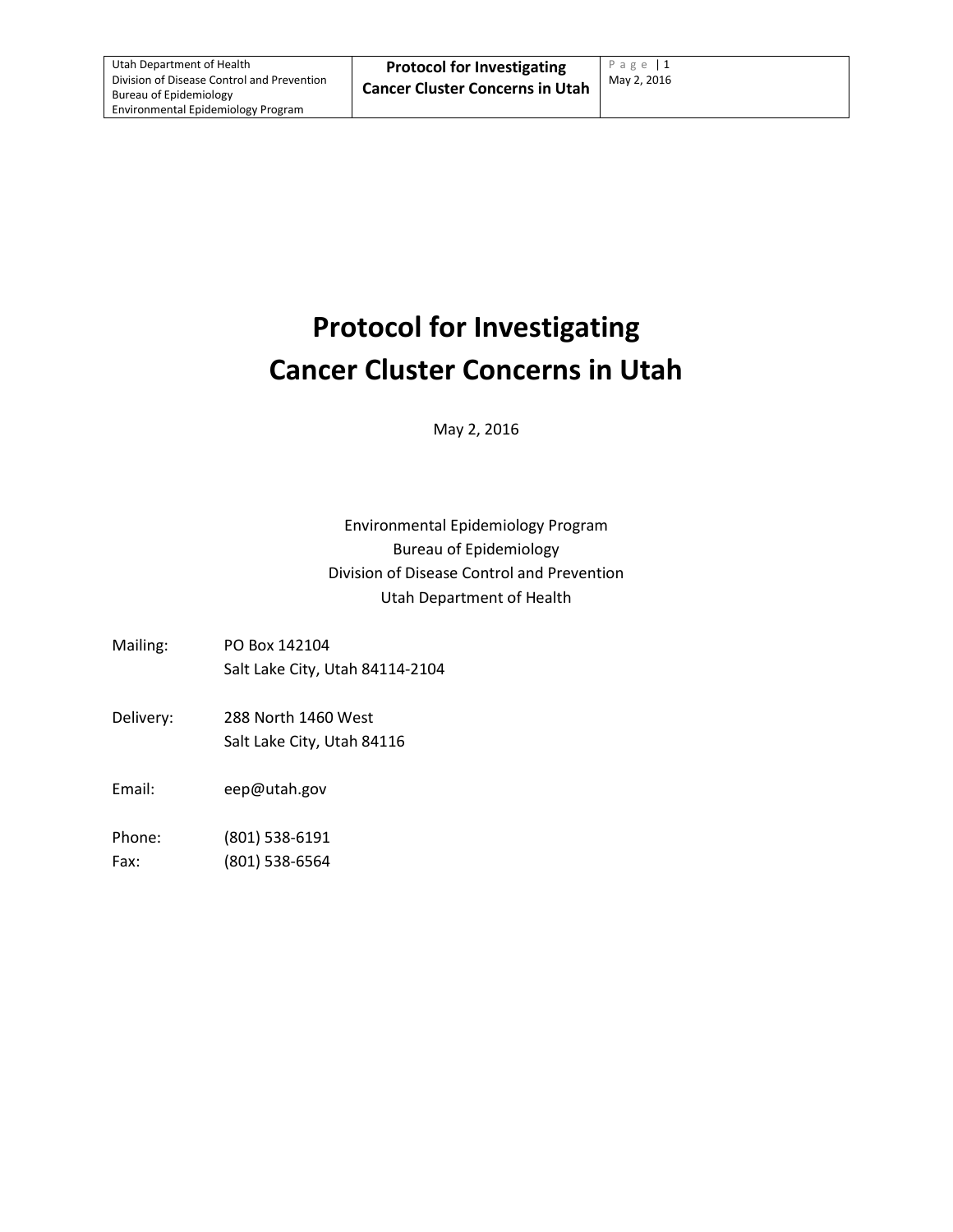This Report prepared by the Cancer Cluster Workgroup:

#### *Chairpersons*

Kim Herget, MStat, Utah Cancer Registry Jenny Robertson, MSPH, Salt Lake County Health Department

#### *Secretary*

Matt McCord, MSPH, Environmental Epidemiology Program

#### *Workgroup Members*

Allyn Nakashima, MD, State Epidemiologist Greg Williams, MPH, CPM, Environmental Epidemiology Program Nathan LaCross, PhD, MPH, Environmental Epidemiology Program Lynette Philips, MPA, Utah Cancer Control Program Titus Oyeladun, MPH, Utah Cancer Control Program Heather Sarin, MPA, MBA, Utah Cancer Control Program Michael Friedrichs, MStat, Bureau of Health Promotion Neng Wan, PhD, University of Utah Department of Geography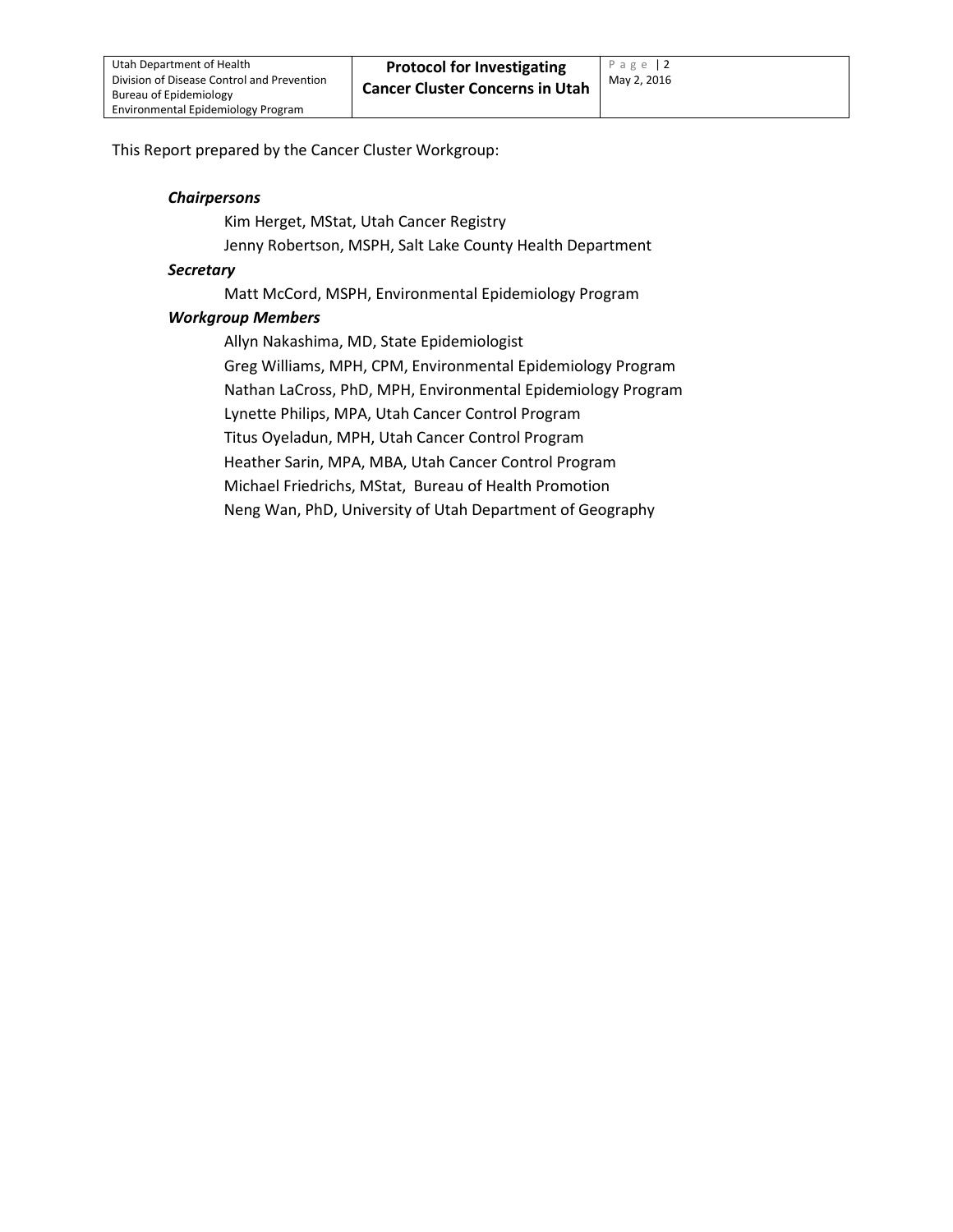#### **Table of Contents**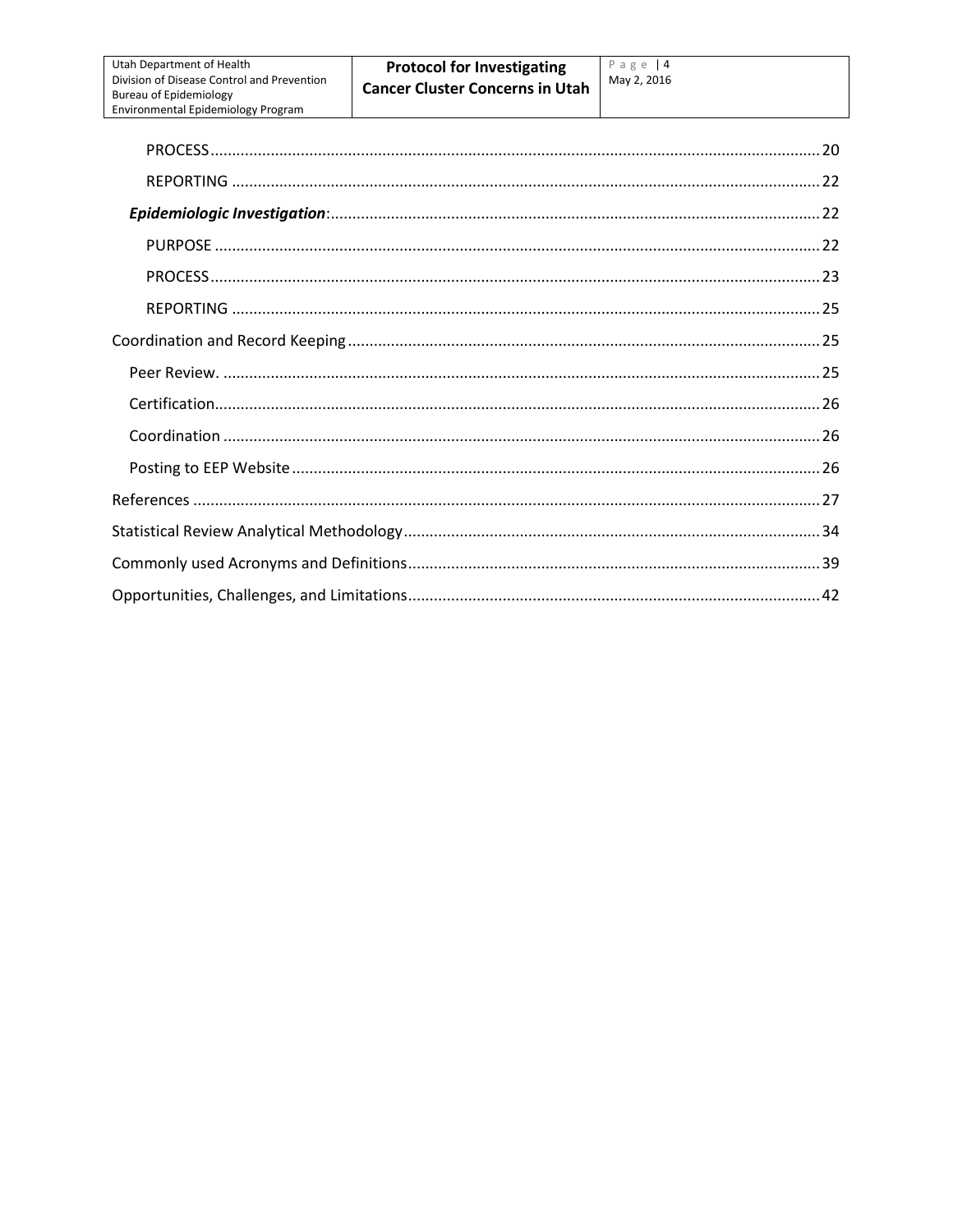### <span id="page-4-0"></span>Maintenance, Review, and Clearance Process**:**

- 1. Review Cycle: This protocol should be reviewed and updated every 3 years or when major edits or corrections are needed.
- 2. Maintenance: Minor corrections that do not change definitions, roles and responsibilities, scope, or methods implemented by this protocol (such as adding current references or making corrections to the document style) do not require review and clearance until the next review cycle. Major edits (i.e., implementation of changes in definitions, roles and responsibilities, scope, or methodology) require that the protocol go through the review and clearance process before those changes can be implemented.
- 3. Required Reviews: Prior to clearance, the following agencies will have an opportunity to review the protocol and provide comment.
	- a. Utah Cancer Registry
	- b. Utah Cancer Control Program
	- c. Utah's 13 local health departments
	- d. Utah Department of Health Public Information Officer (PIO)
- 4. Comments: Electronic comments (i.e., MS Word tracked changes, Google Docs) are preferred, but reviewers are allowed to return comments in any convenient form. The Environmental Epidemiology Program manager will collect comments, which will be reviewed by the workgroup.
- 5. Clearance of the protocol requires certification by the Director of the Bureau of Epidemiology, the State Epidemiologist, and the Environmental Epidemiology Science Advisor. This protocol will contain the current certification.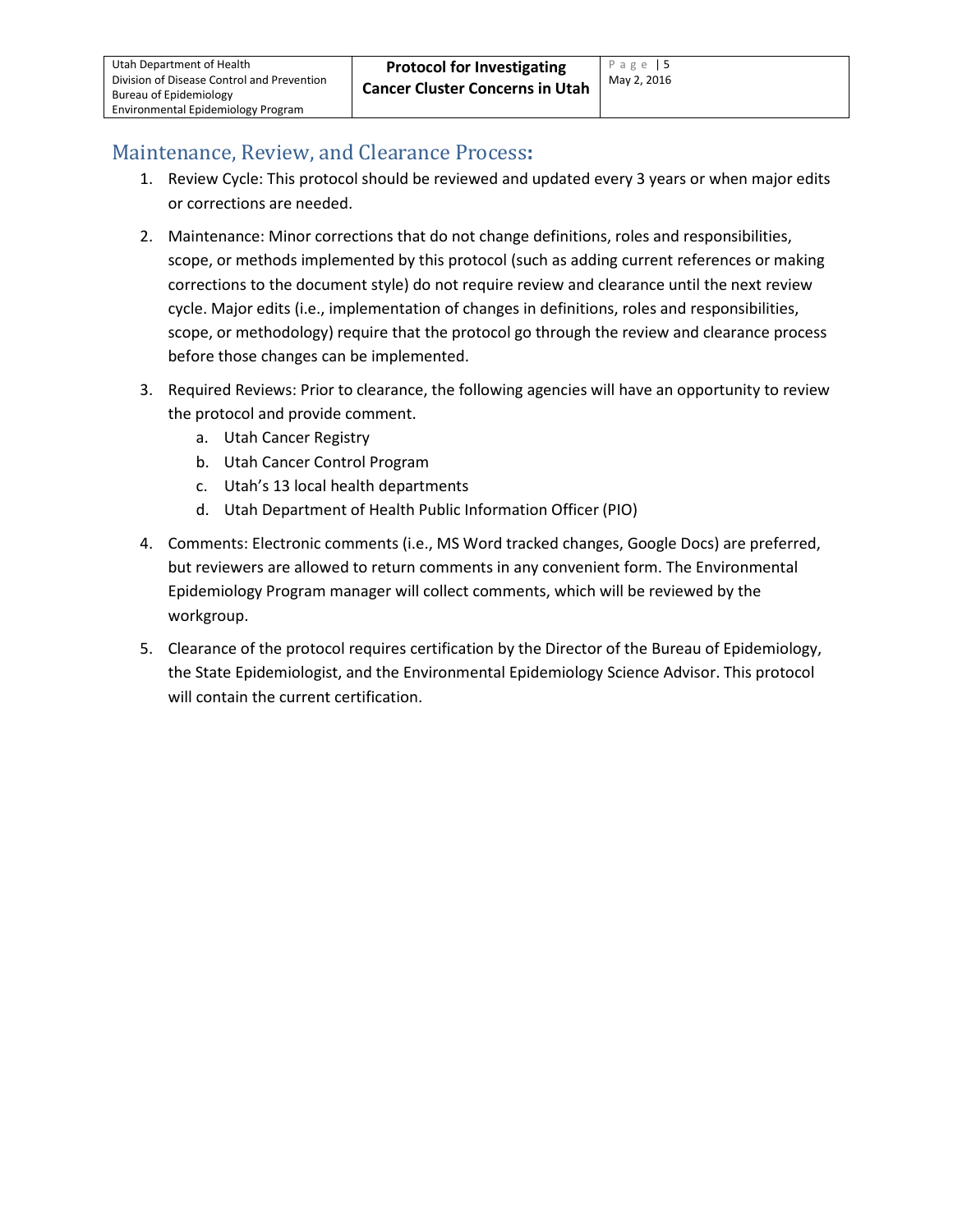### <span id="page-5-0"></span>**CERTIFICATION**

This protocol titled "Protocol for Investigation Cancer Cluster Concerns in Utah" was prepared by the Cancer Cluster Workgroup for the Environmental Epidemiology Program, Utah Department of Health. Editorial and technical review was completed by stakeholder and clearance partners. This protocol is effective on certification.

*Approved by*:

 $(111$ 

Cristie Chesler Director, Bureau of Epidemiology Utah Department of Health

Uh

Allyn K Nakashima, MD State Epidemiologist Utah Department of Health

 $R\nabla$ 

Wu Xu, PhD Director, Center for Health Data Utah Department of Health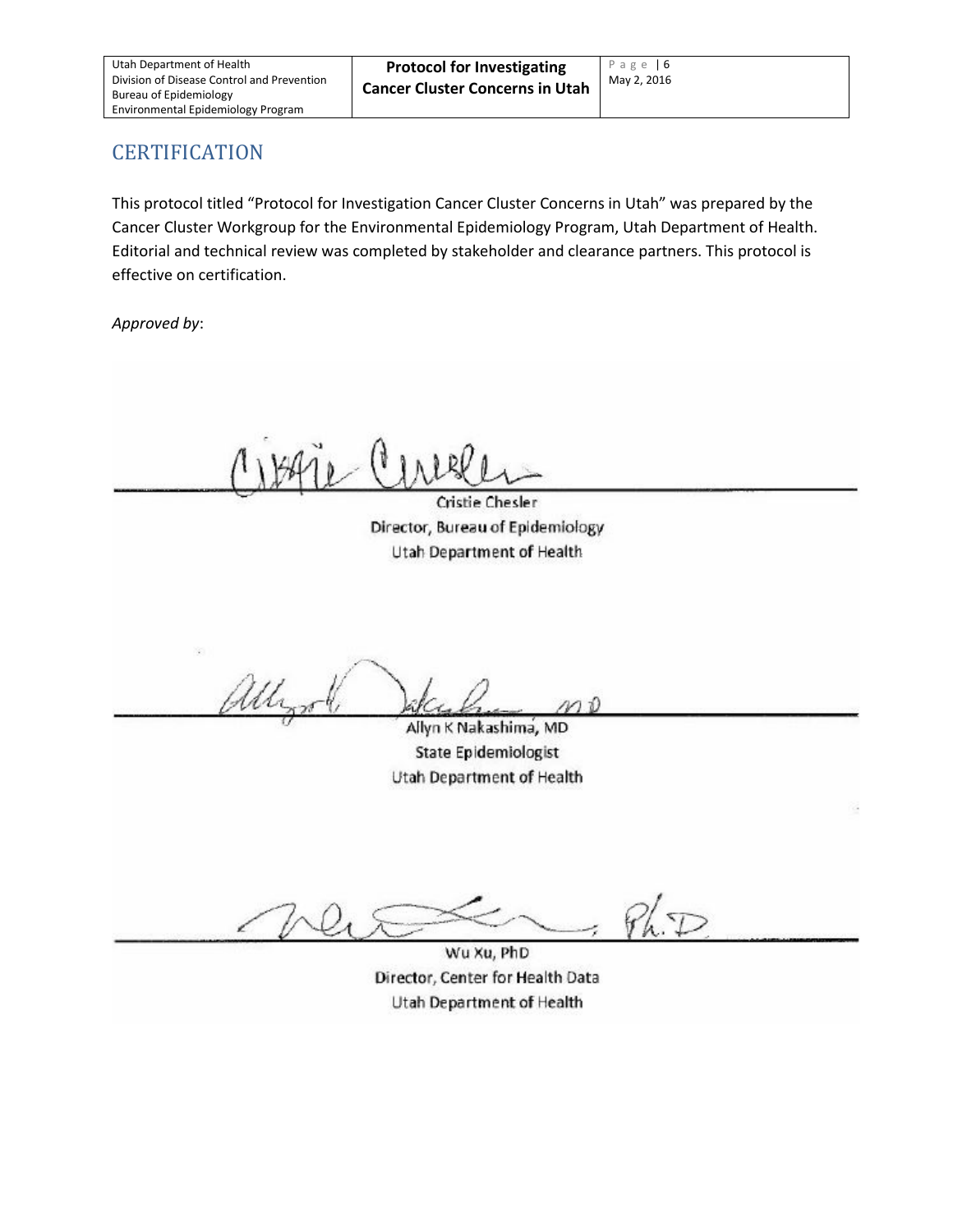### <span id="page-6-0"></span>Scope

Responding to and investigating non-infectious disease cluster concerns in Utah is the responsibility of the local health departments (LHDs), supported by the Environmental Epidemiology Program (EEP) within the Utah Department of Health (UDOH) (Langeberg et al. 2004; Stanbury et al. 2012; Thacker 2000; Thacker 2012). Throughout this protocol, the terms disease and cluster will be used to refer to non-infectious diseases and clusters often associated with environmental exposure concerns. Cancer clusters are the type of cluster concerns most frequently addressed by the EEP. While this protocol will focus on cancer clusters, most of the guiding principles and methodologies can be applied to other kinds of non-infectious disease cluster concerns communicated to the EEP.

The EEP, in conjunction with the Utah Cancer Registry and the Salt Lake County Health Department, and supported by other UDOH programs and LHD representatives, agreed to develop this protocol to standardize the process to be used by the EEP for responding to and investigating cluster inquiries and concerns in Utah.

The EEP responds to or investigates disease cluster inquiries or concerns for the following reasons (Bell et al. 2006; Dicker 2002; Kingsley et al. 2007; Lawson & Kulldorff 1999; Stanbury et al. 2012; Thacker 2000; Thacker et al. 2012):

- to educate the public about risk factors that may contribute to the occurrence of disease;
- to respond to the concerns of citizens;
- to help the public become informed about and focus on the environmental problems in their communities which may underlie their concern about disease;
- to further understanding of the etiologies of disease;
- to empower communities to make improvements in governmental policymaking and health care services; and
- to respond to disease risk concerns associated with other environmental or public health investigations, actions, or responses.

### <span id="page-6-1"></span>Protocol Goals

The goals of this protocol are to:

- outline the process used by the UDOH to respond to a cluster-related inquiry from the public;
- describe communication and coordination between the LHD(s) and the UDOH;
- describe the record keeping process; and
- provide useful information that can be incorporated as part of an investigation.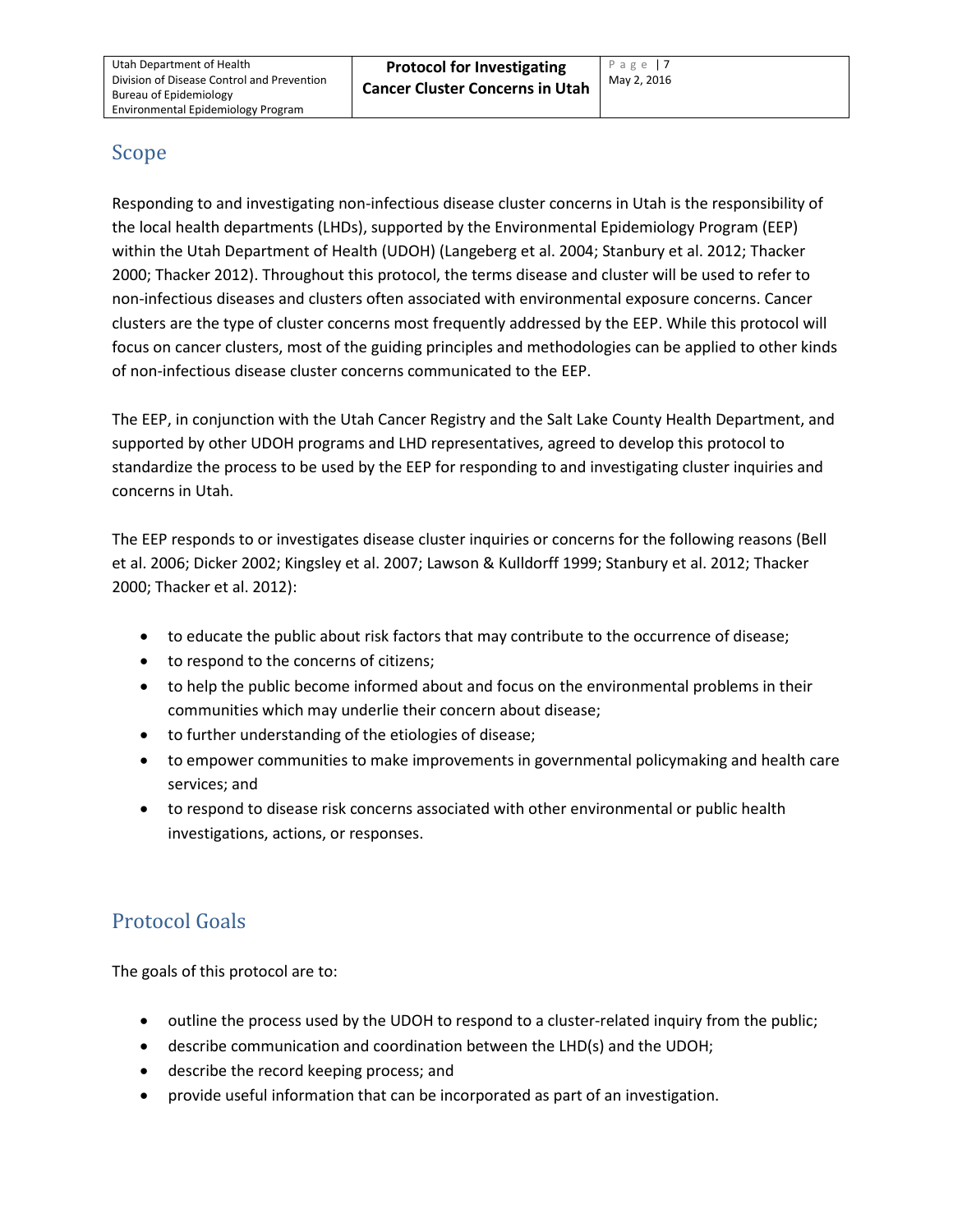# <span id="page-7-0"></span>Guiding Principles

The following topics are guiding statements of facts and principles considered in developing this protocol and should be used when considering education and responses to public inquiries about perceived clusters.

#### <span id="page-7-1"></span>*1. Cancer*

- a. Cancer biology: Cancer is a broad group of more than 100 diseases that involve uncontrollable cell replication and growth. Often these cells are "undifferentiated," meaning they have lost their tissue-specific characteristics. As these cells grow to form tumor tissue, they invade nearby healthy tissue or spread through metastasis to other tissues. This invasion or spread disrupts the functions of the affected healthy tissues. Cancer cells may also produce metabolic products that can be transported to other parts of the body resulting in adverse health effects. Different kinds of cancer have different physiological characteristics, causal risk factors, prognoses, and treatment (ACS 2013; Goodman & Samet 2006; Kings & Robins 2006; NCI 2012a; NCI 2012b; Stein & Colditz 2004; Weinberg 2006).
- b. Relevance in Public Health Priority: The American Cancer Society (ACS) estimates that about one in two men and one in three women will develop cancer (all invasive sites) sometime in their life (lifetime risk) (ACS 2009; NCI 2011a, 2011b). In the U.S., cancer is the second leading cause of death (CDC 2012). Among all causes of death, approximately one in four men and one in five women will die of cancer (ACS 2009; NCI 2011a, 2011b). On average, about one in nine people will develop two or more cancers in his or her lifetime (Wilkins & Woodgate 2008).
- c. Public perceptions: Cancer is a dominating environmental public health concern. Public fear of cancer resulting from environmental hazards is reinforced by U.S. environmental regulatory actions that use cancer as a mechanism for making regulatory decisions (CDC 2012; Goujon-Bellec et al. 2011; Morrone 2011; Warburton 1999; Wakefield et a. 2000).
- d. Cancer risks: Risk factors that contribute to the development of cancer include both inherent and external factors. Inherent factors include a variety of genetic susceptibilities. External factors include life choices and behaviors (e.g., tobacco use, alcohol use, poor diet, obesity, lack of physical activity, excessive sunlight exposure, and sexual behavior), medical conditions and medications, oncogenic pathogens, and chemical or radiological environmental exposures. Cancer may be the result of several factors interacting together with a triggering event (ACS 2013; Goodman & Samet 2006; NCI 2012b).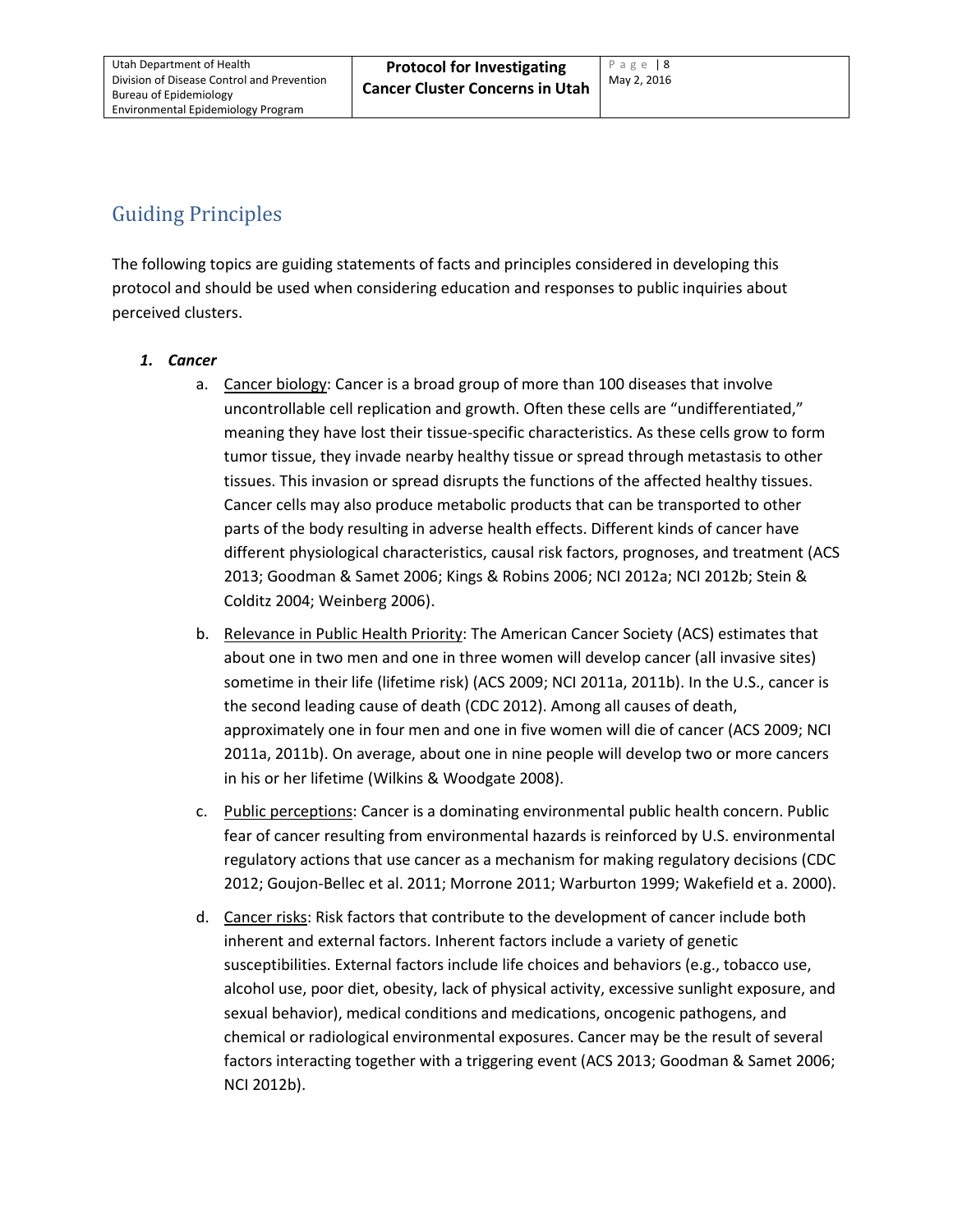<span id="page-8-0"></span>2. *Public health responsibilities*: A core function of epidemiology is to track and evaluate disease patterns. This duty helps public health officials and policy-makers identify and assess communities with public health challenges, define public health priorities, monitor and evaluate public health actions, and discover knowledge about public health concerns (Dicker 2002; Stanbury et al. 2012; Thacker 2000; Thacker et al. 2012).

### <span id="page-8-1"></span>Definition of Investigative Methods

- <span id="page-8-2"></span>1. *Statistical Review*: A retrospective ecologic study based on registry and census data. These are also called a small area analysis, a disease cluster analysis, or a pre-epidemiologic study cluster (dos Santos Silva 1999; Esteve et al. 1994; Jekel et al. 1996; Kingsley et al. 2007; Mann 2003). The main objective of a statistical review is to verify that a population has an ongoing or emerging cluster of disease and to characterize the magnitude and temporal activity of the cluster. A statistical review is the typical outcome of Phase II in the methodology described in this protocol.
- <span id="page-8-3"></span>2. *Statewide Statistical Scan*: An ecologic study based on registry and census data. The main objective of a statewide statistical scan is to identify previously undefined areas with higher than expected disease rates, or "hot spots." A statewide scan is an alternative outcome of a Phase II investigation (Kulldorff 2010; Kulldorff & IMS 2011).
- <span id="page-8-4"></span>3. *Environmental and Community Investigation*: An ecologic assessment of data from the U.S. census, the American Community Survey, Utah Indicator-Based Information System for Public Health (IBIS-PH), the Utah Environmental Public Health Tracking Network (UEPHTN), U.S. Environmental Protection Agency (EPA) data systems, and/or other relevant data sources that provide information about the magnitude of known risks and exposures. The purpose of this type of investigation is to characterize and quantify known potential risk factors to which cancer is attributed for the community. An environmental and community investigation can be conducted concurrent with a statistical review. This method is useful in determining the feasibility of conducting an epidemiologic investigation (Abrams et al. 2014; Bender et al. 1990; CDC 1990).
- <span id="page-8-5"></span>4. *Epidemiologic Investigation*: A study that involves a population of case and control persons (Abrams et al. 2014; Bender et al. 1990; CDC 1990). These may also be called risk assessment studies, case-control studies, or case-cohort studies (which is a variant of the case-control design). The main objective of the epidemiologic investigation is to quantify and apportion risk to various factors, including behaviors and exposures. An epidemiologic investigation report is the outcome of Phase IV in the methodology described in this protocol.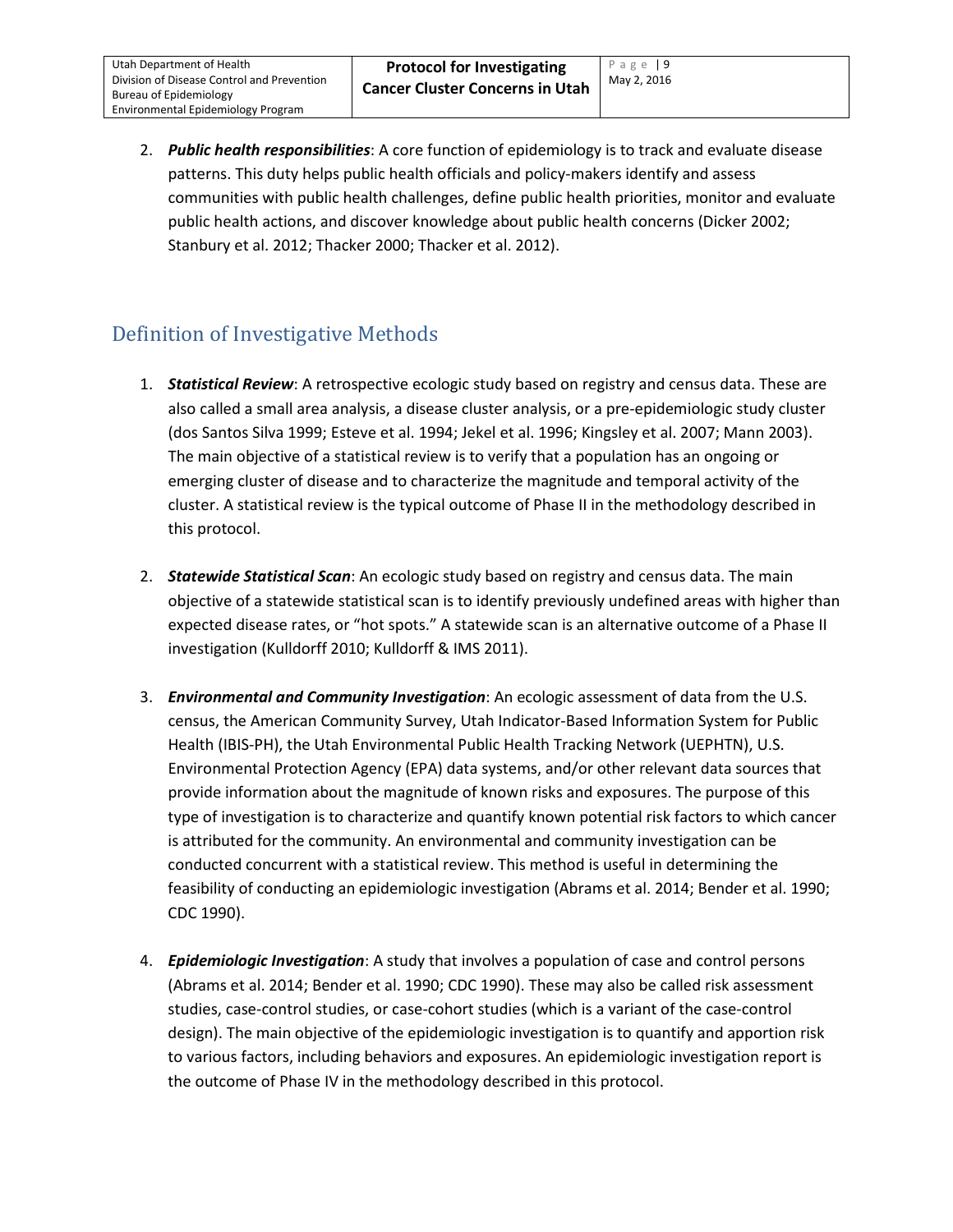# <span id="page-9-0"></span>Definition and Characteristics of a Cluster

A cluster is the occurrence of a greater than expected number, real or perceived, of cases of one type of a disease, or a group of diseases related by the same causal factors, occurring within a group of people in a defined geographic area over a defined period of time, and reported to a health agency (Aamodt et al 2006; Abrams et al. 2013; CDC 1990; Hinrichsen et al. 2009; Kingsley et al. 2007; Lawson & Kulldorff 1999; Wakefield et al. 2000; Wheeler 2007). Perceived clusters are usually reported when individuals learn that friends, family members, neighbors, or coworkers have been diagnosed with cancer. It is important to determine whether perceived clusters are truly the occurrence of more cases than would be expected. Moreover, cluster reports may help health professionals in identifying public needs regarding public health knowledge and identifying community social and economic disparities that lead to increased concern. Responding to a cluster concern requires not only an understanding of epidemiology, but also an appreciation for the public's concern and understanding of the principles of effective risk communication.

For the purposes of this protocol, a report of a cluster is considered suspect until it is statistically confirmed. A reported cluster may be confirmed by the results of the statistical review.

# <span id="page-9-1"></span>Process for Responding to Cluster Inquiries

The EEP uses the four levels of response as outlined by CDC (Abrams et al. 2014; Bender et al. 1990; CDC 1990). The four levels are 1) initial contact, 2) a statistical review, 3) feasibility investigation, and 4) an epidemiologic investigation. All responses start at the first level and progress sequentially through levels until the concern has been resolved.

| <b>PHASE</b>                   | <b>METHODS</b>                                     |  |
|--------------------------------|----------------------------------------------------|--|
|                                | Gather data about concern<br>$\bullet$             |  |
| 1. Initial contact             | Educate<br>$\bullet$                               |  |
|                                | Connect with local health department<br>$\bullet$  |  |
|                                | Defined population statistical review<br>$\bullet$ |  |
| 2. Statistical Review          | Statewide scan for hotspots<br>$\bullet$           |  |
|                                | Environmental and community<br>$\bullet$           |  |
|                                | investigation (available data)                     |  |
|                                | Environmental and community<br>$\bullet$           |  |
| 3. Feasibility                 | investigation (community needs)                    |  |
|                                | Community consultation<br>$\bullet$                |  |
|                                | Subject matter expert consultation<br>$\bullet$    |  |
|                                | Data collection<br>$\bullet$                       |  |
| 4. Epidemiologic Investigation | Exposure assessment<br>$\bullet$                   |  |
|                                | Risk assessment                                    |  |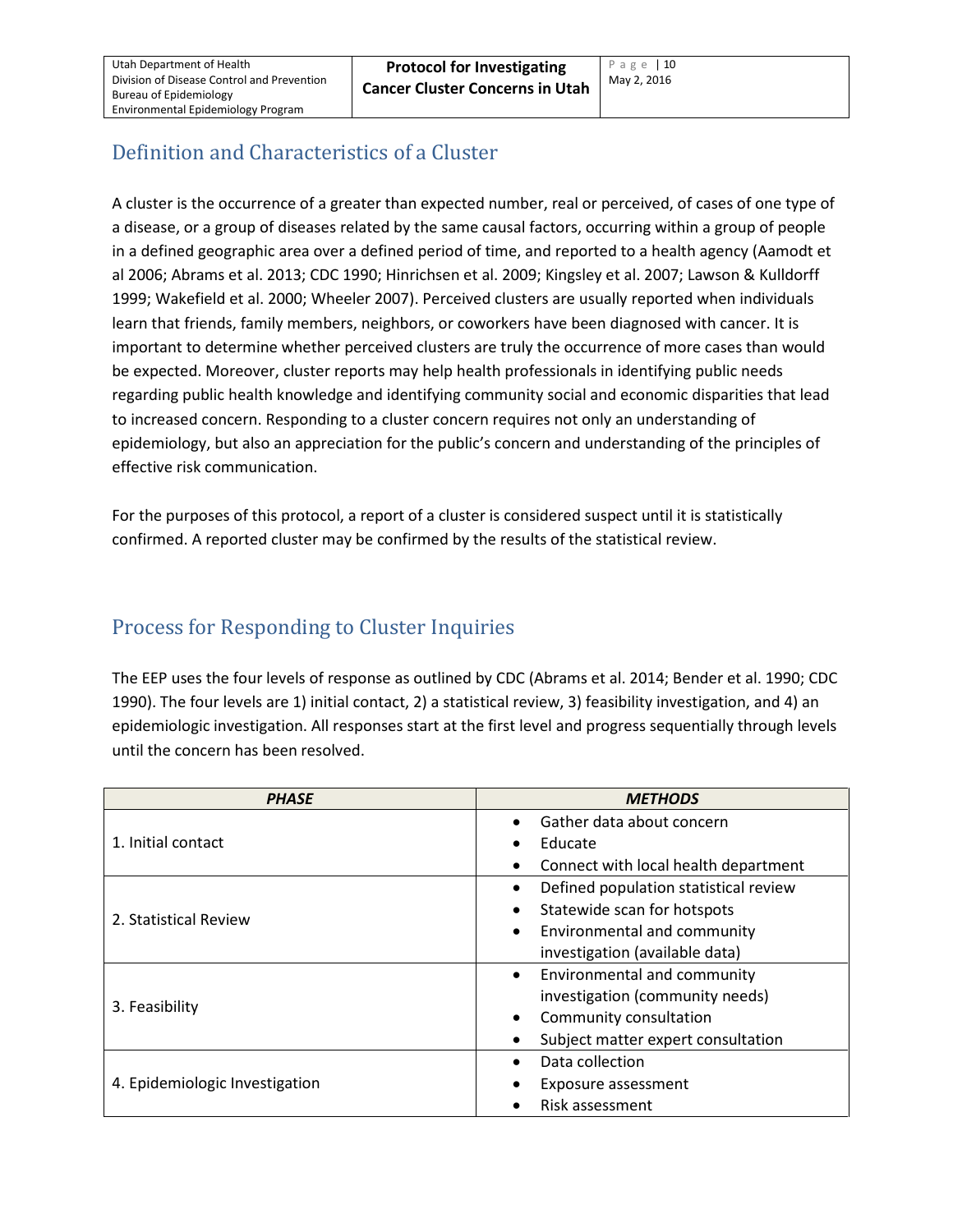#### <span id="page-10-1"></span><span id="page-10-0"></span>1. *Initial Contact*:

- a. PURPOSE: During the initial contact, the goals of EEP are to:
	- i. Collect information about the cluster concern.
	- ii. Provide information about disease cluster risks.

#### <span id="page-10-2"></span>b. PROCESS:

- i. Collect the following information about the cluster reporter: name, phone number, email address, mailing address, and affiliation (concerned citizen, physician, employer representative, etc.)
- ii. Collect information on the perceived cluster:
	- 1. What are the cancer types being observed and how many of each type?
	- 2. What are the ages or age ranges of the cancer cases?
	- 3. What is the time period that these cancers are occurring?
	- 4. What is the geographic area where these cancers are occurring?
- iii. Collect information on what the reporter suspects are environmental exposures or causes (if any).
- iv. Based on the information provided, provide the reporter with information about cancer (e.g., risk factors, the frequency of cancer, etc.).
- v. Provide the reporter with links to the EEP cancer website for additional information about cancer.
- vi. Describe the process for initiating additional investigation through the LHD and provide a contact for the LHD.
- vii. Report to the LHD the contact information for the reporter and the nature of the conversation.

#### <span id="page-10-3"></span>c. INITIATING AN INVESTIGATION:

- i. If the reporter is a concerned citizen, physician, employer representative, or a local government agency, the EEP will:
	- 1. Respond to questions at the time of contact as outlined above.
	- 2. Refer the reporter to the LHD.
	- 3. Notify the LHD of the contact.
	- 4. Initiate further investigation on request from the LHD.
	- 5. Report all findings to the LHD.
	- 6. Support the LHD in communicating the findings to the reporter.
	- 7. With the approval of the LHD, post reports of investigations to the EEP cancer website.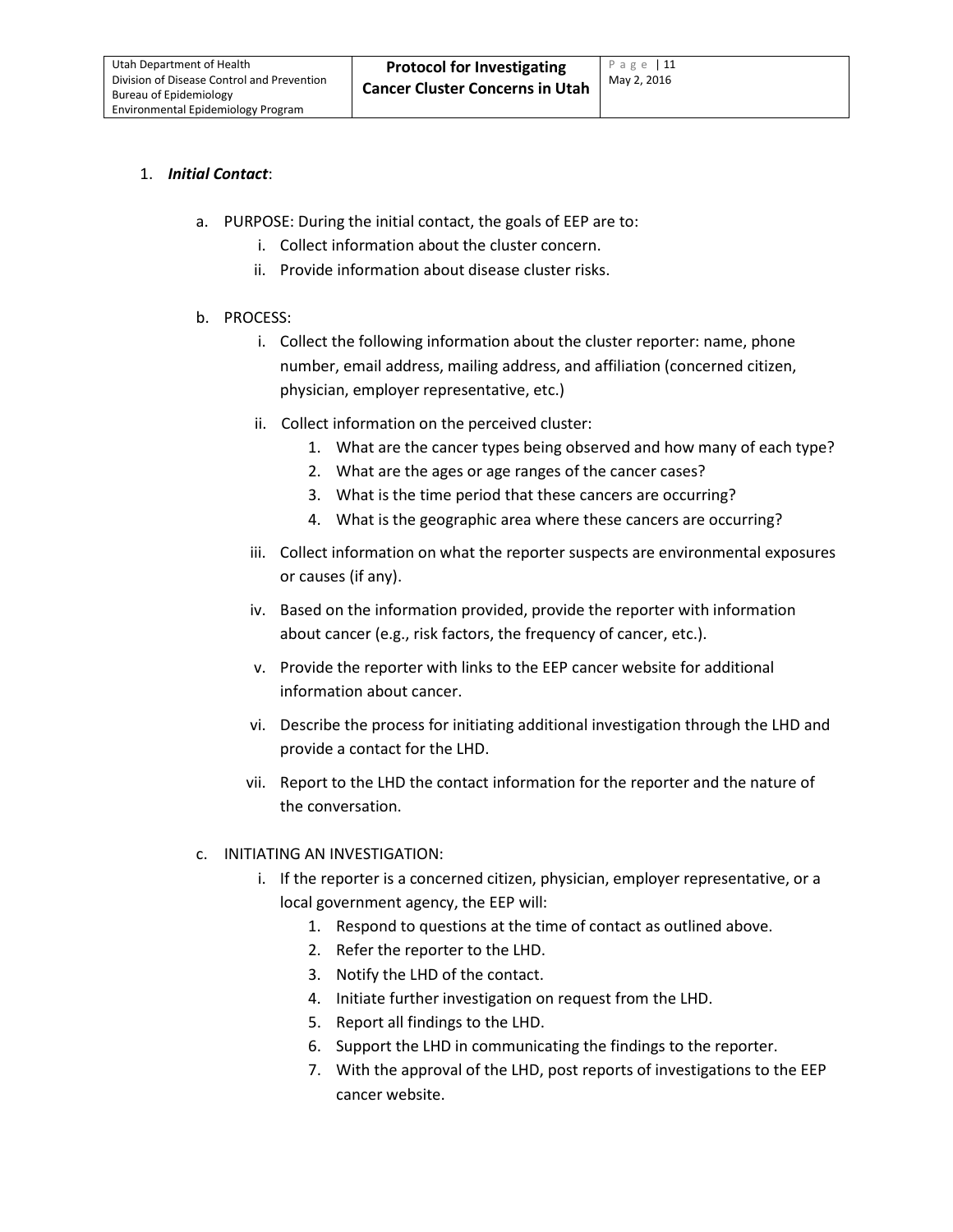- ii. If the reporter is a state official (acting in the capacity of a state official) or a federal official (acting in the capacity of a federal official), the EEP will:
	- 1. Respond to questions at the time of contact as outlined above.
	- 2. Initiate an investigation.
	- 3. Notify the LHD that an investigation has been initiated.
	- 4. Collaborate and coordinate with the LHD when appropriate.
	- 5. Report to the requesting official or agency.
	- 6. Provide a copy of the report to the LHD.
	- 7. Support the LHD or requesting agency in communicating the findings to the affected community.
	- 8. Post the investigation report to the EEP cancer website.

#### <span id="page-11-1"></span><span id="page-11-0"></span>2. *Defined Population Statistical Review*:

- a. PURPOSE: The purposes of a statistical review are to:
	- i. Confirm or validate an observation that cancer rates in a specified population are higher than expected.
	- ii. Quantify the magnitude of cancer rates in a specified population.
	- iii. Assess the temporal trend in cancer rates in a specified population.

#### <span id="page-11-2"></span>b. PROCESS:

- i. The EEP will work with the LHD(s) with jurisdiction of the study population to:
	- 1. Define the geographic boundaries of the study population. For linkage purposes, the geography should be defined as an aggregation of census block groups or census tracts, using the 2010 U.S. census geographic identification labels. The population should include at least 20,000 persons at any point of time.
	- 2. Define which cancer site categories will be reviewed. The Utah Cancer Registry (UCR) provides cancer site category codes for anatomicallybased cancer sites as follows:

| 1) Oral cavity and pharynx | 2) Esophagus                    | 3) Stomach                           |  |
|----------------------------|---------------------------------|--------------------------------------|--|
| 4) Small intestines        | 5) Colon                        | 6) Rectum and recto-sigmoid junction |  |
| 7) Anus, anal cancer, and  | 8) Liver and interhepatic       | 9) Gallbladder and biliary ducts     |  |
| anorectum                  | bile duct                       |                                      |  |
| 10) Pancreas               | 11) Other digestive system      | 12) Larynx                           |  |
| 13) Lung and bronchus      | 14) Other respiratory<br>system | 15) Bones and joints                 |  |
| 16) Soft tissue (including | 17) Cutaneous melanoma          |                                      |  |
| heart)                     |                                 | 18) Other non-melanoma skin          |  |
| 19) Breast                 | 20) Cervix                      | 21) Uterus                           |  |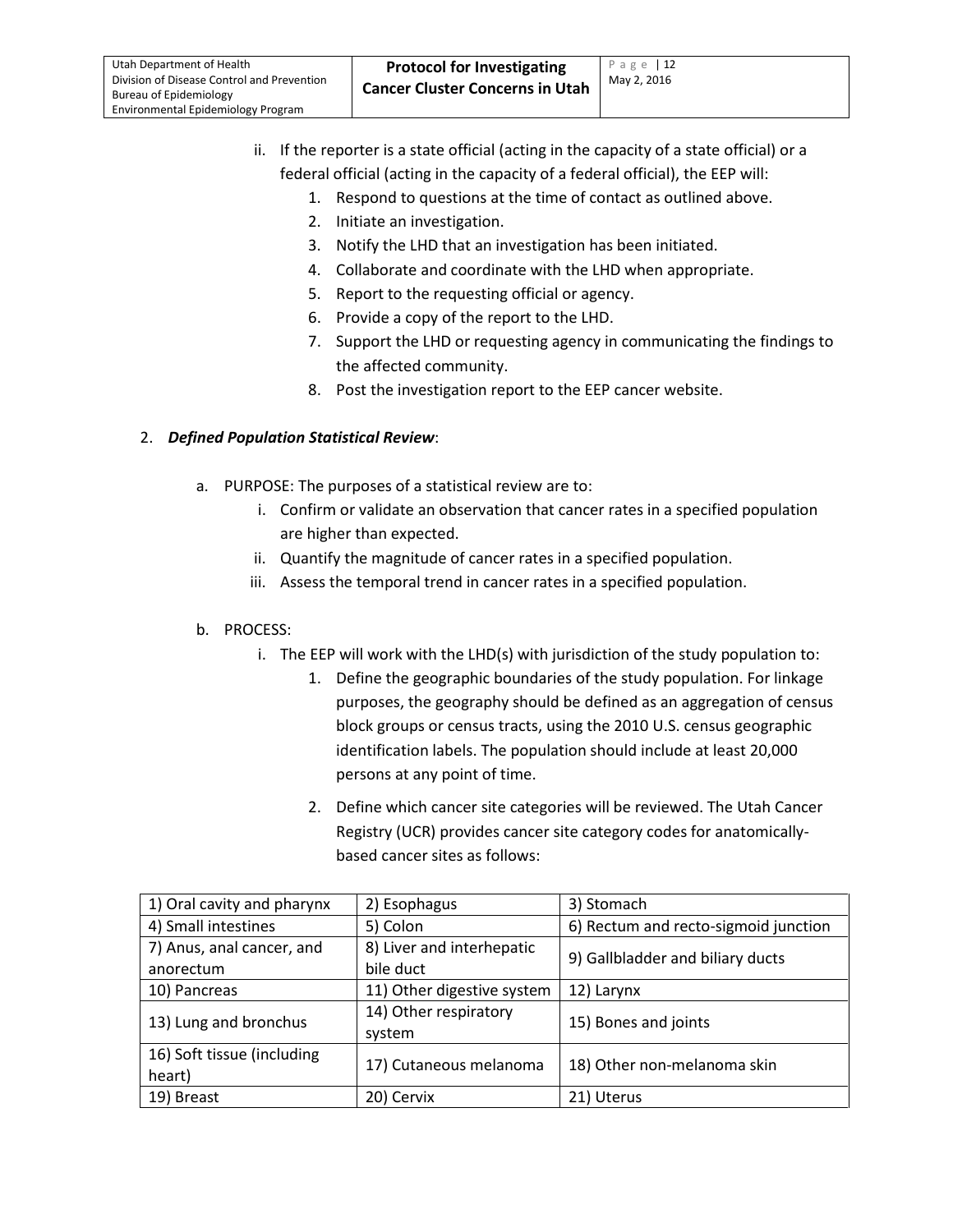**Protocol for Investigating Cancer Cluster Concerns in Utah** Page | 13 May 2, 2016

| 22) Ovary                   | 23) Other female genital  | 24) Prostate                        |  |
|-----------------------------|---------------------------|-------------------------------------|--|
| 25) Testis                  | 26) Other male genital    | 27) Bladder                         |  |
| 28) Kidney and renal pelvis | 29) Other urinary         | 30) Eye and orbit                   |  |
| 31) Brain                   | 32) Other central nervous | 33) Thyroid                         |  |
|                             | system                    |                                     |  |
| 34) Other endocrine         | 35) Hodgkin lymphoma      | 36) Non-Hodgkin lymphoma            |  |
| 37) Multiple myeloma        | 38) Lymphocytic leukemia  | 39) Myeloid leukemia                |  |
| 40) Monocytic leukemia      | 41) Other leukemia        | 42) Other sites or types not listed |  |
|                             |                           | above                               |  |

- 3. The request can be for some or all of these types.
- 4. Define the temporal study period and analytical periods to be used. Typically the study period should be from 1980 to the latest available data. Starting at 1980 is dictated by the availability of population data apportioned by the 2010 U.S. Census boundaries. The latest available data typically as a 2-3 year lag behind the current year. This lag is because the UCR is unable to release case data until it is fully vetted. The UCR releases data to the EEP annually. The analytical periods should be in aggregates of 1 to 5 years. Typically each analytical period should have at least 100,000 person-years.
- 5. Define statistical significance and actionable findings (Bender et al. 1990; Caldwell 1990; Langeberg et al. 2004; Thun & Sinks 2004).
- ii. Statistical significance is determined by the 99% confidence limits. The 99% confidence limits are used because of the multiple analyses conducted (Anderson et al. 2012). Additional criteria may include screening for magnitude and trends, such as:
	- 1. Any last analytical period where the risk ratio is three or more standard errors above 1.0.
	- 2. A sequence of two or more analytical periods that includes the last analytical period where the risk ratios of each analytical period are at least two standard errors above 1.0.
	- 3. A sequence of four or more analytical periods that includes the last analytical period where the risk ratios of each period are at least one standard error above 1.0.
	- 4. A persistent trend of elevated risk ratios in all analytical periods, with at least the last analytical period having a statistically significant elevated risk ratio.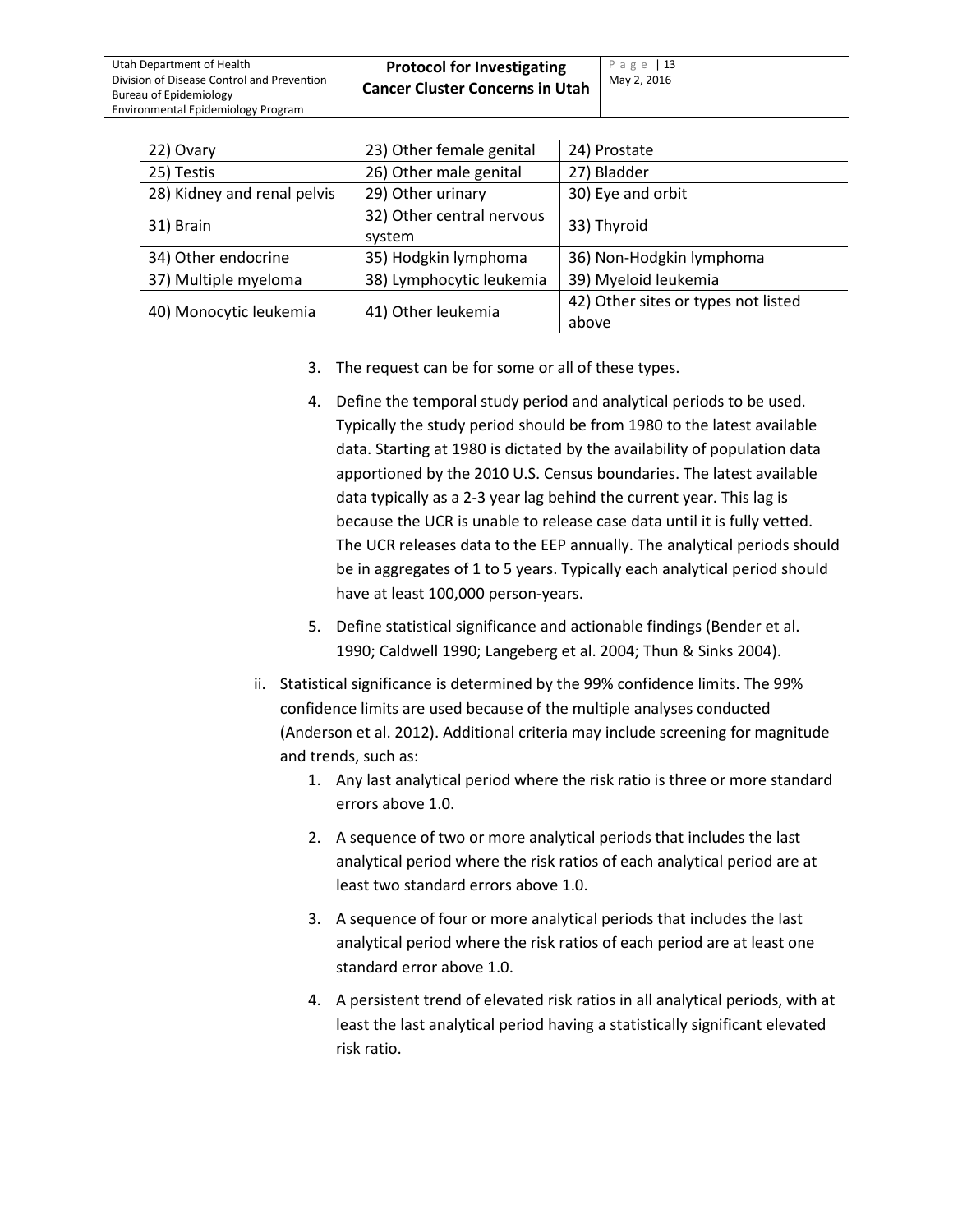- 5. Situations where some of these criteria are met, but not the last period criteria, are considered historic clusters that have resolved, and are not actionable.
- iii. For actionable findings, EEP should work with the LHD and community to identify possible actions each entity can take based on the findings. Possible actions may include:
	- 1. Providing community education about cancer risks and risk avoidance.
	- 2. Identifying and connecting community members to health care resources available for screening and early intervention.
	- 3. A report empowering the community to take political action.
	- 4. Conducting an epidemiologic investigation.
- iv. Confidentiality and suppression of data: During analysis, any analytical unit (cancer site group x analytical period) that has three or fewer cases will be suppressed. Suppression will include analytical units with zero cases (Langeberg et al. 2004).
- v. Cumulative study period analysis (i.e., 1980 through 2014) or the aggregation of all cancer types will not be done.
- vi. The EEP may coordinate with the LHD to present a study plan to the LHD board of health and/or to the study community. The purpose of this presentation is to:
	- 1. Describe the study plan and seek input on decisions about definitions of the geography, time elements, case definitions, and definitions of significance and actionable clusters.
	- 2. Describe the outcomes, challenges, and limitations of a statistical review.
	- 3. Coordinate community involvement in the study.
- vii. Statistical methods:
	- 1. The total Utah population (excluding the study area population) will be used as the comparison population. Alternatively, in coordination with the LHD, a subset of the Utah population (i.e., other areas of similar composition and size to the study area, or the county or LHD jurisdictional area) may be used. The national population or the population of another state or set of states will not be used for the following reasons:
		- a. Utah typically has lower cancer rates than the nation, and the national rates will dominate the investigation resulting in not finding significant clusters.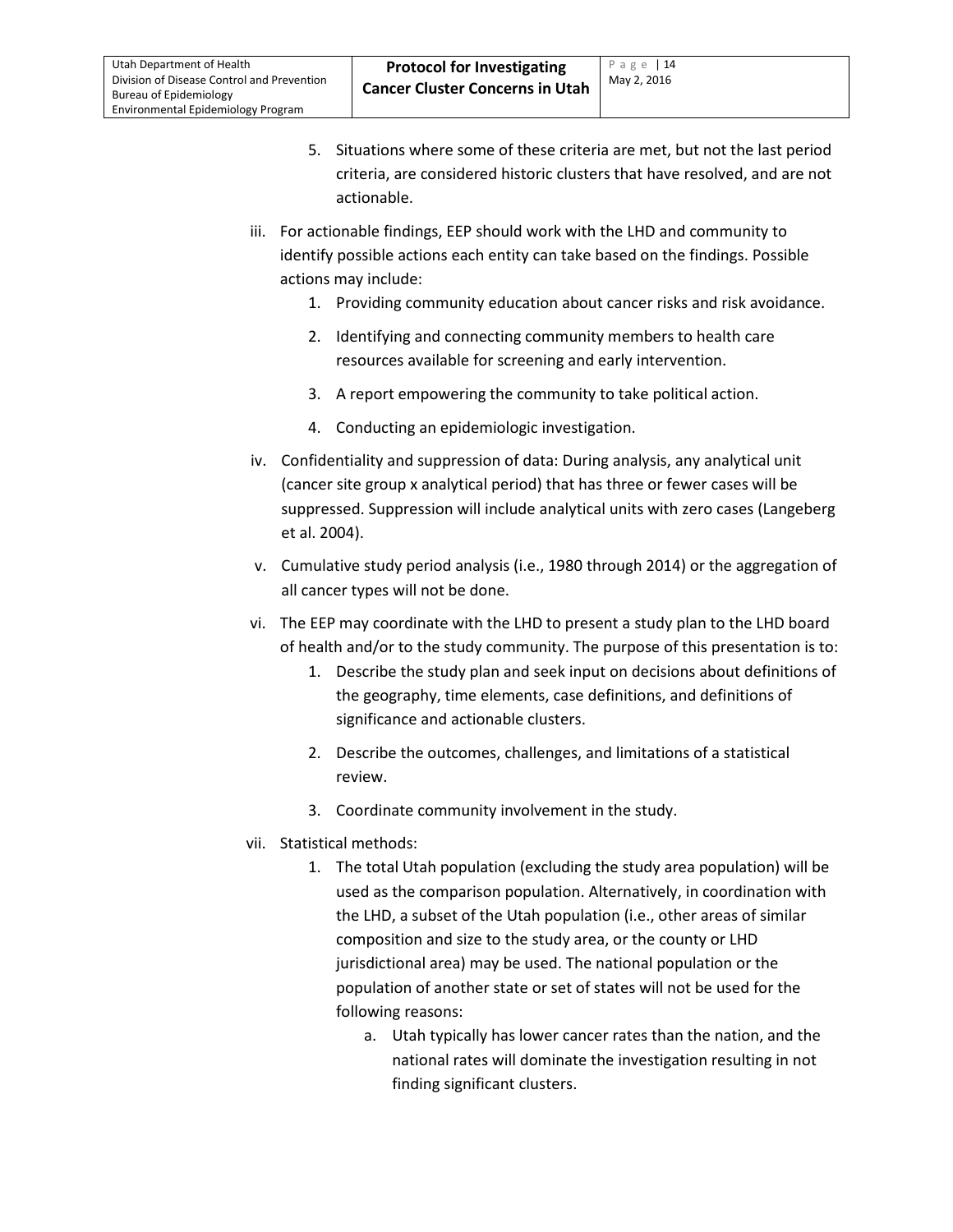- b. National and state population information is difficult to obtain at the detail necessary for the statistical review.
- 2. Records of cancer cases that are georeferenced to another state or are reported from the U.S. Veteran's Administration Hospital will be excluded.
- 3. Records of myeloid leukemia (site code 39) that are not the first cancer (sequence is 0 or 1) will be excluded because of the potential of being therapy-induced leukemia (Godley & Larson 2008; Leone et al. 1999, 2011; Sill et al. 2011; Wilkins & Woodgate 2008).
- 4. The UCR sometimes provides the EEP with records that are still in the vetting process so that the EEP can geocode and georeferenced those records. Only records approved by the UCR for analytical purposes will be used. The UCR provides a status flag (IBIS = 1) for approved records.
- 5. Cases and population will be stratified into the following age-groups:
	- a. 0 to 19 years
	- b. 20 to 34 years
	- c. 35 to 49 years
	- d. 50 to 64 years
	- e. 65 to 74 years
	- f. 75 years and older
- 6. For non-sex-specific cancers, rates will be calculated for each sex individually and for both sexes combined (i.e., male, female, and both). For sex-specific cancers, rate will be calculated for the appropriate sex only.
- 7. Cancer rates for each cancer site group by each sex group for each analytical period will be calculated as raw ('crude') rates per 100,000 person-years.
- 8. Cancer rate ratios for each cancer site by each sex group for each analytical period will be calculated using the indirect age-adjusted rate method (Anderson & Rosenberg 1998; dos Santos Silva 1999; Esteve et al. 1994; Jekel et al. 1996; Selvin 1996).
- 9. Confidence limits for rate ratios will be calculated using the Byers method (Breslow & Day 1987; Rothman & Boice 1979, 1982; Sahai and Khurshid 1983, 1996).
- 10. The rate ratio standard error will be calculated (Freund and Williams 1966).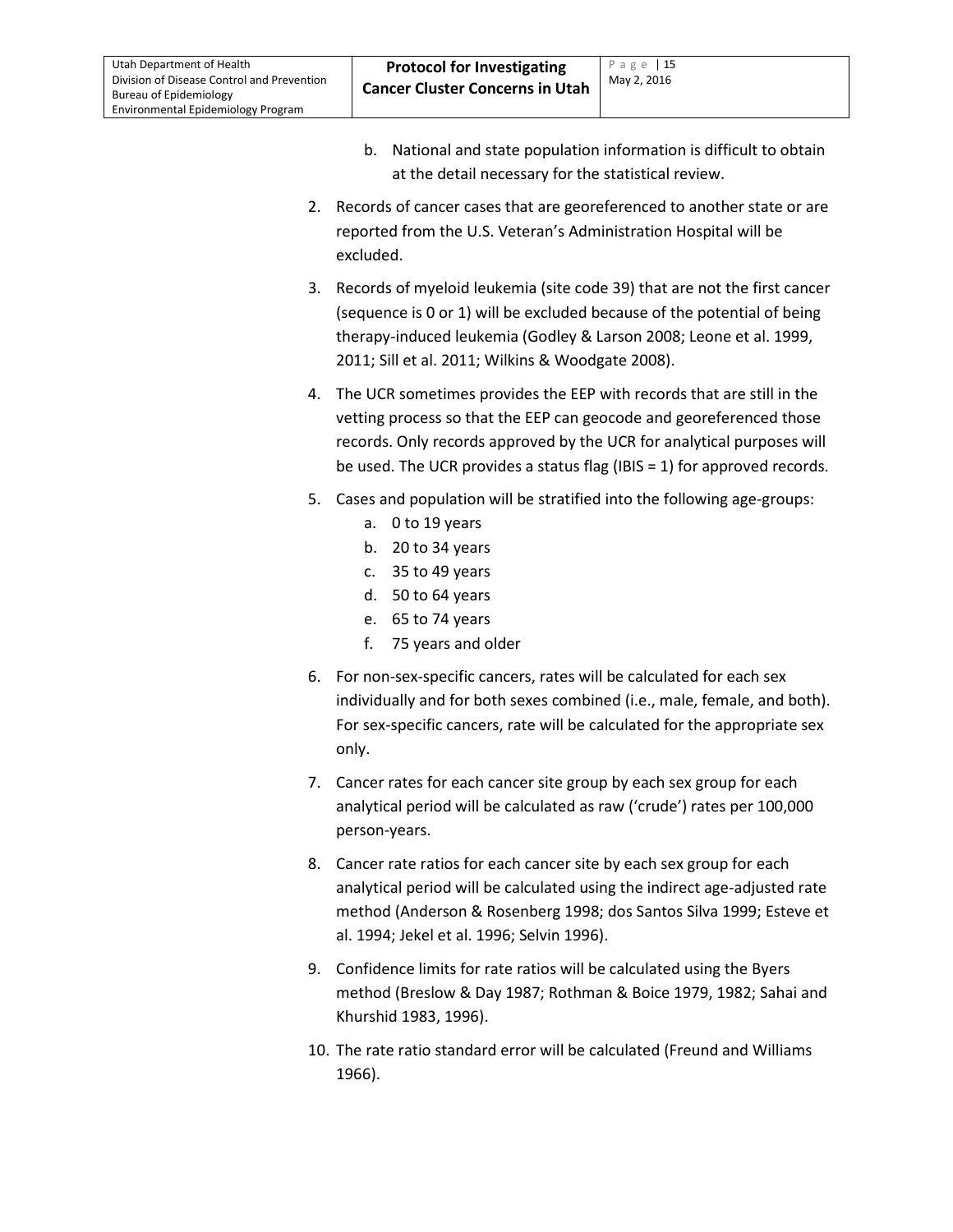- 11. Temporal trends for the rates will be calculated using the Kendal-Tau (preferably B) method (Kendall 1938).
- 12. For quality control purposes, the following comparisons should be reviewed:
	- a. The number of potentially misassigned cases can be identified from records that are in the ZIP codes that include the study area, but are not georeferenced to an appropriate level of census geography. If more than 5% of the cancer cases are potentially misassigned, the data should be reviewed to see if additional records can be geocoded or georeferenced.
	- b. The relative frequencies of cancer cases by type (by UCR site code), age group, and sex group between the study population and the comparison population. There should be at least a 90% level of correlation.
	- c. The relative population magnitude by time, age group, and sex group between the study population and the comparison population. There should be at least a 90% level of correlation.
- 13. Results of the statistical review for each investigated cancer site group will be categorized into one of the following categories for reporting purposes.
	- a. No excess: No statistically significant or actionable findings were found for any of the analytical periods.
	- b. Historic excess: One or more analytical periods, but not the last analytical period, had a statistically significant and actionable finding.
	- c. Explained excess: The findings for the last analytical period were statistically significant and actionable, there is no unusual environmental exposure potential, and the cancer type seems likely given the characteristics of the study population.
	- d. Unexplained excess: The findings for the last analytical period were statistically significant and actionable, and the cancer type seems unlikely given the characteristics of the study population.
- <span id="page-15-0"></span>c. REPORTING:
	- i. The EEP will provide a report to requesting agency. The EEP will coordinate with the requesting agency on which of two report options to be generated. If the requesting agency is not the local health department in whose jurisdiction the investigation occurred, the EEP will provide a courtesy copy of the report to the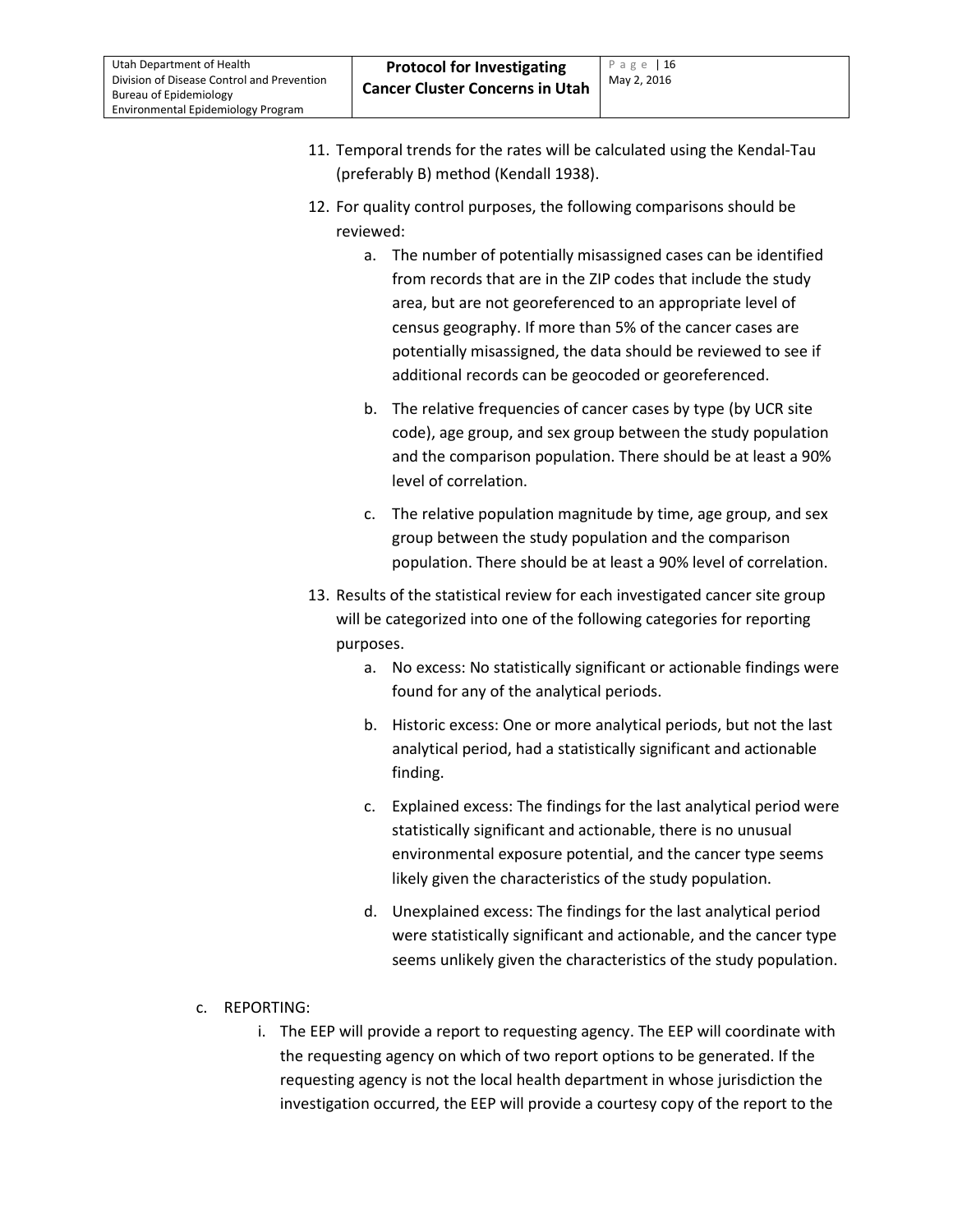local health department as well. The two reporting options are a data table or a comprehensive report.

- ii. *Data table*. The EEP will generate an MS Excel file (.xls or .xlsx) of results for the investigation. Requested cancer site category data will be presented as separate worksheets with the file. This typically can be generated within 5 working days of the request for the report, depending on how complete georeferencing of the current cancer data is.
	- 1. This reporting option will not include any environmental or community investigation data.
	- 2. The data reported will include an interpretation of results as described above.
	- 3. Data tables do not go through a formal peer-review process.
	- 4. Data tables will not be posted to the EEP cancer information website.
- iii. *Comprehensive report*. The EEP will prepare a comprehensive written report that describes the methodology used as part of the investigation, including the data query components of the environmental and community investigation, interpretation of the data, and a brief discussion of the known risk factors associated with each cancer site group found to have explained or unexplained excesses. This report will take up to four months to generate depending on the readiness of the data and the extent of the findings.
	- 1. Comprehensive reports go through a formal peer-review and clearing process.
	- 2. Some comprehensive reports, with approval of the LHD, may be posted on the EEP cancer information website.

#### <span id="page-16-1"></span><span id="page-16-0"></span>3. *Statewide Scan*:

- a. PURPOSE: The purposes of a statewide scan are to:
	- i. Respond to a number of expressed concerns from the public about an excess of the same cancer type.
	- ii. Explore state small area cancer rates for locations with excessive cancer rates (also called "hot spots").
	- iii. Respond to needs for statewide government policy making.
- <span id="page-16-2"></span>b. PROCESS:
	- i. Prior to implementing a statewide hotspot investigation, the EEP will convene an advisory group to develop an investigation plan. Typically, this advisory group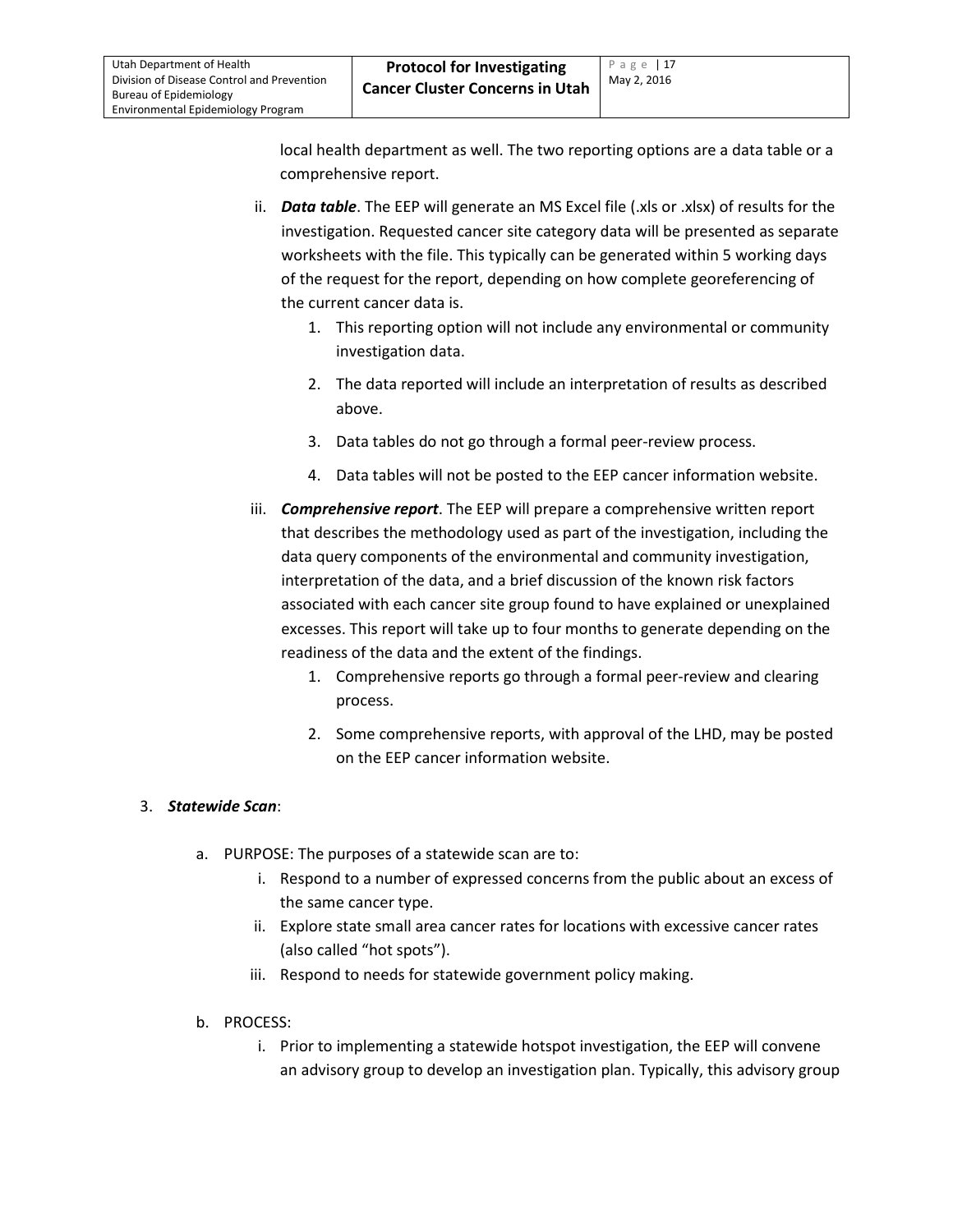would consist of representation from the UDOH Cancer Control Program, the local health departments, and the Utah Cancer Registry.

- 1. The EEP will explore the case data to identify the smallest small area unit (i.e., census block groups, census tracts, ZIP codes) that 95% of the cancer cases can be referenced to, either by geocoding or by assignment from other georeferencing labels. The EEP will also determine if a scan at that geographic resolution will be meaningful.
- 2. A statewide scan should address only one site cancer type.
- 3. The EEP should be prepared to address the following questions:
	- a. What are the environmental exposure risks?
	- b. What are the lifestyle risks?
	- c. What are the inherited risks?
- ii. The spatial scan statistic using a discrete retrospective Poisson space or spacetime model (i.e., SaTScan or the SpatialEpi package for R) will be used.
- iii. **SaTScan** should be set up as follows (Kulldorff 2010; Kulldorff & IMS 2011; SaTScan 2015):
	- 1. Data files:
		- a. An aggregated file of case counts and population counts stratified by small area, year, and age/sex developed by linking case and population data from UEPHTN data warehouse.
		- b. A population-weighted centroid table of the geographic small area units prepared from available GIS tools.

| Geographic Time | Age/Sex<br>Covariate(s) | Case Count | Population<br>Count |
|-----------------|-------------------------|------------|---------------------|
|                 |                         |            |                     |

| Geographic | X-Coordinate | Y-Coordinate |
|------------|--------------|--------------|
|------------|--------------|--------------|

- 2. Setup:
	- a. If more than five years of data are available, the preferred type of analysis is a retrospective space-time discrete Poisson probability model (Amin & Burns 2014; Kulldorff 1997, 2010; Wagner et al. 2013). If five or fewer years are used, then a purely spatial retrospective discrete Poisson model should be used.
	- b. The maximum spatial window can be determined by using a cluster information criterion statistic (CLIC) (Han et al. 2011).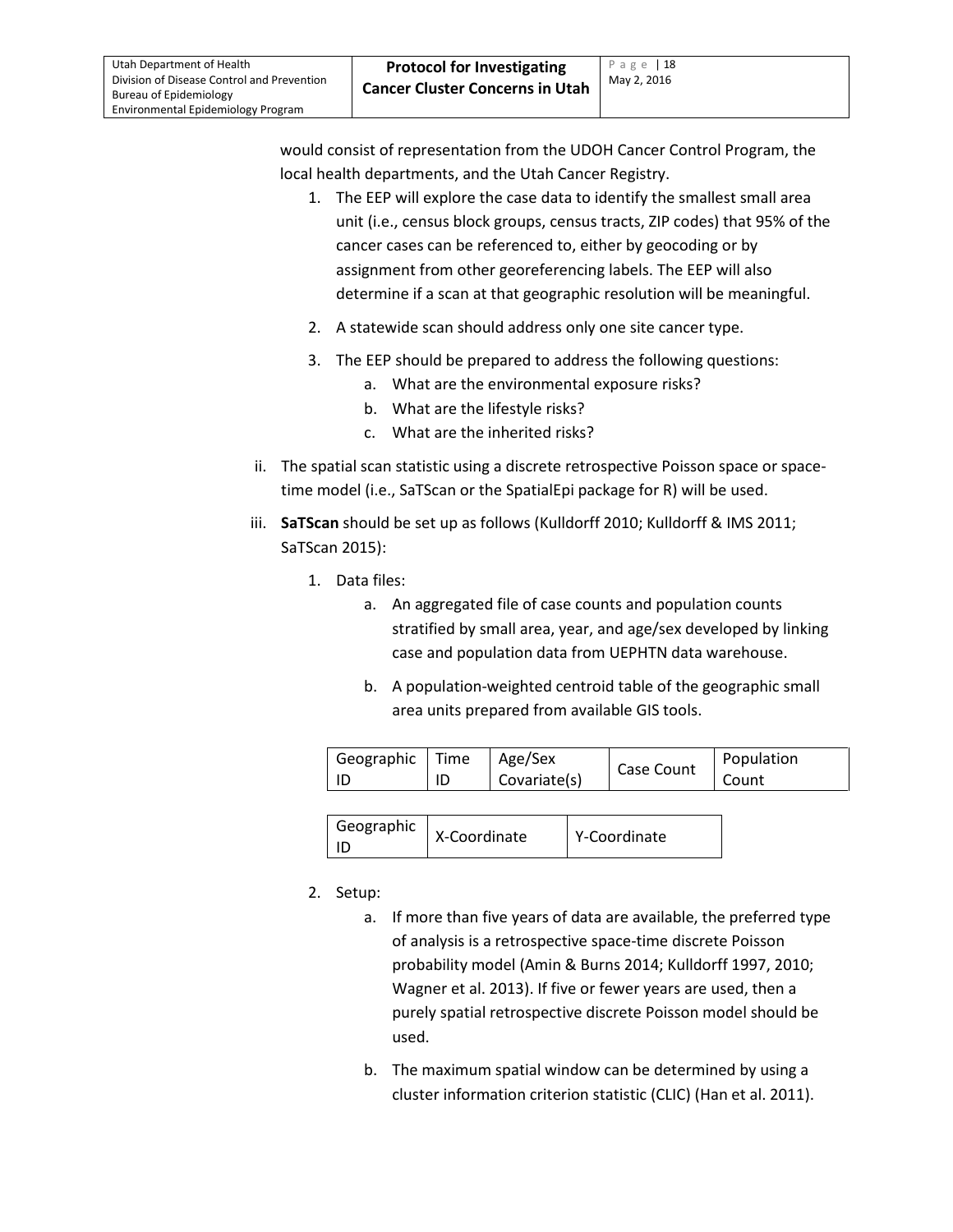- c. The maximum temporal window for space-time analyses should be set at 90% (Hsu et al. 2004; Van Meter et al. 2008).
- d. No spatial or temporal adjustments are needed.
- e. The data should be tested with a circular spatial window shape, but the final analysis should use an elliptic window shape with a medium non-compactness penalty (Goujon-Bellac et al. 2011. Jones & Kulldorff 2012; Kulldorff 1997, 2010; Kulldorff & Nagarwalla 1995; Kulldorff et al. 2006).
- f. The Oliveira's F adjustment for borders should be enabled.
- g. The GINI optimized cluster collection should be enabled.
- h. The model should allow no geographic overlapping.
- i. All other settings should be left at default.
- 3. Model evaluation: SaTScan will identify many potential clusters. For each potential cluster identified, the following should be used to determine if the cluster is reportable and actionable.
	- a. The model fit p-value should 0.10 or less. This value is appropriate because of the small case counts associated with clusters (Dietz et al. 2011; Hsu et al. 2004; Park 2010; Wagner et al. 2013; Wheeler 2007).
	- b. The individual small area rates and the magnitude of the variance on the rates should be calculated and analyzed for homogeneity using the local spatial autocorrelation (i.e., the LISA or Getis-Ord tests) (Chen et al. 2008).
		- i. Neighborhood proximity should be defined as "Queen's Case" adjacency.
		- ii. Check for general homogeneity of rates and variance within the cluster area using a global test (Cromley & McLafferty 2012; Marshall 1991; Moore & Carpenter 1999; Moran 1950; Wakefield et al. 2001; Waller & Gotway 2004).
		- iii. Identified hotspot boundaries using local spatial autocorrelation of the rates should correspond with the SaTScan clusters (Anselin 1995; Cromley & McLafferty 2012; Getis & Ord 1992, 1996; Jackson et al. 2009; Jacquez & Greiling 2003; Ord & Getis 1995; Tiefelsdorf & Boots 1997; Wakefield et al. 2001; Waller & Gotway 2004). The population included in a cluster for each method should include at least 90% of the population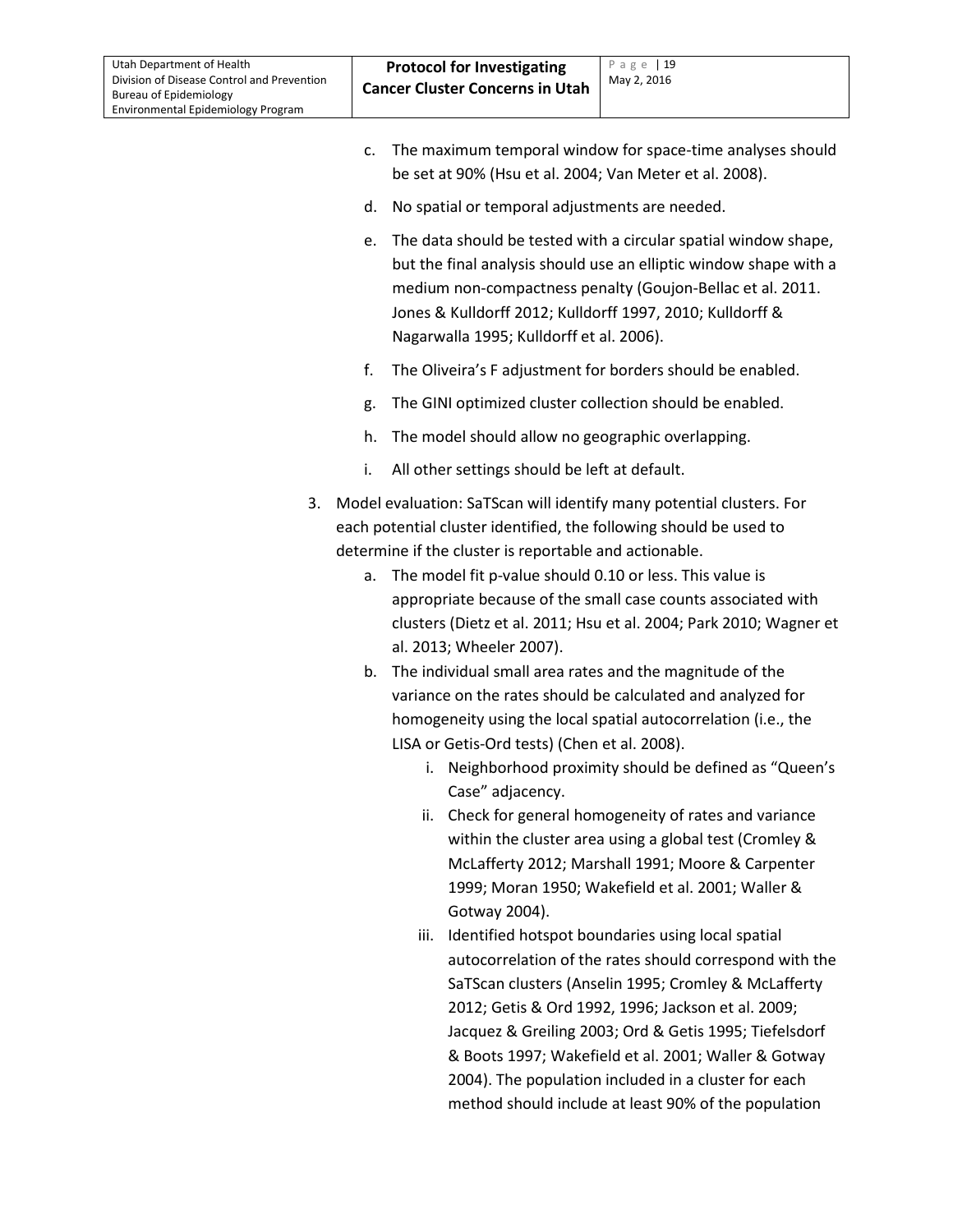contained in the respective cluster found by the other method.

- c. The confidence limits and risk ratio standard error can be calculated and the actionable state of the cluster can be categorized as described for the statistical review.
- d. SaTScan clusters not meeting the model fit requirements, or the local spatial autocorrelation fit requirements, should not be reported.
- iv. The data review components of an environmental and community investigation may be included as part of a statewide scan investigation.
- v. Review: The results should be reviewed with the advisory group to develop the interpretation and recommendations.

#### <span id="page-19-0"></span>c. REPORTING:

- i. The report should describe the purpose for the investigation, background for the cancer type being evaluated (including known risk factors and epidemiology), and the scan methodology. The report should provide a map and descriptive statistics about the cluster. The report may include an interpretation of the results and recommendations as developed by the advisory group.
- ii. The EEP will develop a risk communication strategy that includes a very brief synopsis of the report, 2-3 key messages, and contacts for media questions.
- iii. Prior to reporting, the EEP will coordinate with the UCR, the Risk Assessment Coordination Committee (RACC), the Department of Environmental Quality (UDEQ), and all local health departments. This coordination will include providing an embargoed copy of the report and the risk communication plan.
- iv. The EEP will post an electronic copy of the report to the UEPHTN public portal cancer website.

#### <span id="page-19-2"></span><span id="page-19-1"></span>4. *Environmental and Community Investigation*:

- a. PURPOSE: The purposes of an environmental and community investigation are to:
	- i. Identify potential environmental exposure concerns in the community.
	- ii. Identify behavioral and socioeconomic concerns in the community.
	- iii. Explore the feasibility of conducting an epidemiologic investigation.
- <span id="page-19-3"></span>b. PROCESS:
	- i. Conduct a literature review of risks associated with those cancer types that are statistically elevated.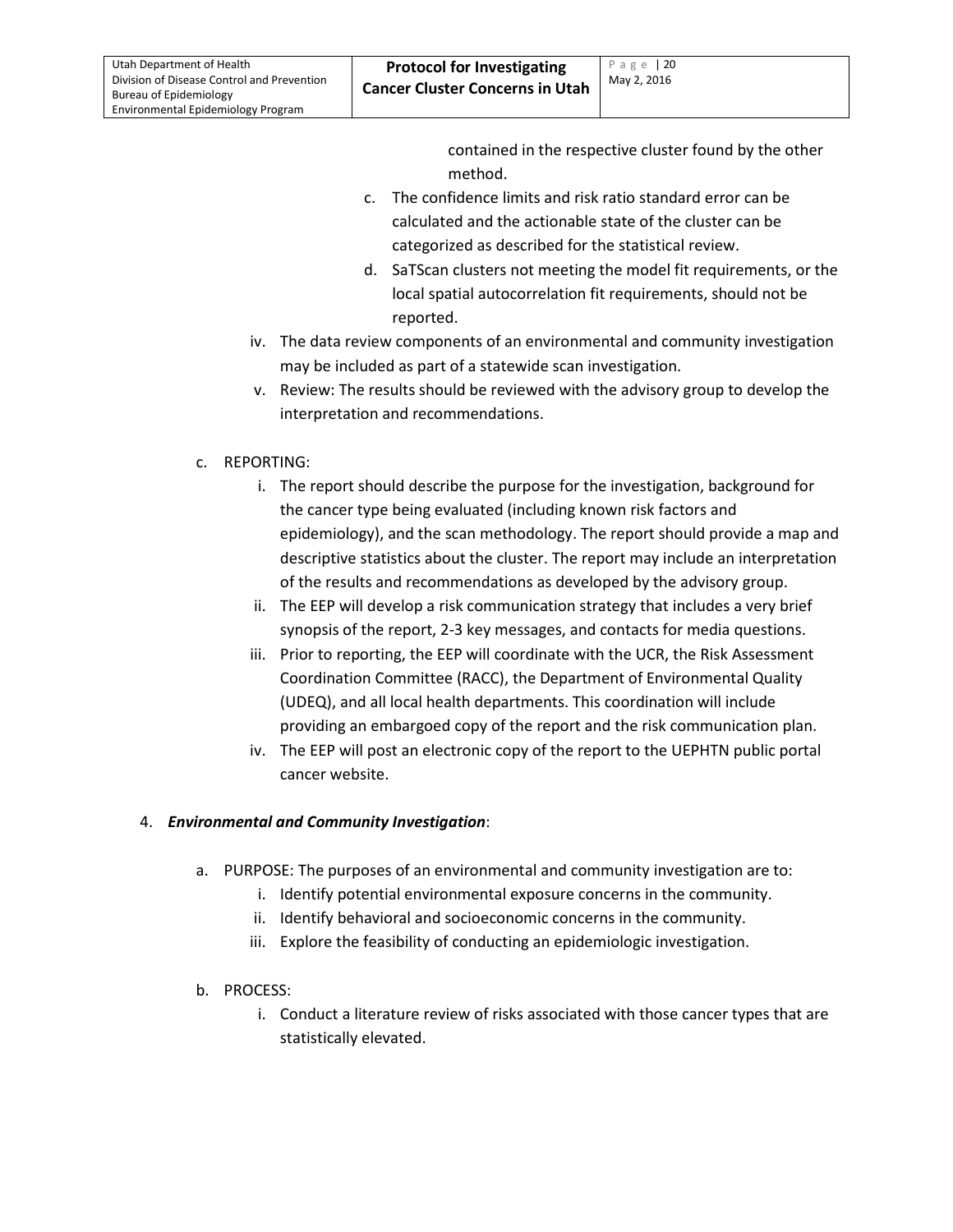- ii. Conduct a data review:
	- 1. The data review will be conducted as part of the statistical review if a comprehensive report was requested.
	- 2. Collect demographic and housing information about the study area and the comparison area(s) from the U.S. census and/or the American Community Survey. This information may include characterization of:
		- a. Population size and median age of population.
		- b. Percent of population that are of minority race, or of Hispanic/Latino ethnicity.
		- c. Percent of population that are not native to the study area (born out of state or foreign born).
		- d. Percent of population that are not U.S. Citizens or do not use English as their primary language (for access to health care concerns).
		- e. Percent of the adult population who lack at least a high school education.
		- f. Number of households and average household size.
		- g. Median household income.
		- h. Percent of population living below the poverty level.
		- i. Percent of population older than 65 years living alone.
		- j. Percent of adults that are employed.
		- k. Percent of employed adults that are working in occupations that are at high risk for chemical exposure jobs (i.e., agriculture, construction, manufacturing, military, or transportation).
		- l. Percent of occupied housing units that are owner occupied.
		- m. Percent of occupied housing units that are heated with dirty fuels (coal, oil, wood, etc.).
	- 3. Collect behavioral information about the study area (or as close an approximation as available) and the comparison population from the Utah Behavioral Risk Factors Survey (UBRFS) data on the IBIS-PH. This information may include:
		- a. Prevalence of smoking and tobacco use.
		- b. Prevalence of alcohol use especially excessive alcohol use.
		- c. Prevalence of obesity.
		- d. Percent of population with access to health care.
		- e. Percent of population who routinely use wellness checks.
	- 4. Collect data about potential environmental exposures. This information may include:
		- a. Total length of high density traffic routes (freeways, highways, etc.) standardized by area for both the study and comparison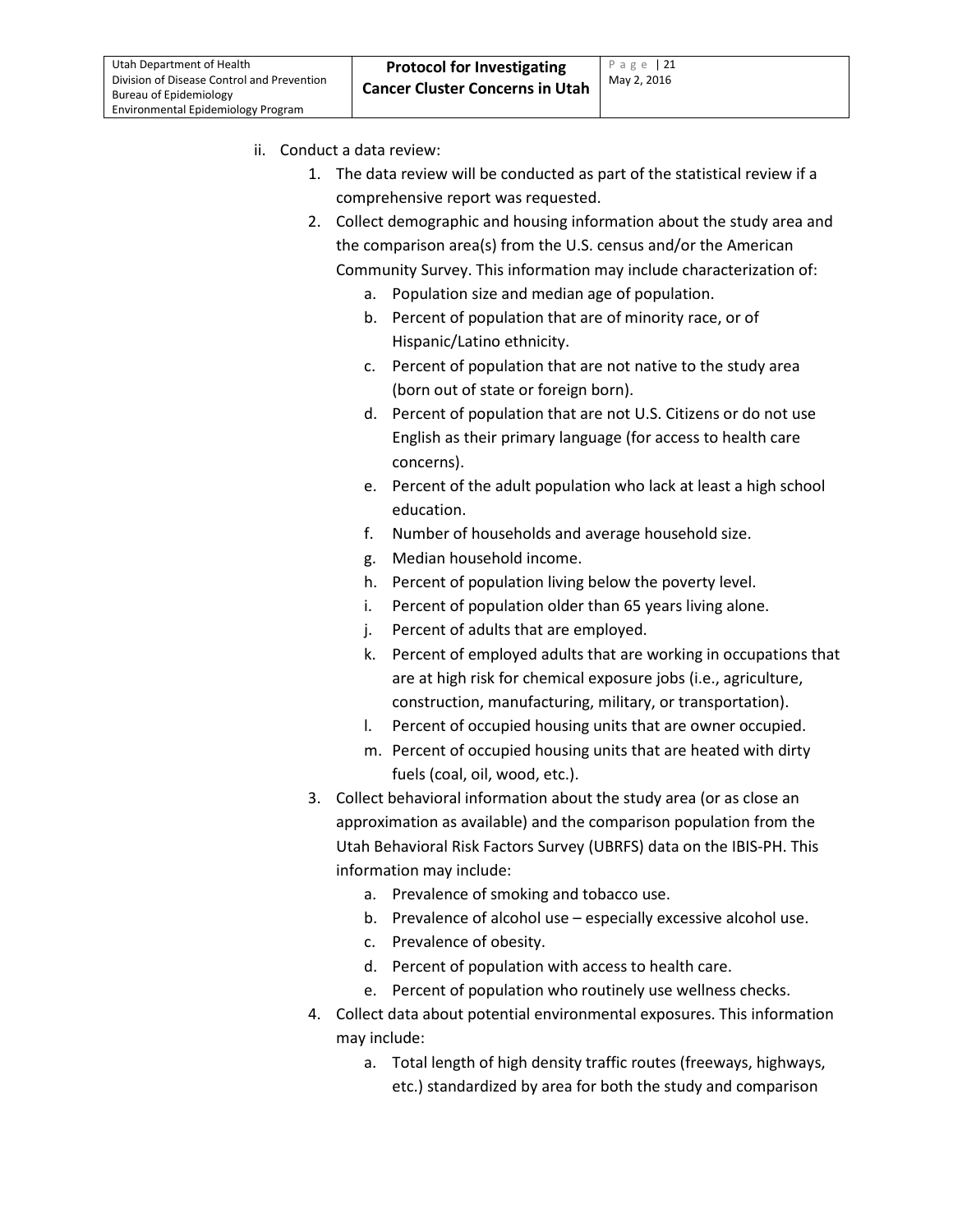populations. This data can be obtained from the Utah Automated Geographic Resource Center (AGRC).

- b. Total agricultural land (a proxy for pesticide use) within the study area. This data can be obtained from AGRC.
- c. Percent of population within 1 kilometer through 5 kilometers of a Toxic Release Inventory (TRI) site, as well as characteristics associated with those sites (lists of chemicals and release quantities). This data can be obtained from the U.S. EPA TRI website.
- d. Percent of population within 1 kilometer through 5 kilometers of a Comprehensive Environmental Response, Compensation and, Liability Act (CERCLA) site, and characteristics of those sites. (CERCLA sites are also known as Superfund sites.) This data can be obtained from the U.S. EPA Envirofacts Comprehensive Environmental Response, Compensation, and Liability Information System (CERCLIS) website.
- 5. The standard z-test can be used to compare significant differences between percentage measures of the study area and comparison populations.
- 6. A 2-tailed t-test (with 1 degree of freedom) is useful for quantifying the significance of differences in average or median measurements.
- iii. Work with the LHD to conduct community meetings and listening sessions. These meeting may collect information about:
	- 1. Community environmental perceptions and concerns.
	- 2. Community understanding and expectations about completed and continuing investigations.
	- 3. Community and political will for conducting an epidemiologic investigation.
- <span id="page-21-0"></span>c. REPORTING: The EEP will prepare a summary of the findings from the data queries and community meeting, along with an interpretation of those findings and recommendations based on the interpretation. This report will take up to two months to generate. The report will not go through a formal peer-review and clearing process.

#### <span id="page-21-2"></span><span id="page-21-1"></span>5. *Epidemiologic Investigation*:

- a. PURPOSE: The purposes of an epidemiologic investigation are to:
	- i. Explore and better define the attribution of various risk factors associated with cancer for a particular population.
	- ii. Further characterize a cancer cluster.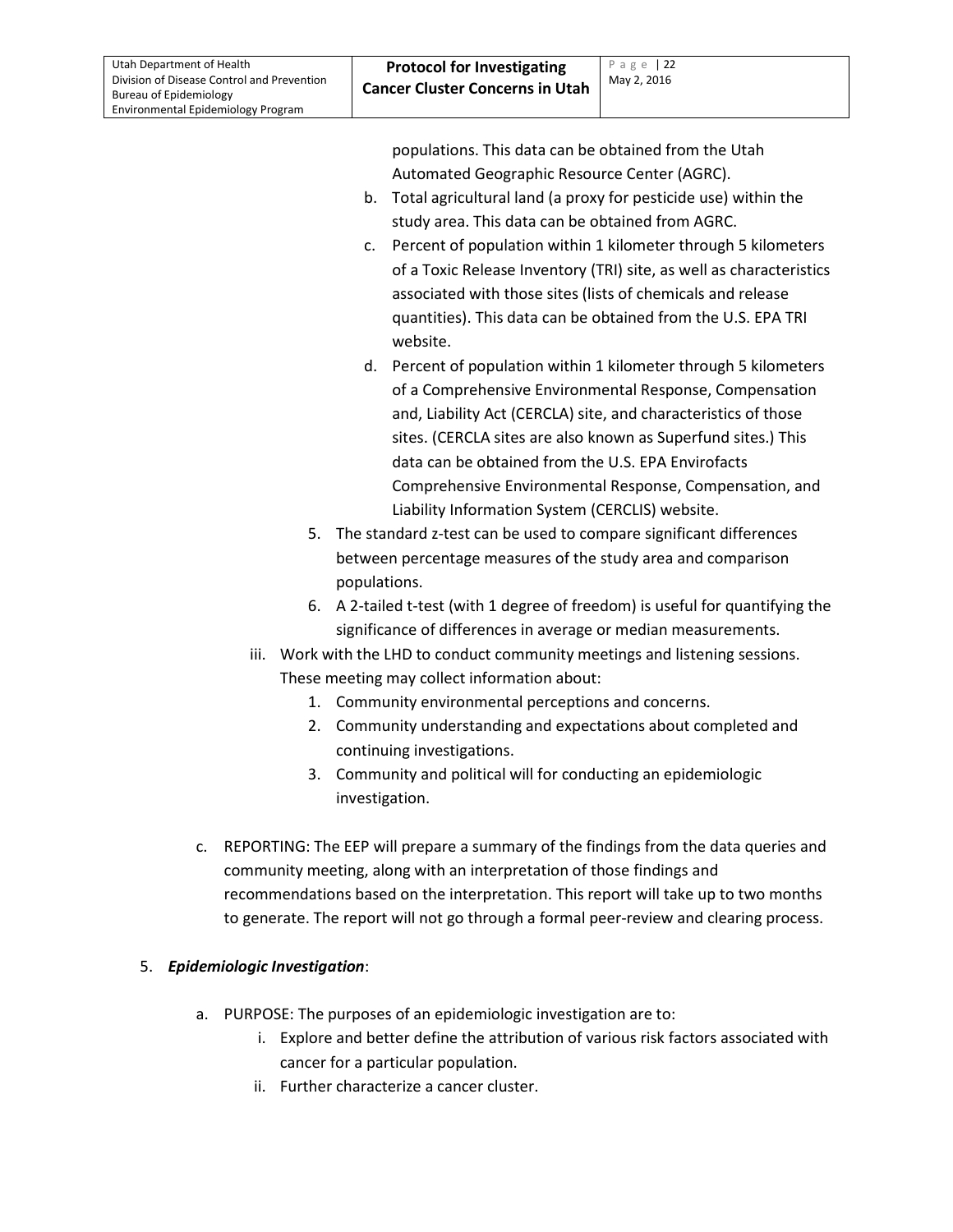- iii. Provide individual level education about cancer risk and risk mitigation.
- iv. Evaluate knowledge about public health programs and services.
- v. Discover new associations to the risk for cancer.

#### <span id="page-22-0"></span>b. PROCESS:

- i. The following are basic guidelines. The exact nature of each part will vary depending on the situation. In conducting this investigation, EEP staff will seek input and advice from the state epidemiologist and other knowledgeable partners.
- ii. Feasibility study: The EEP will collaborate with the LHD and community to conduct a feasibility study.
	- 1. Identify key stakeholders and a process to organize or inform stakeholders. These may include:
		- a. The local health board.
		- b. Community or neighborhood leaders or councils.
		- c. If biomonitoring will be conducted, the laboratory that will be conducting the analysis will be a necessary part of the stakeholder group.
		- d. UDEQ and other involved state agencies.
		- e. Involved federal agencies.
		- f. Local health care organizations.
		- g. Local academic partners.
		- h. Local advocacy groups.
		- i. Local business or industry leaders.
	- 2. Utilize or complete an Environmental and Community Investigation to identify possible risks that need further investigation.
	- 3. Identify a specific environmental concern or set of concerns that have the potential to increase cancer risk. Open-ended inquiries in the absence of suspected environmental concerns are not recommended.
	- 4. Verify the temporal natural biology (i.e., latency) of the cancers of concern.
	- 5. Verify the carcinogenicity of the environmental exposure concerns.
	- 6. Document the temporal history of the sources for the environmental exposures of concern.
	- 7. Identify and evaluate potential routes of exposure. This can be done using Agency for Toxic Substances and Disease Registry (ATSDR) exposure assessment protocols.
	- 8. Identify processes for estimated environmental exposures. This may be based on modeling or the ATSDR exposure assessment protocols.
	- 9. Identify the control group.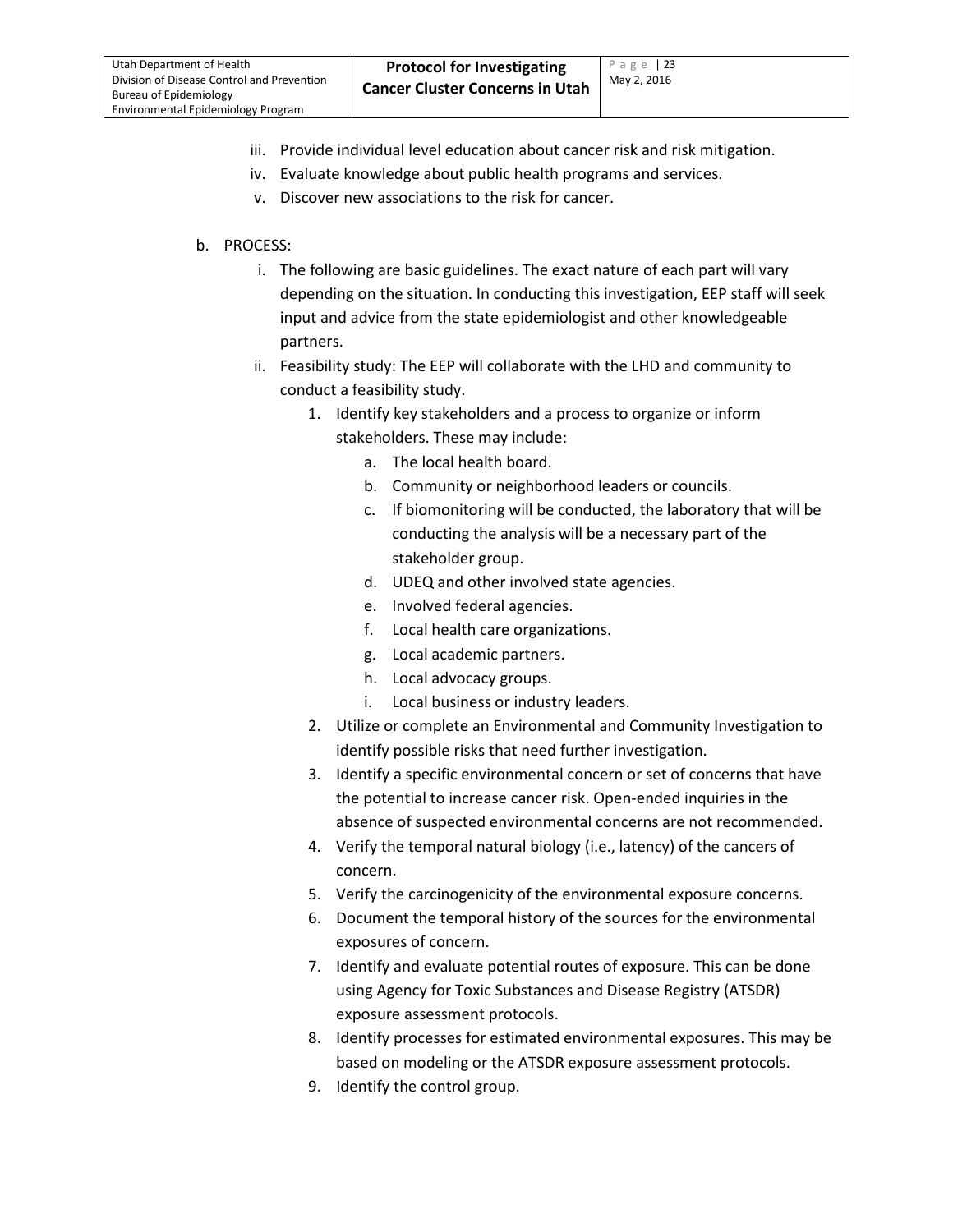- 10. Identify resources that can be used to conduct the investigation. Resources will be needed for data gathering (e.g., risk assessment surveys) and data analysis.
- 11. Identify processes for gathering information about deceased or moveout cases.
- 12. For current and continuing environmental exposure concerns, identify and characterize potential biomarkers, including the specificity and sensitivity of those biomarkers. Identify the biological media that could be used to analyze for those biomarkers. Identify laboratories with capacity to analyze for those biomarkers.
- 13. Identify federal or state assistance that may be available to support some or all of this investigation. Assistance may include funding or consultation support.
- 14. With the LHD, the EEP will make a decision on the feasibility of conducting additional investigation.
- iii. Study design:
	- 1. The EEP will work with the LHD to request federal and or state assistance.
	- 2. The EEP will work with the LHD to develop a study plan that will include:
		- a. A participant recruitment process. This may include developing a participant screening process, a statement for informed consent, a statement for participant rights, concurrent health education materials, and methods to identify and enroll participants.
		- b. An exposure and risk assessment process that may include a risk assessment questionnaire and a process to collect, store, and transport biological materials for exposure assessment.
		- c. A process for communicating individualized risk assessments to participants.
		- d. A process for digitizing and securing data. This process will include data linkage protocols.
		- e. A process for analyzing the data.
		- f. A timeframe for conducting the investigation and reporting results.
		- g. This type of investigation may require an Institutional Review Board (IRB). The UDOH IRB provides consultation on whether an IRB is necessary. EEP will consult with the UDOH IRB and if necessary prepare a study plan for IRB approval.
		- h. A process for training the assessment team.
	- 3. The LHD will host a stakeholder coordination meeting. At that meeting: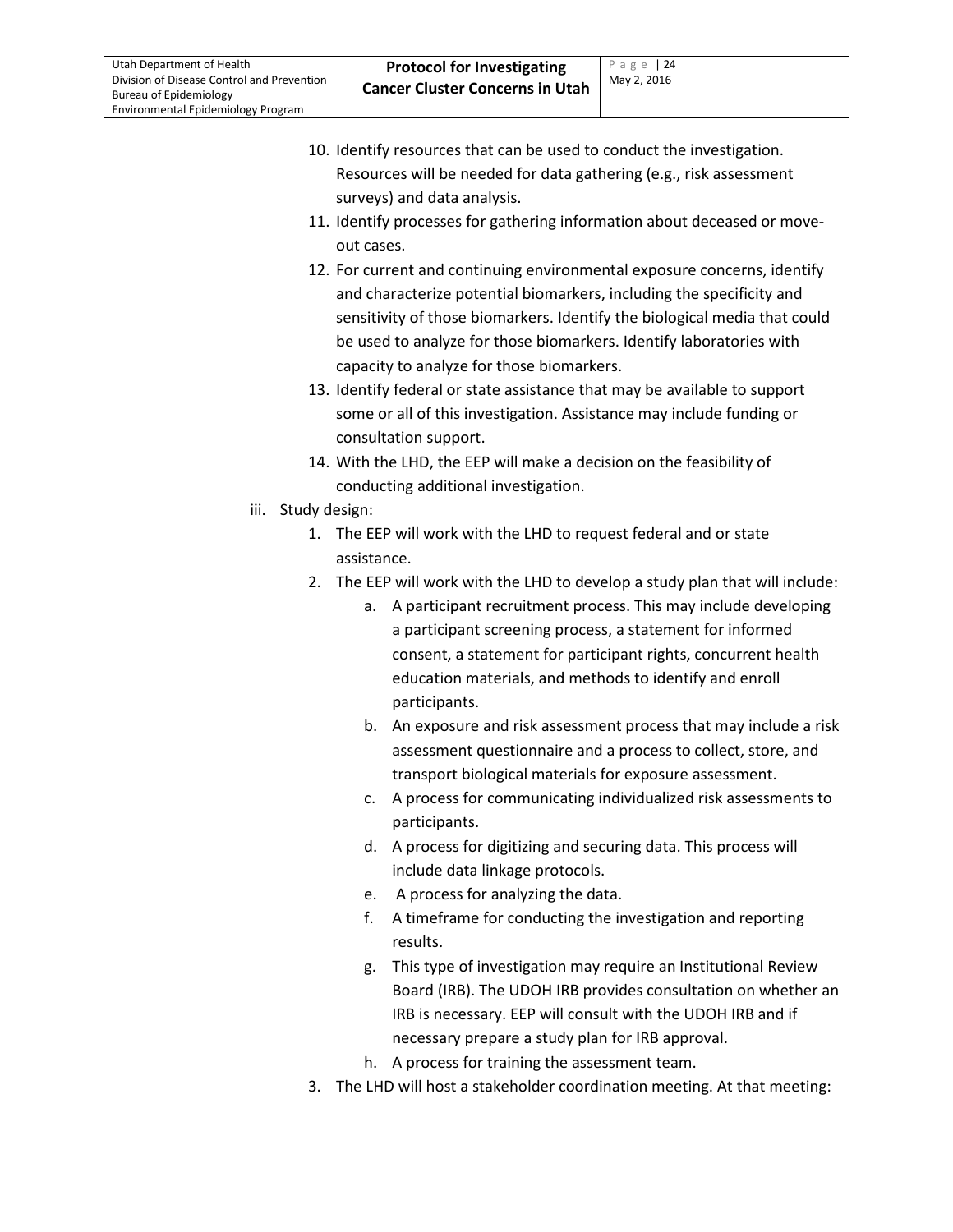- a. The findings of previous phases of the investigation will be reviewed.
- b. The study protocol will be reviewed and explained.
- c. The stakeholders will have opportunity to provide feedback.
- iv. Study implementation:
	- 1. Seek IRB approval if required.
	- 2. EEP will conduct training for the assessment team, which may include:
		- a. The process for selecting and recruiting participants.
		- b. The process for conducting a standardized risk and exposure survey.
		- c. The process for collecting, storing, and transporting biological samples.
	- 3. Coordinate with the LHD to inform community leaders and other stakeholders that the study plan is being implemented.
	- 4. Conduct the study. The EEP will monitor the progress of the study and work with the LHD to resolve challenges that emerge.
- v. Data analysis:
	- 1. Data linkage connects personal exposure and risk assessment information to exposure modeling results, biomonitoring results, and environmental sampling results.
	- 2. In most cases, logistic regression will be the analytical method.
- <span id="page-24-0"></span>c. REPORTING: The EEP will prepare a comprehensive written report that summarizes the findings of the previous phases of the investigation, describes the methodology for data collection and analysis, interprets the results, discusses the dominant risk factors, and recommends targeting those risk factors. This report will take up to eight months to generate.
	- i. Comprehensive reports go through a formal peer-review and clearing process. The peer-review process includes an internal review (EEP staff), followed by a partner review (which may include UCR staff, LHD staff, or UDEQ staff), and finally certification by the director of the Bureau of Epidemiology, the state epidemiologist, and the EEP science advisor. The comprehensive report will include a clearance certificate.
	- ii. Some comprehensive reports, with approval of the LHD, may be posted on the EEP cancer information website.

# <span id="page-24-1"></span>Coordination and Record Keeping

<span id="page-24-2"></span>1. Peer Review: All formal or comprehensive reports will go through a peer-review process.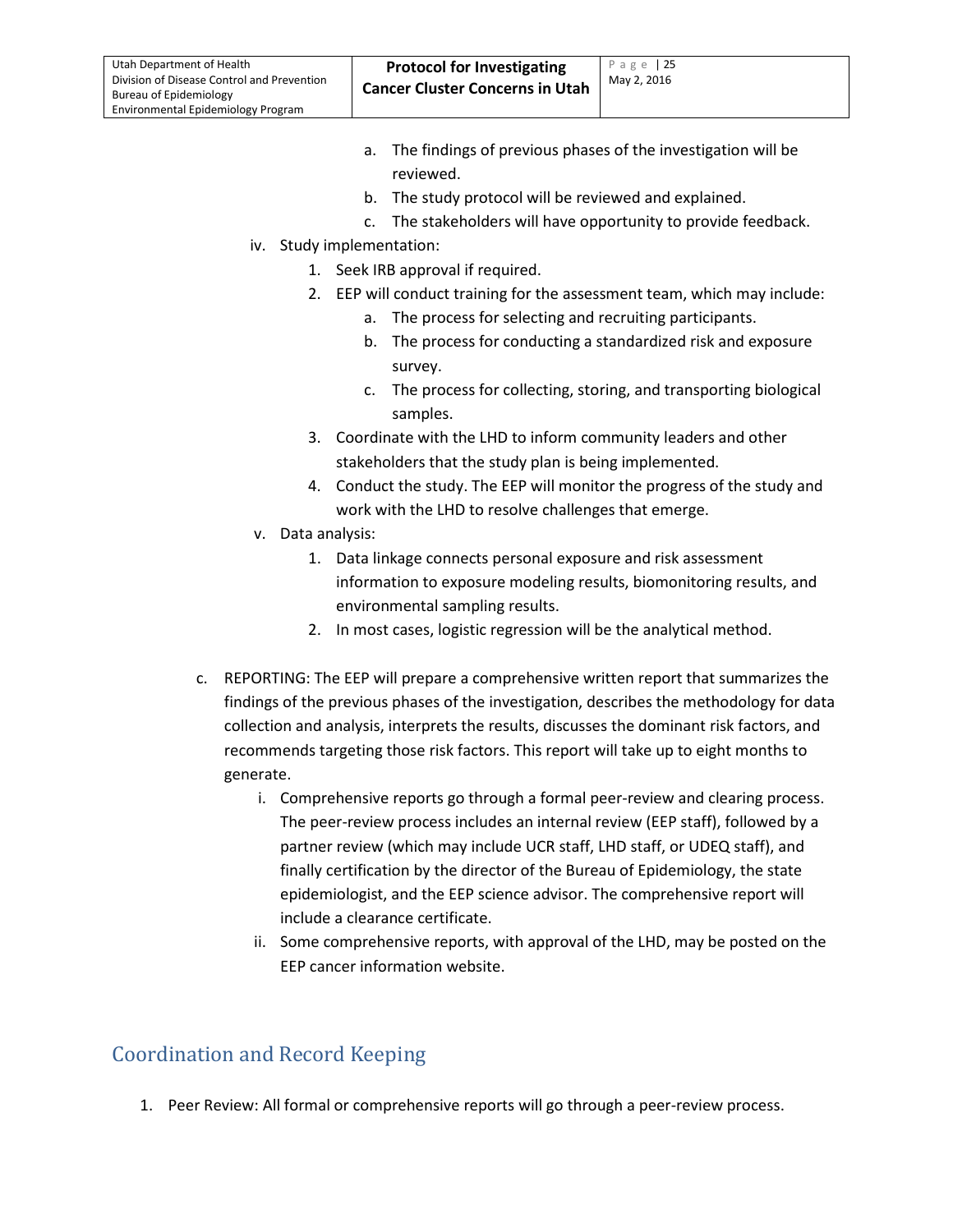- a. Internal Review: At least two EEP staff members.
- b. Partner peer review:
	- i. The requesting agency, or the advisory group, and/or all LHDs.
	- ii. UDEQ through the RACC.
	- iii. UCR.
	- iv. Utah Cancer Control Program.
	- v. The UDOH PIO office.
- <span id="page-25-0"></span>2. Certification: All formal or comprehensive reports will be certified by:
	- a. The director of the Bureau of Epidemiology.
	- b. The state epidemiologist.
	- c. The EEP science advisor.
- 3. Investigation Records: The EEP will maintain a registry of investigations that includes the requesting agency, the study name (typically by location), the type of study (data table or report), the request date, and the completion date. The UCR may request this registry as part of their data use accountability.
- <span id="page-25-1"></span>4. Coordination:
	- a. Local Health Departments: In addition to the direct coordination previously described in the protocol, the EEP may provide updates and a summarized discussion of recently completed or ongoing investigations at the Council of Local Environmental Health Administrators (CLEHA) quarterly meetings and the Epidemiology Affiliate Group (AFG) meetings.
	- b. Utah Department of Environmental Quality: The EEP briefs the RACC of all risk assessment activities it is conducting, including investigations of cancer clusters.
	- c. Other Stakeholders: The EEP will work with the RACC and PIO office to identify other stake holders (e.g., transportation, commerce, natural resources, etc). that may be impacted by the findings of the investigation. The EEP will keep those stakeholders apprised of the progress of the investigation and of the final results prior to public release of the report.
	- d. Integration with the Department of State All Hazard Operations Plan: Typically cancer clusters investigations do not require activation of an all hazards operation plan. In the event that the investigation is associated with an event that activates an all hazards operation plan, the EEP will coordinate through EDO to integrate into those operations.
- <span id="page-25-2"></span>5. Posting to the EEP Website:
	- a. The UEPHTN maintains a cancer topics section as part of the network's public portal, found at [epht.health.utah.gov/epht-view/topic/Cancer.html.](http://epht.health.utah.gov/epht-view/topic/Cancer.html) On the landing page for cancer topics is a link to posted cancer studies. Reports that are not associated with an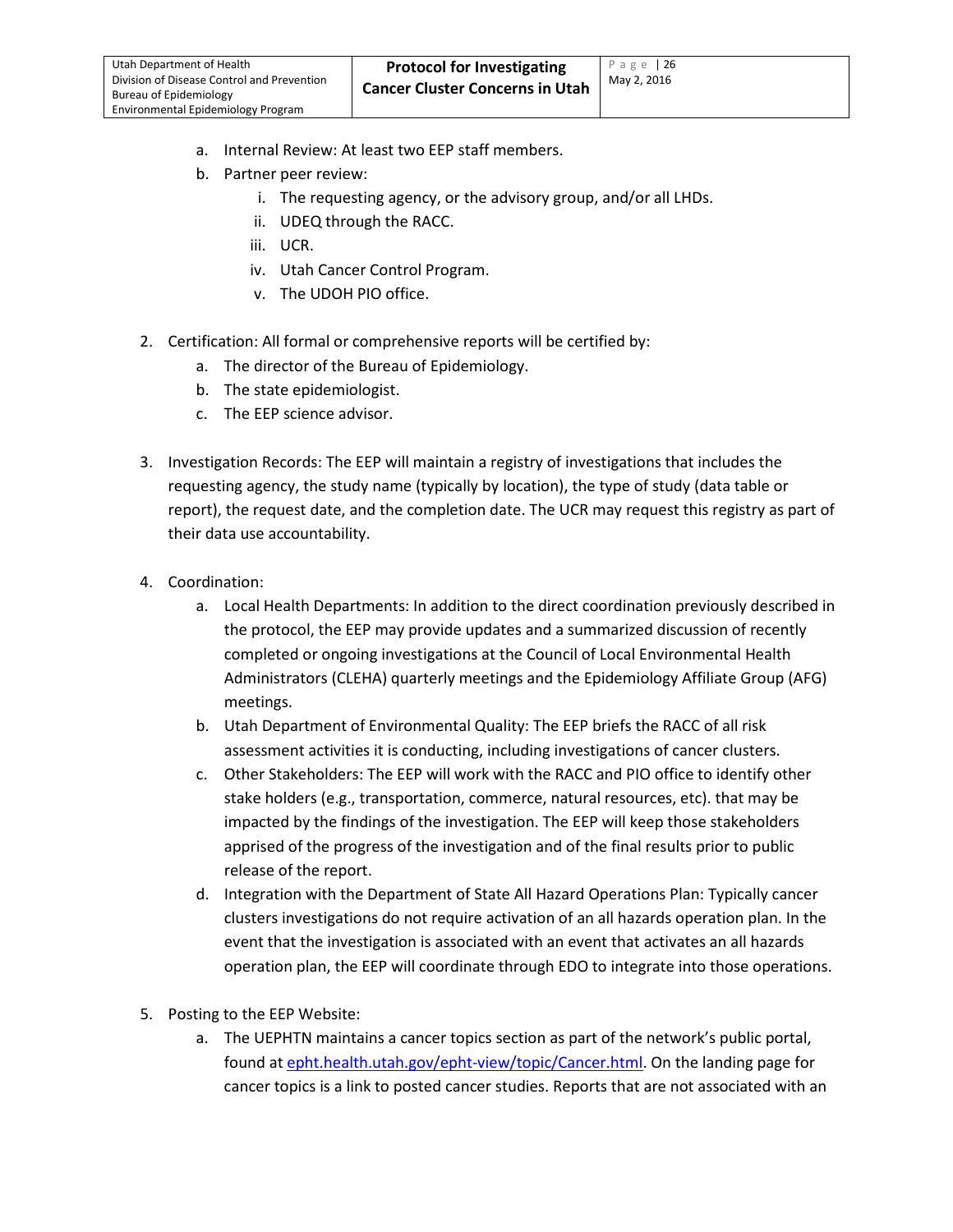ATSDR cooperative agreement site-specific health assessment will be posted here. Typically, these will include investigations conducted at the request of local health departments.

b. Cancer assessments conducted as part of an ATSDR cooperative agreement or statedirected site-specific health assessment are typically incorporated into a larger public health assessment. Those reports are maintained on the Utah "ATSDR's Partnership to Promote Localized Efforts to Reduce Environmental Exposure" (Utah APPLETREE) website.

### <span id="page-26-0"></span>References

Aamodt G, Samuelsen SO, Skrondal A. 2006. A simulation study of three methods for detecting disease clusters. *International Journal of Health Geographics* 5:15.

ACS (American Cancer Society). 2009. Lifetime risk of developing or dying from cancer web site. Available: http://www.cancer.org/Cancer/CancerBasics/lifetime-probability-of-developing-or-dyingfrom-cancer [accessed October 1, 2013].

ACS (American Cancer Society). 2013. Learn about cancer. Available: http://www.cancer.org/cancer/index [accessed October 1, 2013].

Amin R, Burns JJ. 2014. Cluster of adolescent and young adult thyroid cancer in Florida counties. *BioMed Research International* 2014:832573

Anderson H, Blackmore C, Stanbury M, Simms E, Tai C, Tran A. 2012. A synopsis of the 2010 national assessment of state cancer cluster investigations and protocols. Atlanta, Georgia: Council of State and Territorial Epidemiologists.

Anderson RN, Rosenberg HM. 1998. Age standardization for death rates: implementation of the year 2000 standard. *National Vital Statistics Report* 47(3):1-17.

Anselin L. 1995. Local indicators of spatial autocorrelation: LISA. *Geographic Analysis* 27(2):93-115.

Bell BS, Hoskins RE, Pickle LW, Wartenberg D. 2006. Current practices in spatial analysis of cancer data: mapping health statistics to inform policymakers and the public. *International Journal of Health Geographics* 5:49.

Bender AP, Williams AN, Johnson RA, Jagger HG. 1990. Appropriate public health response to clusters: the art of being responsibly responsive. *American Journal of Epidemiology* 132(Suppl 1):S48-S52.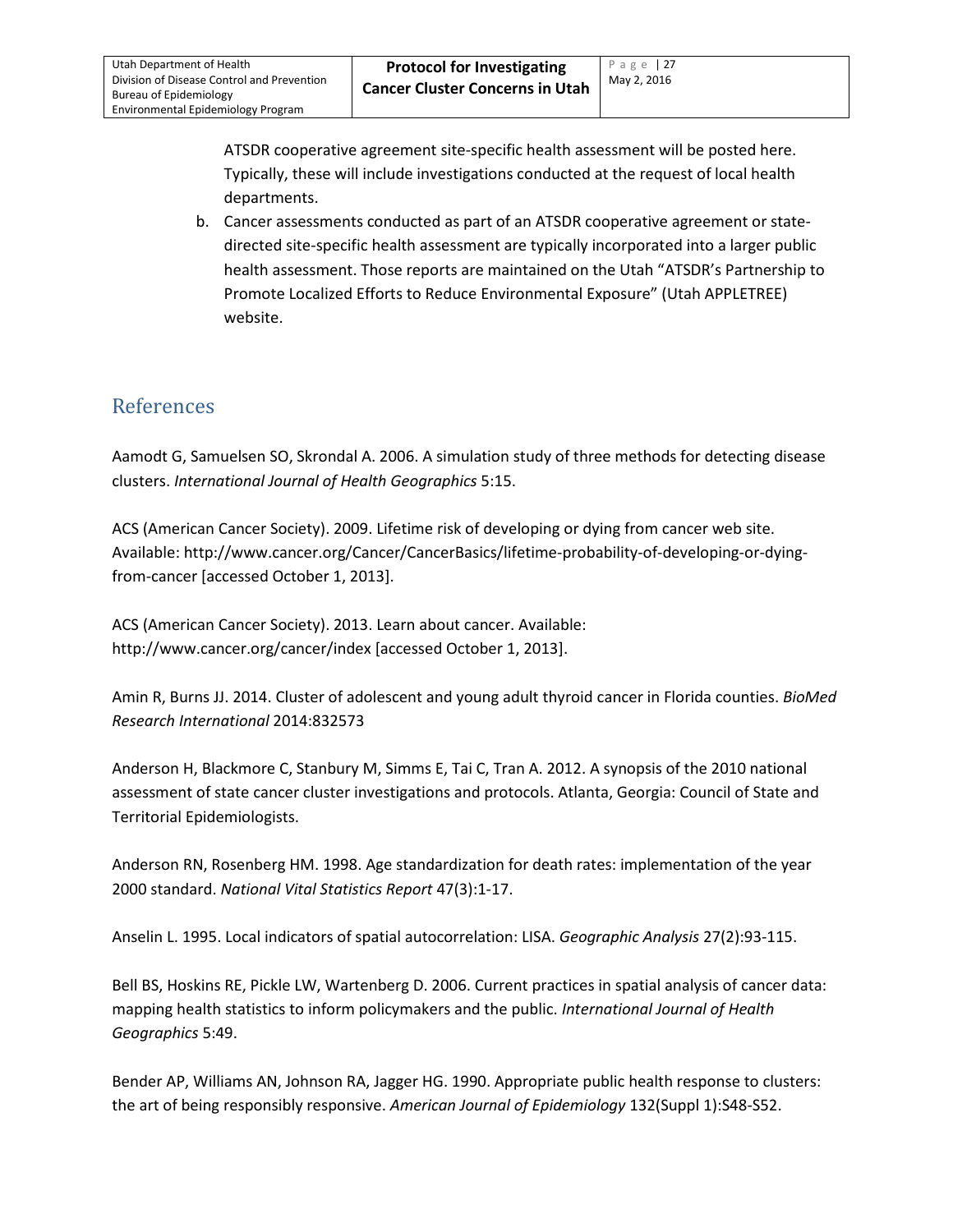Breslow NE, Day NE. 1987. Rates and Rate Standardization. In: The Design and Analysis of Cohort Studies, Vol 2. IARC Scientific Publication No 82. (BreslowNE, Day NE, eds). Lyon, France: International Agency for Research on Cancer.

Caldwell GG. 1990. Twenty-two years of cancer cluster investigations at the Centers for Disease Control. *American Journal of Epidemiology* 132(Suppl 1):S43-S47.

CDC (Centers for Disease Control and Prevention). 1990. Guidelines for investigating clusters of health events. *Morbidity and Mortality Weekly Report – Recommendations and Reports* 39(RR-11):1-16.

CDC (Centers for Disease Control and Prevention). 2012. Leading causes of death. Available: http://www.cdc.gov/nchs/fastats/lcod.htm [accessed October 1, 2013].

Chen AY, Jemal A, Ward EM. 2009. Increasing incidence of differentiated thyroid cancer in the United States, 1988-2005. *Cancer* 115(16):3801-3807.

Cromley EK, McLafferty SL. 2012. 5 Analyzing spatial clustering of health events. In: GIS and public health, 2nd ed. (Cromley EK, McLafferty SL, eds.). New York, NY: The Guilford Press.

Dicker RC. 2002. A brief review of the basic principles of epidemiology. In: Field Epidemiology, 2nd Ed. (Gregg MB, ed.). New York, NY: Oxford University Press.

Dietz NA, Sherman R, MacKinnon J, Fleming L, Arheart KL, Wohler B, Lee DJ. 2011. Toward the identification of communities with increased tobacco-associated cancer burden: application of spatial modeling techniques. *Journal of Carcinogenesis* 10:22.

dos Santos Silva, I. 1999. Cancer epidemiology: principles and methods. Lyon, France: International Agency for Research on Cancer.

Dutzik T, Bauman J. 2002. Health tracking and disease clusters: the lack of data on chronic disease incidence and its impact on cluster investigations. Washington DC: US Public Interest Research Group.

Esteve J, Benhamou E, Raymond L. 1994. Statistical methods in cancer research: IV descriptive epidemiology (IARC Scientific Publication Number 128). Lyon, France: International Agency for Research on Cancer.

Freund JE, Williams FJ. 1996. Dictionary/outline of basic statistics. New York, NY: Dover Publications, Inc.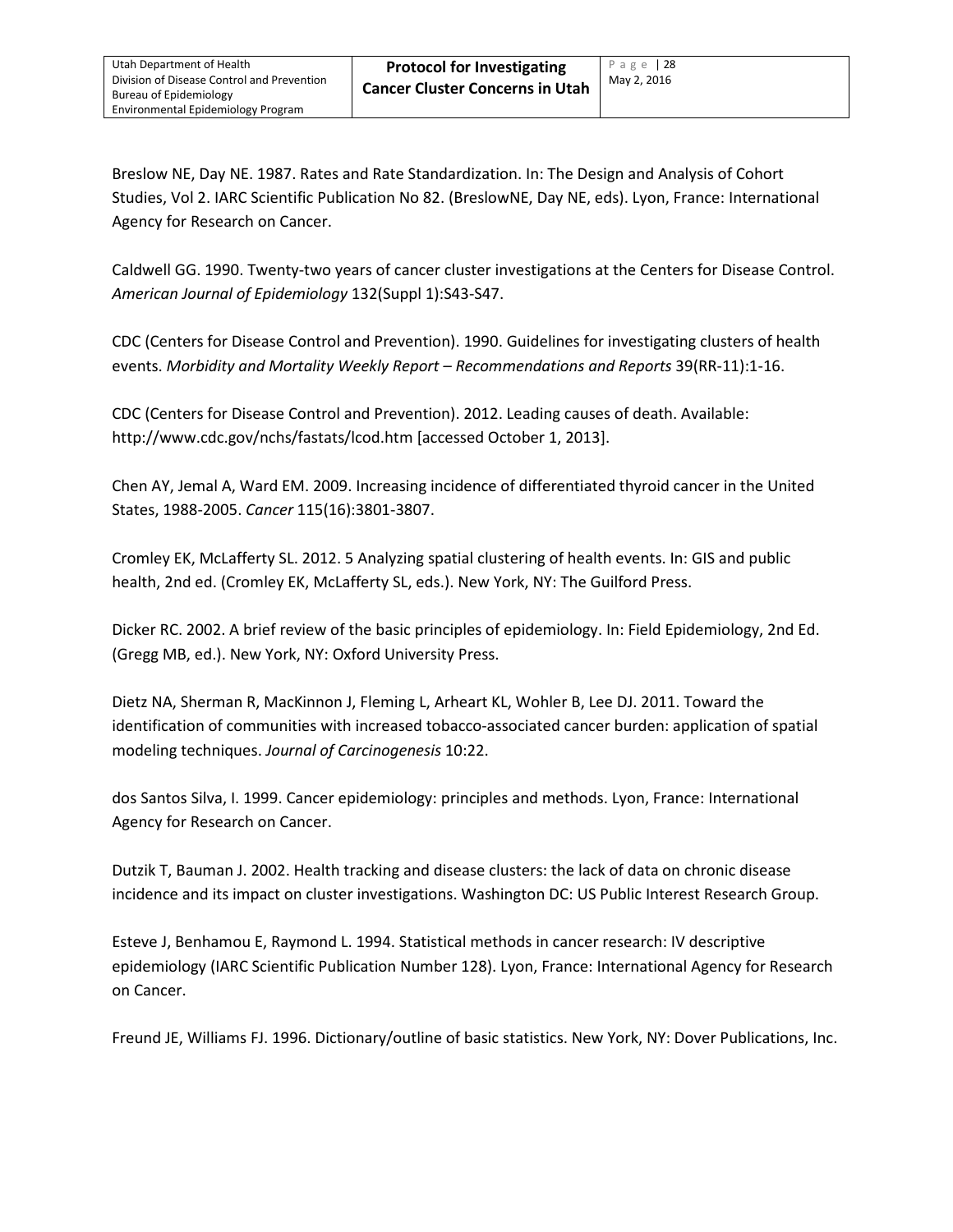Getis A, Ord JK. 1992. The analysis of spatial association by use of distance statistics. *Geographical Analysis* 24(3): 189-206.

Getis A, Ord JK. 1996. Local spatial statistics: an overview. In: Spatial analysis: modelling in a GIS environment. (Longley P, Batty M, eds.). Cambridge, UK: GeoInformation International, 261-277.

Godley LA, Larson RA. 2008. Therapy-related myeloid leukemia. *Seminars in Oncology* 35(4):418-429.

Goodman M, Naiman JS, Goodman D, LaKind JS. 2012. Cancer clusters in the USA: what do the last twenty years of state and federal investigation tell us. *Critical Reviews in Toxicology* 42(6):474-490.

Goodman SN, Samet JM. 2006. Cause and cancer epidemiology. In: Cancer epidemiology and prevention, 3rd ed. (Schottenfeld D, Fraumeni JF, eds). New York City, NY: Oxford University Press

Greenland S. 2001. Ecologic versus individual-level sources of bias in ecologic estimates of contextual health effects. *International Journal of Epidemiology* 30(6):1343-1350.

Greenland S, Robins J. 1994. Ecologic studies – biases, misconceptions, and counter examples. *American Journal of Epidemiology* 139(8):747-760.

Han J, Feuer R, Stinchcomb D, Tatalovich Z, Lewis D, Zhu L. 2011. Optimizing maximum window size for scan statistics. North American Association of Central Cancer Registries, 2011 Annual Conference: Louisville, KY.

Hinrichsen VL, Klassen AC, Song C, Kulldorff M. 2009. Evaluation of the performance of tests for spatial randomness on prostate cancer data. *International Journal of Health Geographics* 8:41.

Hsu CE, Jacobson H, Mas FS. 2004. Evaluating the disparity of female breast cancer mortality among racial groups - a spatiotemporal analysis. *International Journal of Health Geographics* 3:4.

Jackson MC, Huang L, Luo J, Hachey M, Feuer E. 2009. Comparison of tests for spatial heterogeneity on data with global clustering patterns and outliers. *International Journal of Health Geographics* 8:55.

Jacquez GM, Greiling DA. 2003. Local clustering in breast, lung and colorectal cancer in Long Island, New York. *International Journal of Health Geographics* 2:3.

Jekel JF, Elmore JG, Katz DL. 1996. Epidemiology, biostatistics and preventive medicine. Philadelphia, PA: WB Saunders Co.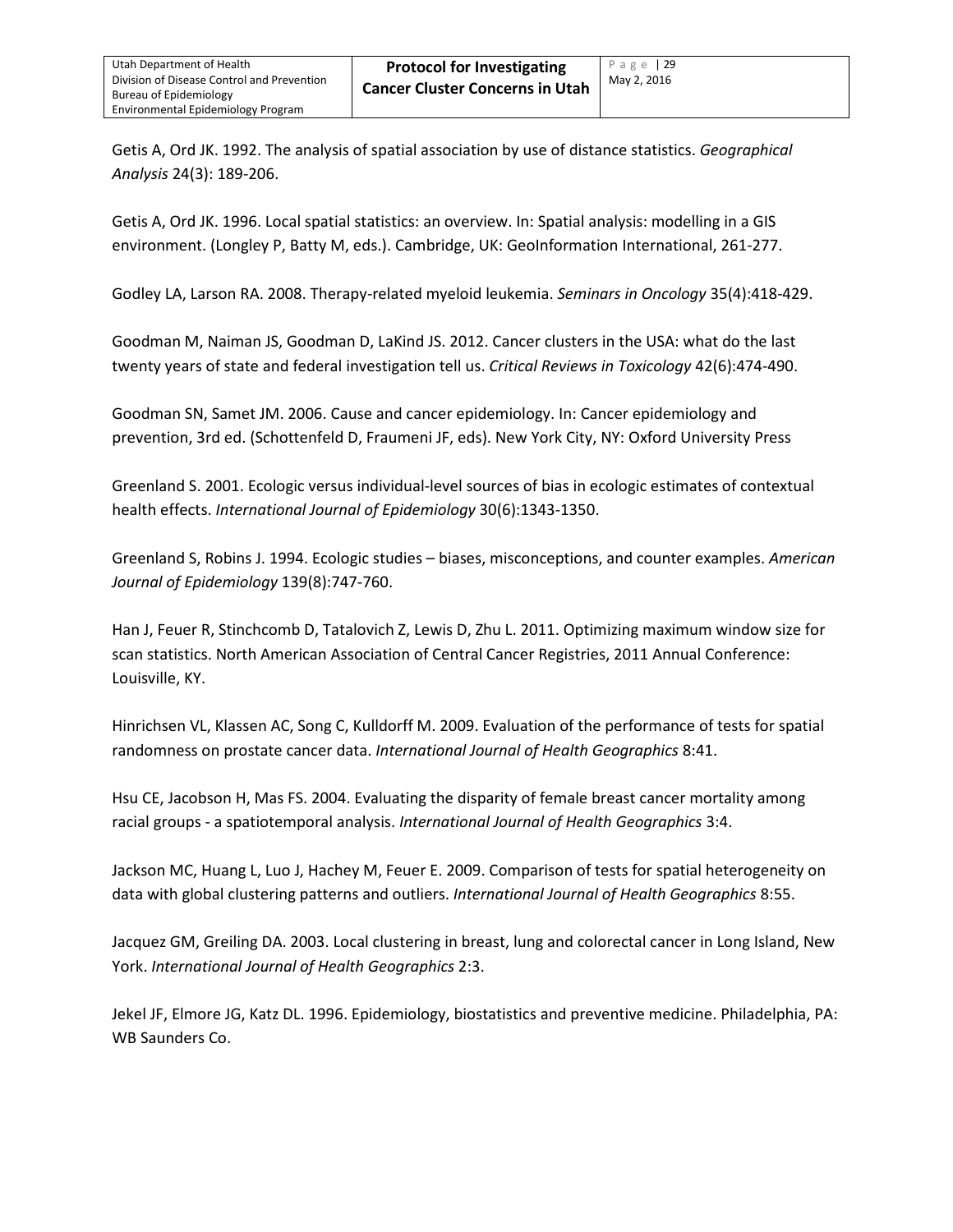Jones SG, Kulldorff M. 2012. Influence of spatial resolution on space-time disease cluster detection. *PLOS One* 7(10):e48036.

Kendall M. A new measure of rank correlation. 1938. *Biometrika* 30(1-2):81-93.

King RJB, Robins MW. 2006. What is cancer? In: Cancer biology, 3rd Ed. (King RJB, Robins MW, eds.) San Francisco, California: Benjamin Cummings Publishing.

Kingsley BS, Schmeichel KL, Rubin CH. 2007. An update on cancer cluster activities at the Centers for Disease Control and Prevention. *Environmental Health Perspectives* 115(1):167-171.

Izquierdo JN, Schoenbach VJ. 2000. The potential and limitations of data from population-based state cancer registries. *American Journal of Public Health* 90(5):695-698.

Kulldorff M. 1997. A spatial scan statistic. Communications in Statistics: *Theory and Methods* 26(6):1481- 1496.

Kulldorff M. 2010. SaTScanTM user guide for version 9.0 (also supplied with version 9.1). Information Management Services, Inc., Silver Spring, MD. For more information visit http://www.satscan.org

Kulldorff M, Huang L, Pickle L, Duczmal L. 2006. An elliptical spatial scan statistics. *Statistics in Medicine*  25(22):3929-3943.

Kulldorff M, IMS (Information Management Services, Inc.). 2011. SaTScanTM software for spatial and space time scan statistics, for MS Windows, version 9.1.1. Silver Spring, MD: Information Management Services, Inc. For more information visit http://www.satscan.org.

Kulldorff M, Nagarwalla N. 1995. Spatial disease clusters: detection and inference. *Statistics in Medicine*  14(8):799-810.

Langeberg W, Contreras J, Hatch M, Kinney G, Sukhan S, Williams G. Cancer Cluster Workgroup: 2004. Protocol for investigating cancer clusters in Utah. Salt Lake City, UT: Utah Department of Health.

Lawson AB, Kulldorff M. 1999. 7 A review of cluster detection methodology. In: Disease mapping and risk assessment for public health (Lawson A, Biggeri A, Bohning D, Lesaffre E, Viel J-F, Bertollini R, eds.). Chichester, West Sussex: John Wiley & Sons, Inc.

Leone G, Mele L, Pulsoni A, Equitani F, Pagano L. 1999. The incidence of secondary leukemia. *Haematologica* 84(10):937-945.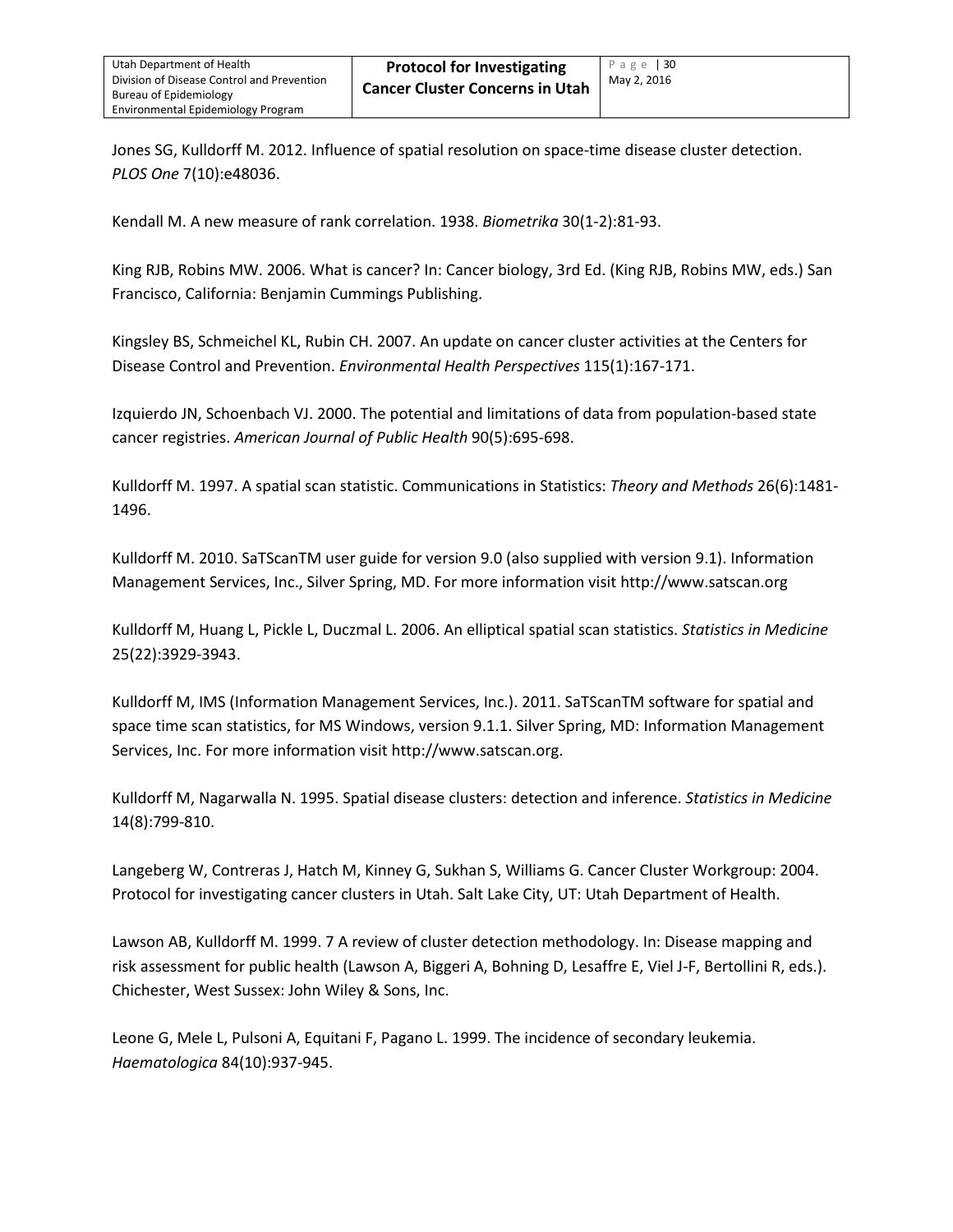Mann CJ. 2003. Observation research methods. Research design II: cohort, cross sectional, and casecontrol studies. *Emergency Medicine Journal* 20:54-60.

Marshall RJ. 1991. A review of methods for statistical analysis of spatial patterns of disease. *Journal of the Royal Statistical Society A* 154(3):421-441.

Moore DA, Carpenter TE. 1999. Spatial analytical methods and geographic information systems: use in health research and epidemiology. *Epidemiologic Reviews* 21(2):143-161.

Moran PAP. 1950. Notes on continuous stochastic phenomena. *Biometrika* 37:17-23.

Morgenstern H. 1982. Uses of ecologic analysis in epidemiologic research. *American Journal of Public Health* 72:1336-1344.

Morgenstern H. 1995. Ecologic studies in epidemiology: concepts, principles, and methods. *Annual Reviews of Public Health* 16:16-81.

Morrone M. 2011. From cancer to diarrhea: the moving target of public concern about environmental health risks. *Environmental Health Insights* 5:87-96.

NCI (National Cancer Institute). 2011a. SEER cancer statistics review 1975-2008. Lifetime risk (percent) of being diagnosed with cancer by site and race/ethnicity: males, 17 SEER areas, 2006-2008 (Table 1.15) and females, 17 SEER areas, 2006-2008 (Table 1.16). Available: http://seer.cancer.gov/csr/1975\_2008/results\_merged/topic\_lifetime\_risk\_diagnosis.pdf [accessed October 1, 2013].

NCI (National Cancer Institute). 2011b. SEER cancer statistics review 1975-2008. Lifetime risk (percent) of dying from cancer by site and race/ethnicity: males, total US, 2006-2008 (Table 1.18) and females, total US, 2006-2008 (Table 1.19). 2011b. Available:

http://seer.cancer.gov/csr/1975\_2008/results\_merged/topic\_lifetime\_risk\_death.pdf [accessed October 1, 2013].

NCI (National Cancer Institute). 2012a. Surveillance, Epidemiology and End Results (SEER) Program. Available: http://seer.cancer.gov [accessed November 26, 2012]. Use this index to navigate to the relevant booklet from NCI.

NCI (National Cancer Institute). 2012b. What you need to know about cancer. Available: http://www.cancer.gov/cancertopics/wyntk/cancer [accessed March 5, 2013]. Use this index to navigate to the relevant booklet from ACS.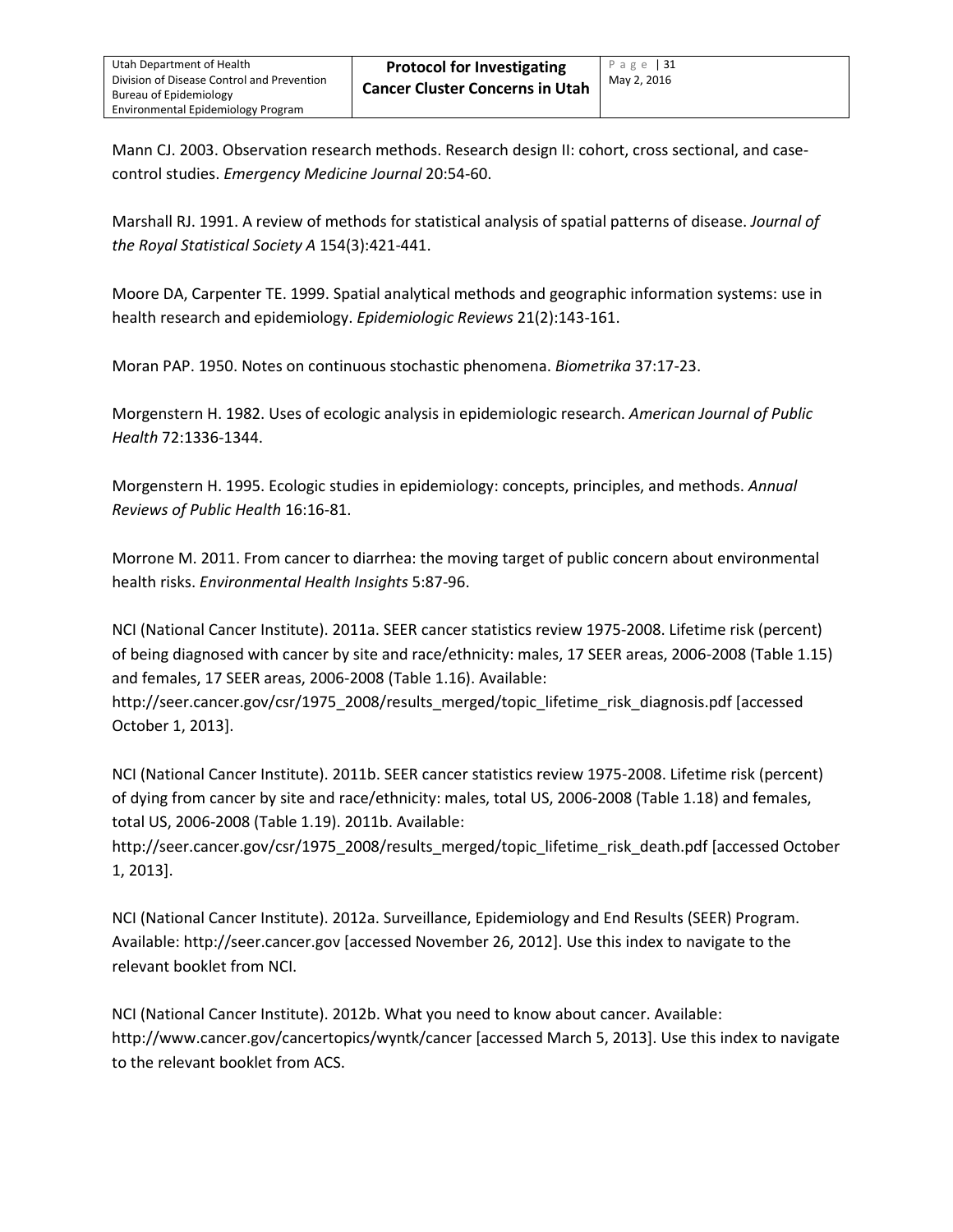Ord JK, Getis A. 1995. Local spatial autocorrelation statistics: distributional issues and an application. *Geographical Analysis* 27(4):286-306.

Park HM. 2010. Hypothesis testing and statistical power of a test. Bloomington, IN: Indiana University; Center for Statistical and Mathematical Computing.

Rockhill B. 2005. Theorizing about causes at the individual level while estimating effects at the population level: implications for prevention. *Epidemiology* 16(1):124-129.

Rothman KJ, Boice JD. 1979. Epidemiologic analysis with a programmable calculator. NIH Publication 79- 1649. Washington, DC: Government Printing Office.

Rothman KJ, Boice JD. 1982. Epidemiologic analysis with a programmable calculator, New Edition. Boston, MA: Epidemiology Resources, Inc.

Sahai H, Khurshid A. 1983. Confidence intervals for the mean of a Poisson distribution: a review. *Biometrical Journal* 35:857-867.

Sahai H. Khurshid A. 1996. Statistics in Epidemiology: Methods, Techniques and Applications. Boca Raton, FL: CRC Press, Inc.

SaTScan. 2015. Software for the spatial, temporal, and space-time scan statistics for MS Windows desktop version 9.4.1. http://www.satscan.org/ [Accessed June 15, 2015].

Selvin S. 1996. Chapter 1: Measures of risk: rates and probabilities. In: Monographs in epidemiology and biostatistics, Vol 25: Statistical analysis of epidemiologic data. (Selvin S, ed.). Oxford, UK: Oxford University Press.

Sill H, Olipitz W, Zebisch A, Schulz E, Wolfler A. 2011. Therapy-related myeloid neoplasms: pathobiology and clinical characteristics. *British Journal of Pharmacology* 162(4):792-805.

Stanbury M, Anderson H, Blackmore C, Fagliano J, Heumann M, Kass D, McGeehin M. 2012. Functions of environmental epidemiology and surveillance in state health departments. *Journal of Public Health Management and Practice* 18(5):453-460.

Thacker SB. 2000. Historical development. In: Principles and practice of public health surveillance, 2nd Ed. (Teutsch SM, Churchill RE, eds.). New York, NY: Oxford University Press.

Thacker SB, Qualters JR, Lee LM. 2012. Public health surveillance in the United States: evolution and challenges. *Morbidity and Mortality Weekly Report – Surveillance Supplement* 61(3):3-9.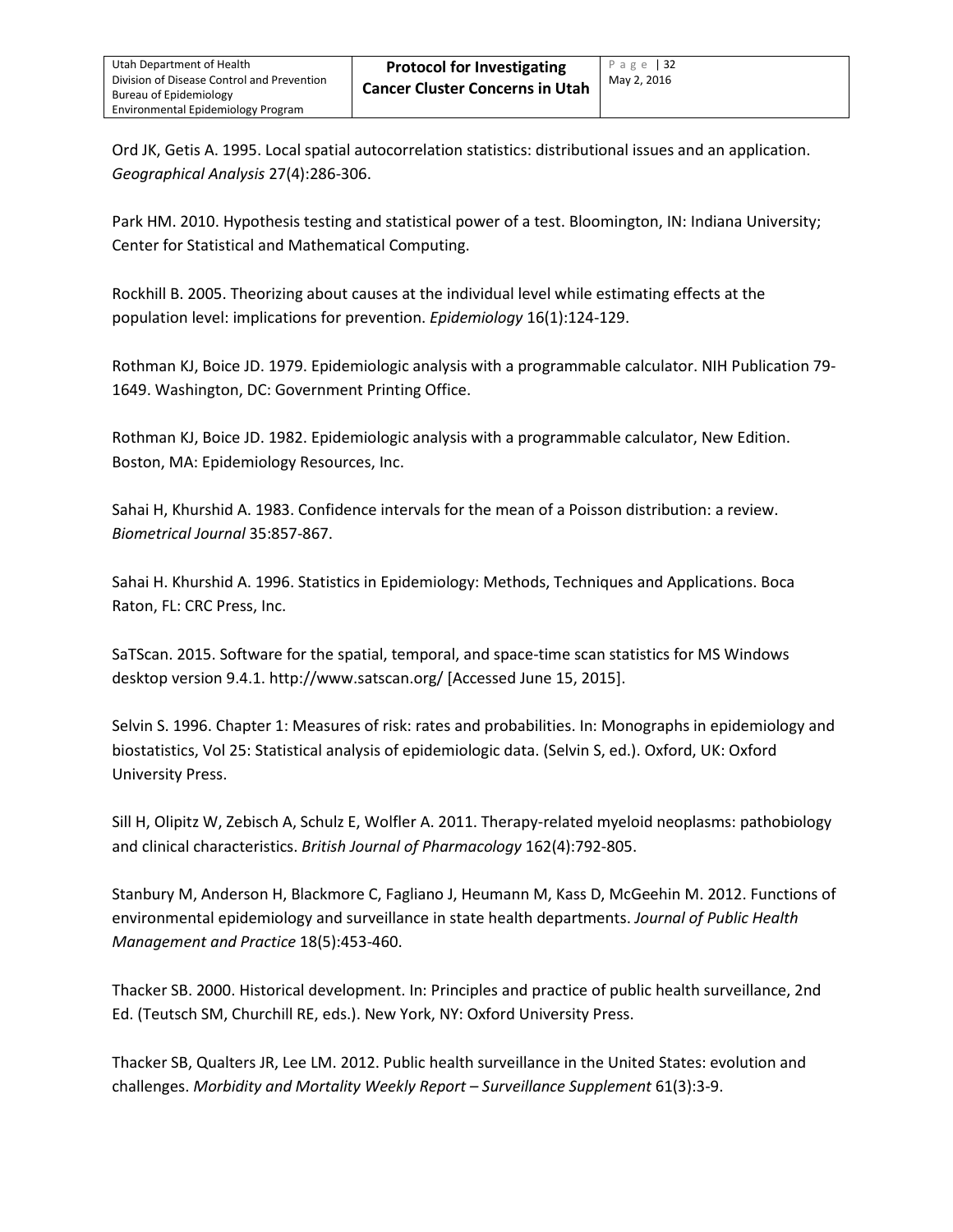Thun MJ, Sinks T. 2004. Understanding cancer clusters. *CA Cancer Journal for Clinicians* 54(5):273-280.

Tiefelsdorf M, Boots B. 1997. A note on the extremities of local Moran's I and their impact on global Moran's I\*. *Geographical Analysis* 29(3):248-257.

Van Meter KC, Christiansen LE, Hertz-Picciotto I, Azari R, Carpenter TE. 2008. A procedure to characterize geographic distributions of rare disorders in cohorts. *International Journal of Health Geographics* 7:26.

Wagner SE, Bauer SE, Bayakly AR, Vena JE. 2013. Prostate cancer incidence and tumor severity in Georgia: descriptive epidemiology, racial disparity, and geographic trends. *Cancer Causes and Control* 24(1):153-166.

Wakefield JC, Kelsall JE, Morris SE. 2000. 8 Clustering, cluster detection, and spatial variation in risk. In: Spatial epidemiology: methods and application (Elliott P, Wakefield JC, Best N, Briggs D, eds.). New York, NY: Oxford University Press, Inc.

Waller LA, Gotway CA. 2004. Spatial clustering of health events: regional count data. In: Applied spatial statistics for public health data (Waller LA, Gotway CA, eds.). Hoboken, NJ: John Wiley & Sons, Inc. 200- 271.

Wartenberg D. 1999. Using disease-cluster and small-area analysis to study environmental justice. In: Toward Environmental Justice (Gavin Jr, Mattison DR, & Committee on Environmental Justice, IOM). Washington DC: National Academy Press. pp 79-102.

Weinberg RA. 2006. The nature of cancer. In: Biology of cancer. (Weinberg RA, ed.) New York, New York: Garland Science, Taylor & Francis Group.

Wheeler DC. 2007. A comparison of spatial clustering and cluster detection techniques for childhood leukemia incidence in Ohio, 1996 – 2003. *International Journal of Health Geographics* 6:13.

Wilkins KL, Woodgate RL. 2008. Preventing second cancers in cancer survivors. *Oncology Nursing Forum*  35(2):E12-E22.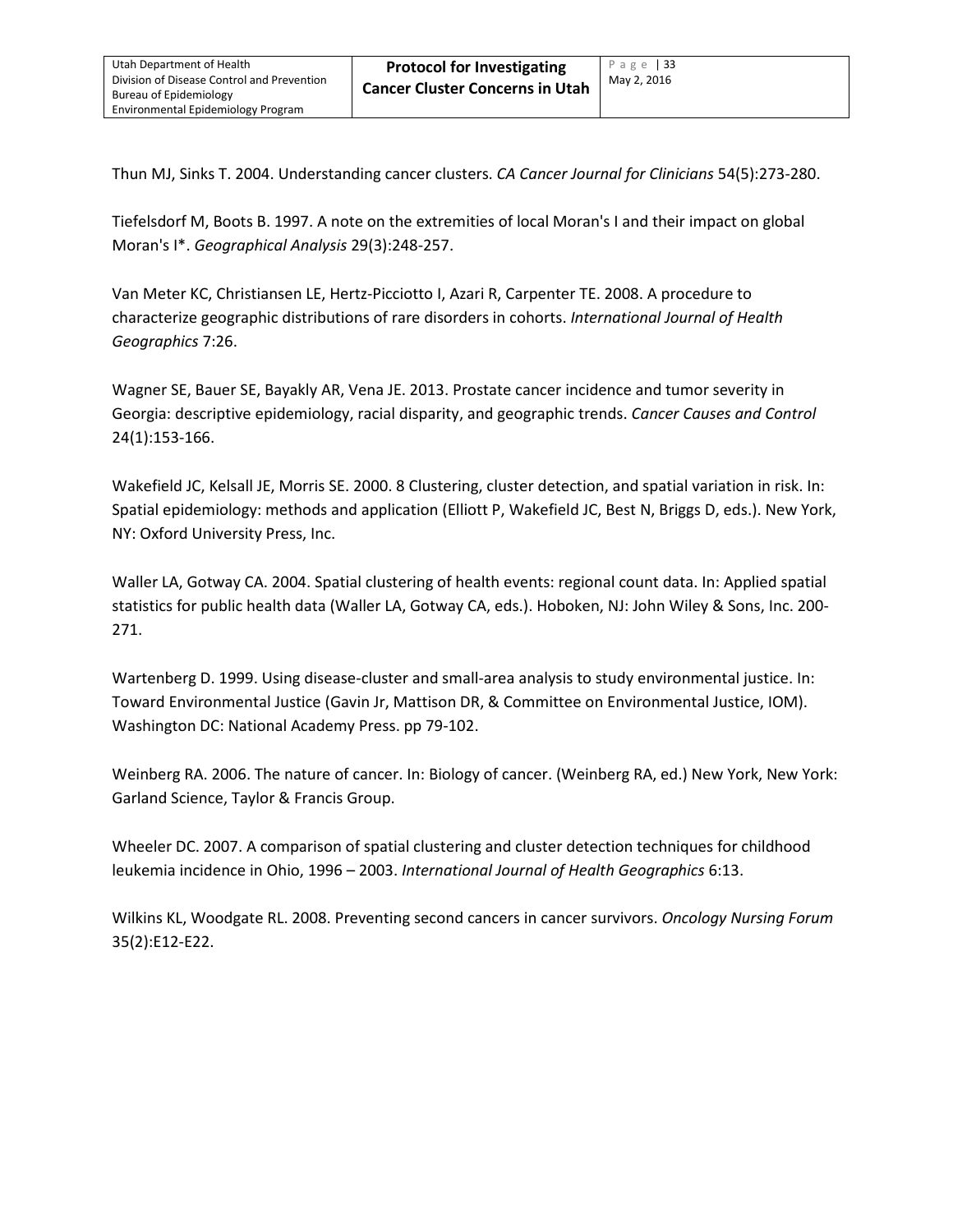### <span id="page-33-0"></span>Statistical Review Analytical Methodology

*Indirect Standardized Incidence Rate*. The raw (sometimes called "crude") disease incidence rate (number of incident case per time period divided by the person-years per period) reflects reality. The raw rate is the simplest and most straightforward summary of the population experience. Interpretation of a disease incidence rate involves a comparison of that rate with some acceptable comparison rate to determine if the rate in question is high or low. Because the interpretation of rates will almost always involve comparing two populations with two different age distributions, comparison of a raw disease incidence rate with a comparison rate is problematic. It does not make sense to compare the rate of disease of a relatively young population to the rate in a relatively old population for a disease that is more common in the elderly, as it will not be possible to state with confidence that the disease rate is higher or lower than expected. For this reason, when the objective is to compare two rates, age standardized rates are preferable. However, it should be noted that the rate itself, once standardized, is not the exact disease burden. The standardized rate should be of the same magnitude as the raw rate.

The indirect standardization method is preferred when the disease count in each age group is small or zero. A disadvantage of the indirect method is that while the adjusted rate is comparable to the comparison population used in its computation, it is not comparable to other population rates. For example, if a study area's cancer rates are adjusted using the Utah state population, they are comparable to the Utah state rates. However, they are not comparable to the county rates or to national rates as those will be adjusted using different criteria (or not adjusted at all).

The indirect standardized rate for the study area (ISR<sub>M</sub>) is calculated by:

$$
ISR_M = \frac{C_M}{\sum_{age} \left(\frac{C_{U,age}}{P_{U,age}} P_{M,age}\right)} \times \left(\frac{C_U}{P_U}\right) \times 100,000
$$

Where:  $ISR_M$  is the indirect standardized incidence rate for the study area.

*CM* is the total cancer incidence count for the study area for a specific analytical period (e.g., 1990 - 1994).

*CU,age* is an age-group (e.g., 0 to 19 year in age, etc.) specific cancer incidence count for the comparison population (e.g., the state of Utah) for a specific analytical period.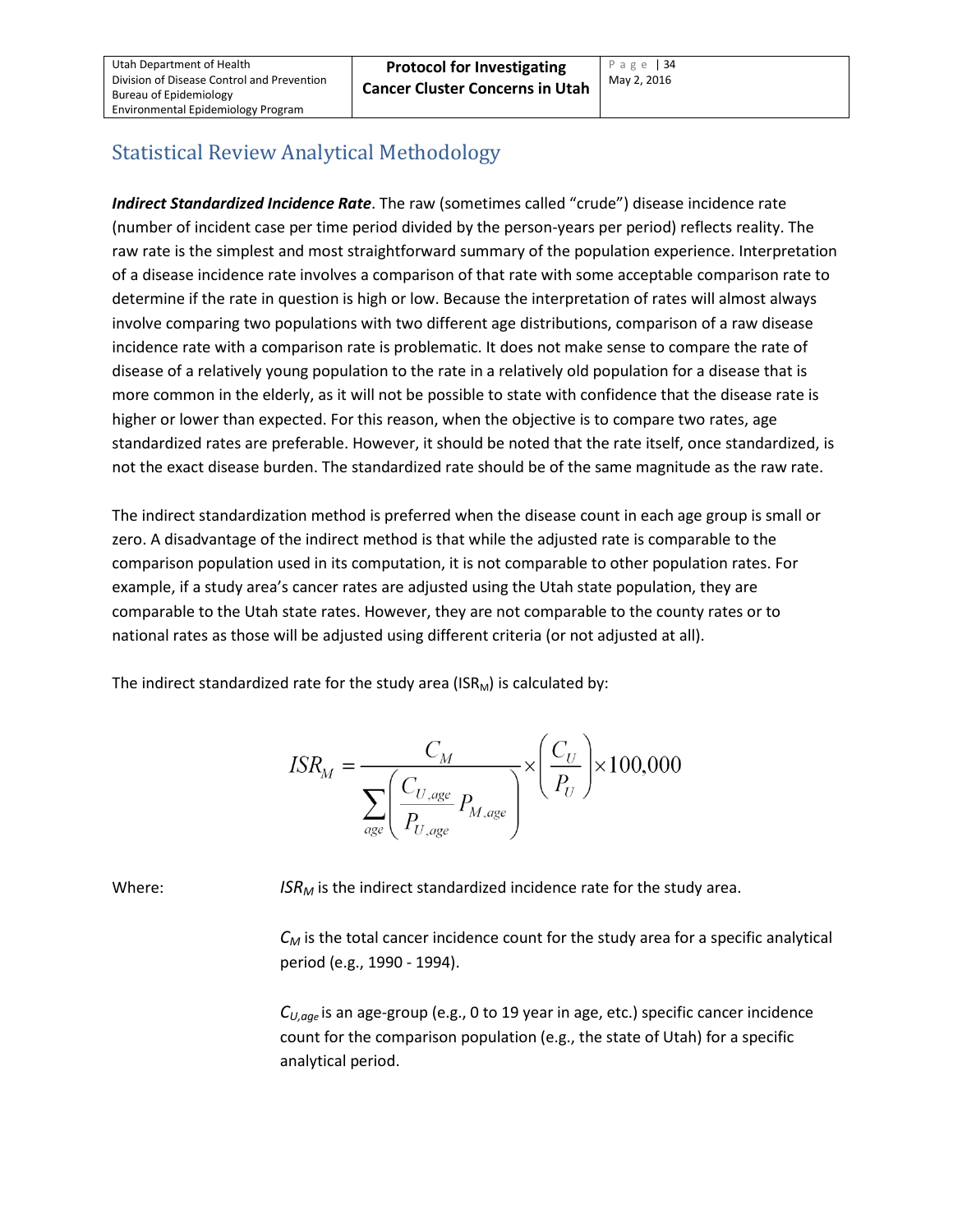*P<sub>U,age</sub>* is the age-group specific count of person-years (e.g., number of 0-19 year olds in 1990 plus number of 0-19 year olds in 1991 plus number of 0-19 year olds in 1992 ..., etc.) for the comparison population (e.g., the state of Utah) for a specific analytical period.

*PM,age* is the age-group specific count of person-years for the study area for a specific analytical period.

 $C_U$  is the total cancer incidence count for the comparison population (e.g., the state of Utah) for a specific analytical period.

 $P_U$  is the total count of person-years for the comparison population (e.g., the state of Utah) for a specific analytical period.

For purposes of presentation, it is standard practice to present rates per a population of 100,000 people. For example, 60 cases per 100,000 people is easier to understand than 0.00006 cases per person.

$$
E_M = \sum_{age} \left( \frac{C_{U,age}}{P_{U,age}} P_{M,age} \right)
$$

*EM* is the expected case count of cancer incidence for the study area for a specific analytical period. This is the denominator factor of the first term of the rate formula.

*Standardized Incidence Rate Ratio*. The standardized incidence ratio (SIR) is a way of comparing two rates. When using the indirect standardized rate method, the SIR is the first term of the formula to compute the rate.

$$
SIR = \frac{C_M}{\sum_{age} \left(\frac{C_{U,age}}{P_{U,age}} P_{M,age}\right)} = \frac{C_M}{E_M}
$$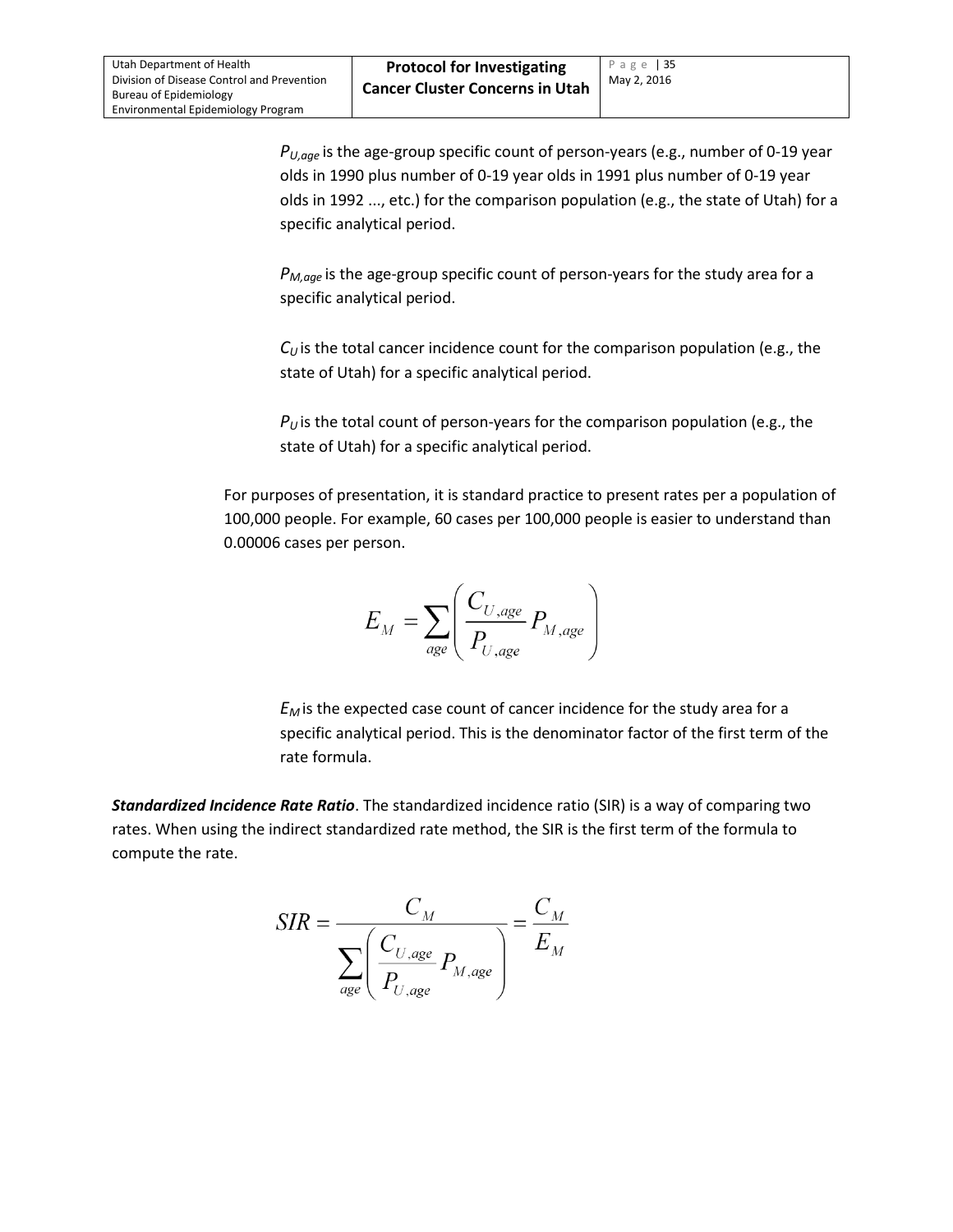The Byar's confidence limits (CL) can be calculated for the SIR by:

$$
\frac{\overline{SIR}}{SIR} = \frac{(C_M + k)}{E_M} \times \left[1 - \left(\frac{1}{9 \cdot (C_M + k)}\right) \pm \left(\frac{Z_\alpha}{3 \cdot \sqrt{C_M + k}}\right)\right]^3
$$

Where: SIR is the standardized incidence ratio. The bar over and under indicates the upper and lower confidence limits of the SIR.

> *CM* is the total case count of incident cancers for the study area for a specific analytical period.

*EM* is the expected case count of incident cancers for the study area for a specific analytical period.

*k* is a constant for symmetry. For the upper confidence limit, *k* = 1. For the lower confidence limit, *k* = 0.

 $Z_{\alpha}$  is the normal distribution function for a confidence interval. For the upper confidence interval it is a positive value, while it is negative for the lower. Zvalues are given by the following table:

| Confidence level | $Z$ – value |
|------------------|-------------|
| 70%              | 0.842       |
| 80%              | 1.282       |
| 90%              | 1.645       |
| 95%              | 1.960       |
| 98%              | 2.326       |
| 99%              | 2.576       |

*Risk Ratio Standard Error*. The SIR and confidence limits of the SIR provide a measure of burden and statistical significance. For example, an SIR of 2.0 (CL 1.1 – 2.9) is significant and suggests that the study population has twice as much burden as the comparison population. The standard error is used to assess how significant (without reference to the magnitude of burden) and is useful to determine the need for action.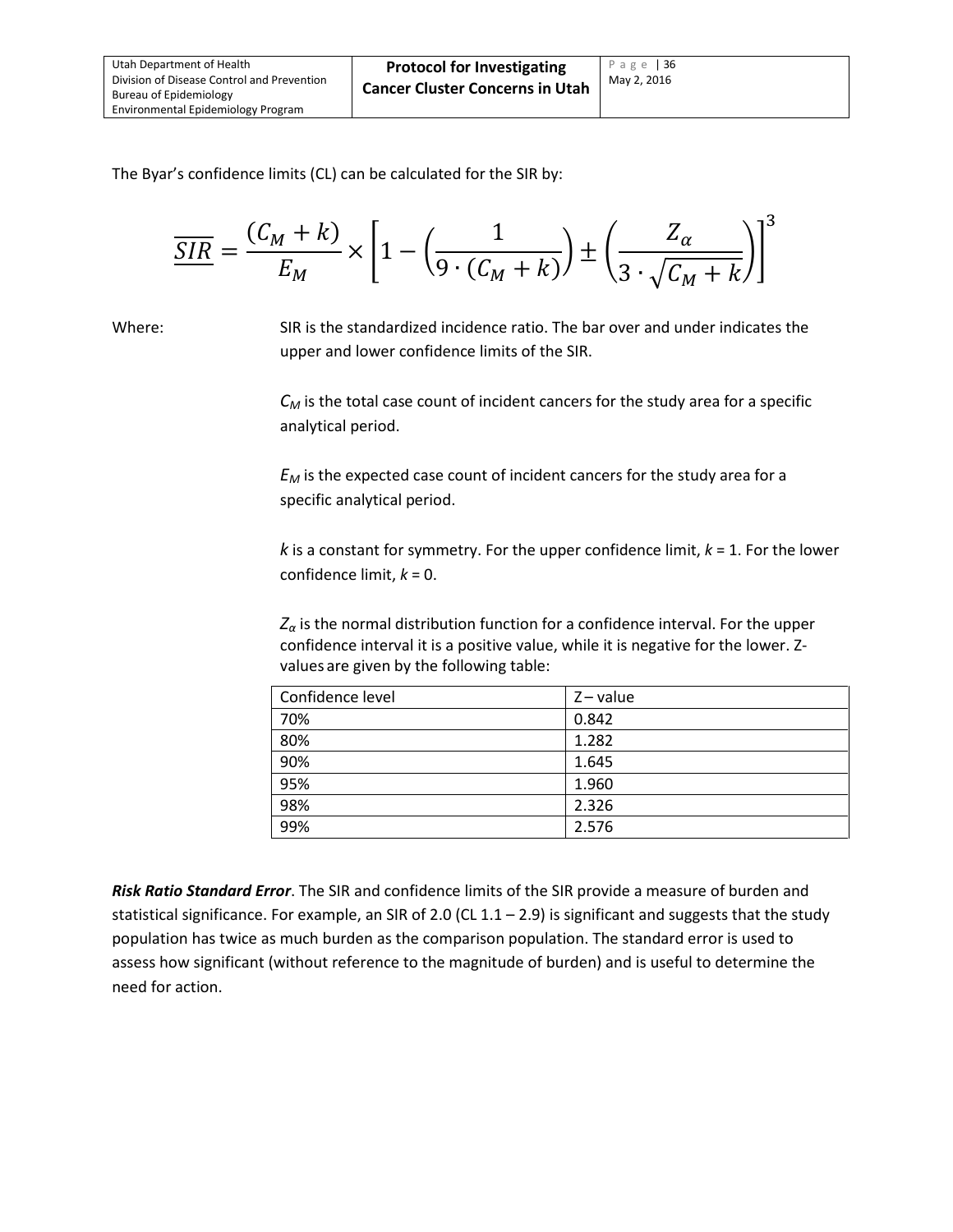The standard error (SE) is:

$$
se = e^{\left(\sqrt{\frac{\left(1 - \frac{C_M}{P_M}\right)}{C_M} + \frac{\left(1 - \frac{E_M}{P_M}\right)}{E_M}\right)}}
$$

#### Example (1)

|             | Observed Cases =                 | 50                                                                  |
|-------------|----------------------------------|---------------------------------------------------------------------|
|             | <b>Expected Cases =</b>          | 25                                                                  |
|             | Study Population =               | 50,000                                                              |
|             |                                  |                                                                     |
|             | Rate Ratio =                     | $\overline{2}$                                                      |
|             | Lower 99% Confidence Limit =     | 1.3                                                                 |
|             | Upper 99% Confidence Limit = 2.9 |                                                                     |
|             |                                  |                                                                     |
|             | Interpretation:                  | <b>Statistically Significant</b>                                    |
|             | Standard Error =                 | 1.06                                                                |
|             | 1 SE above $1.0 (1.0 + SE)$      | 2.06                                                                |
|             |                                  |                                                                     |
|             | Interpretation:                  | The rate ratio (2.0) is less than 1 SE above the base (2.0 < 2.06). |
|             |                                  | Would need 4 consecutive analytical periods of similar results      |
|             |                                  |                                                                     |
|             |                                  | for the results to be actionable.                                   |
|             |                                  |                                                                     |
| Example (2) |                                  |                                                                     |
|             | Observed Cases =                 | 50                                                                  |
|             | Expected Cases =                 | 10                                                                  |
|             | Study Population =               | 50,000                                                              |
|             |                                  |                                                                     |
|             | Rate Ratio =                     | 5                                                                   |
|             | Lower 99% Confidence Limit =     | 3.3                                                                 |
|             | Upper 99% Confidence Limit = 7.2 |                                                                     |
|             |                                  |                                                                     |
|             | Interpretation:                  | <b>Statistically Significant</b>                                    |
|             | Standard Error =                 | 1.13                                                                |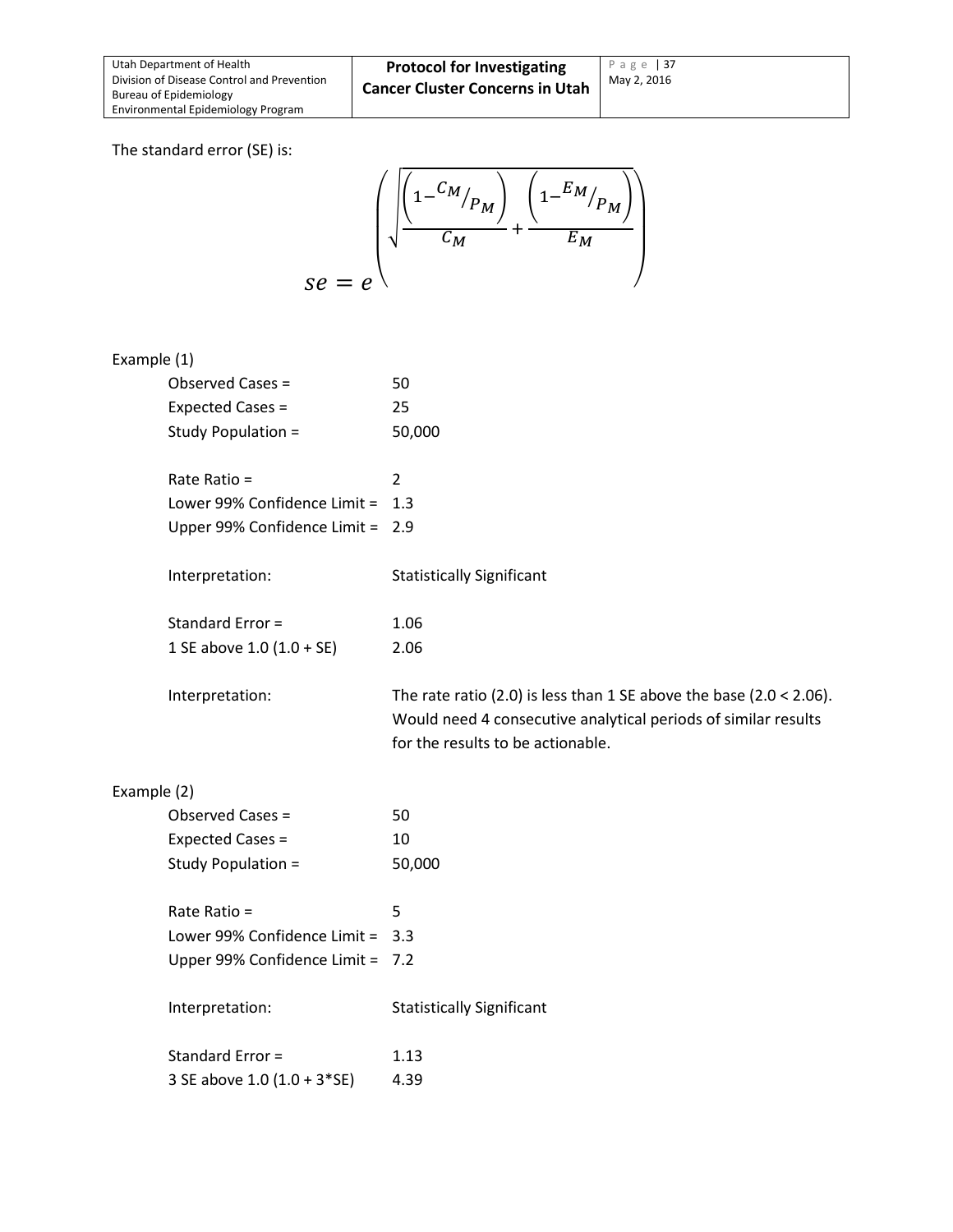| Utah Department of Health<br>Division of Disease Control and Prevention<br>Bureau of Epidemiology<br>Environmental Epidemiology Program | <b>Protocol for Investigating</b><br><b>Cancer Cluster Concerns in Utah</b> | Page   38<br>May 2, 2016 |
|-----------------------------------------------------------------------------------------------------------------------------------------|-----------------------------------------------------------------------------|--------------------------|
|                                                                                                                                         |                                                                             |                          |

Interpretation: The rate ratio (5.0) is more than 3 SE above the base (5.0 > 4.39). A single analytical period with this result would be actionable.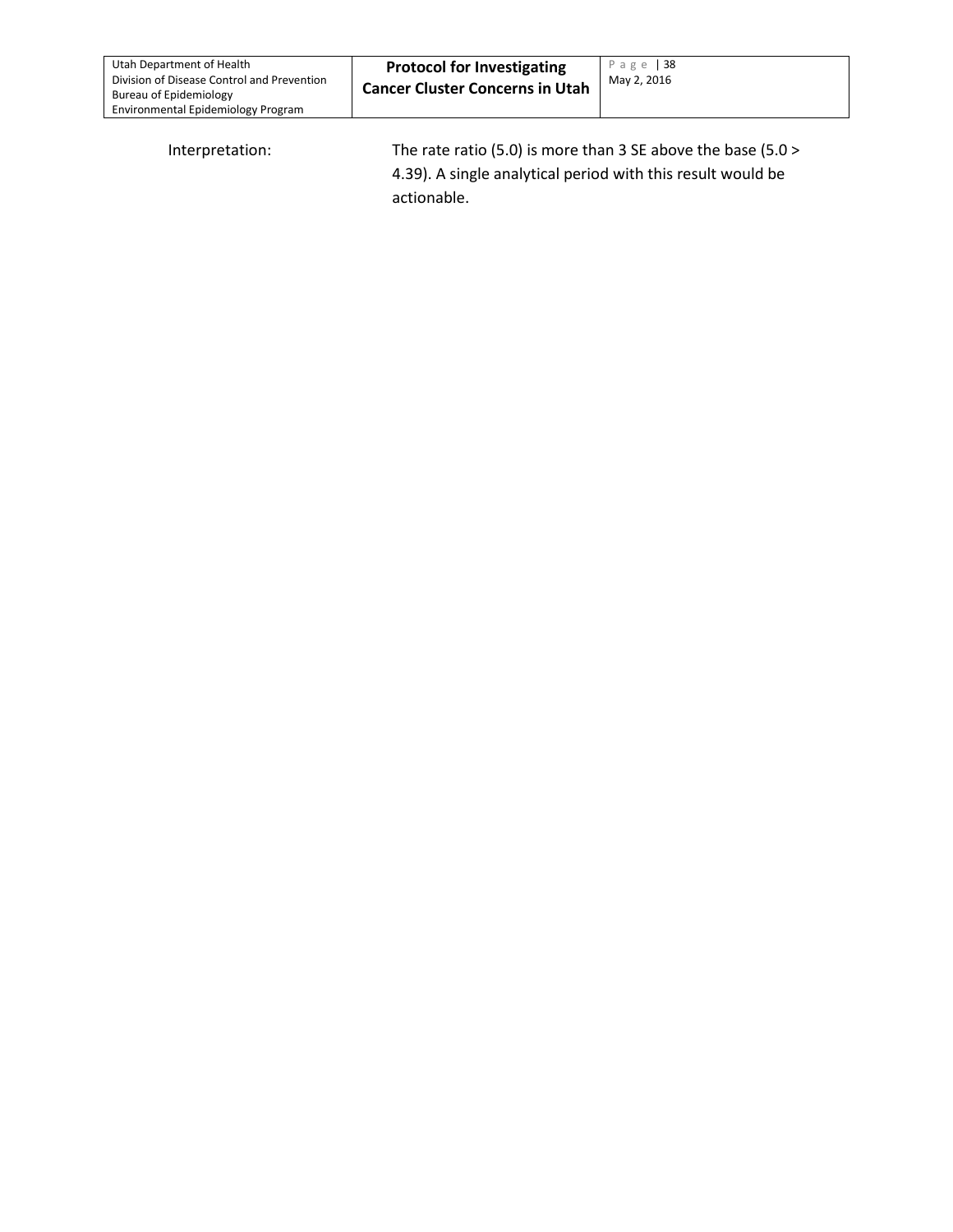### <span id="page-38-0"></span>Commonly used Acronyms and Definitions

- ACS American Cancer Society. The ACS, first established in 1913, is a nationwide voluntary health organization dedicated to eliminating cancer. The society, headquartered in Atlanta, Georgia, has over 900 offices throughout the United States. ACS funding is used for patient support services, research, prevention, detection and treatment and society operations. For more information, see: [http://www.cancer.org.](http://www.cancer.org/)
- ACS American Community Survey. The ACS is an ongoing survey that provides annual updates to population and demographic estimates derived from census data. The ACS is operated by the U.S. Census Bureau. For more information, see: [http://www.census.gov/programs-surveys/acs.](http://www.census.gov/programs-surveys/acs)
- AGRC Automated Geographic Reference Center. An agency within the Utah Department of Information Technology responsible for maintaining a repository of geographic information system (GIS) data files and GIS functionality. For more information, see: [http://gis.utah.gov.](http://gis.utah.gov/)
- ATSDR The Agency for Toxic Substances and Disease Registry. A federal public health agency within the U.S. Department of Health and Human Services. The agency focuses on minimizing human health risks associated with exposure to hazardous substances. For more information, see[: http://www.atsdr.cdc.gov.](http://www.atsdr.cdc.gov/)
- CDC The Centers for Disease Control and Prevention. A federal public health agency within the U.S. Department of Health and Human Services. The agency focuses on protecting public health by conducting and supporting health promotion, prevention, and preparedness activities. For more information, see: [http://www.cdc.gov.](http://www.cdc.gov/)
- EEP Environmental Epidemiology Program. A program within the Bureau of Epidemiology, Division of Disease Control and Prevention, Utah Department of Health. The EEP was established in 1996 and is responsible for investigating diseases related to the environment. The program has three sections. One section conducts surveillance and data management activities, including managing the UEPHTN. The second section conducts health hazards risk assessment, including cancer investigations. The third section is responsible for environmental sanitation activities. The program is staffed by personnel with experience and expertise in environmental epidemiology, environmental sciences, toxicology, statistics, public health informatics and geomatics, sanitation, and health education. For more information, see[: http://health.utah.gov/enviroepi.](http://health.utah.gov/enviroepi)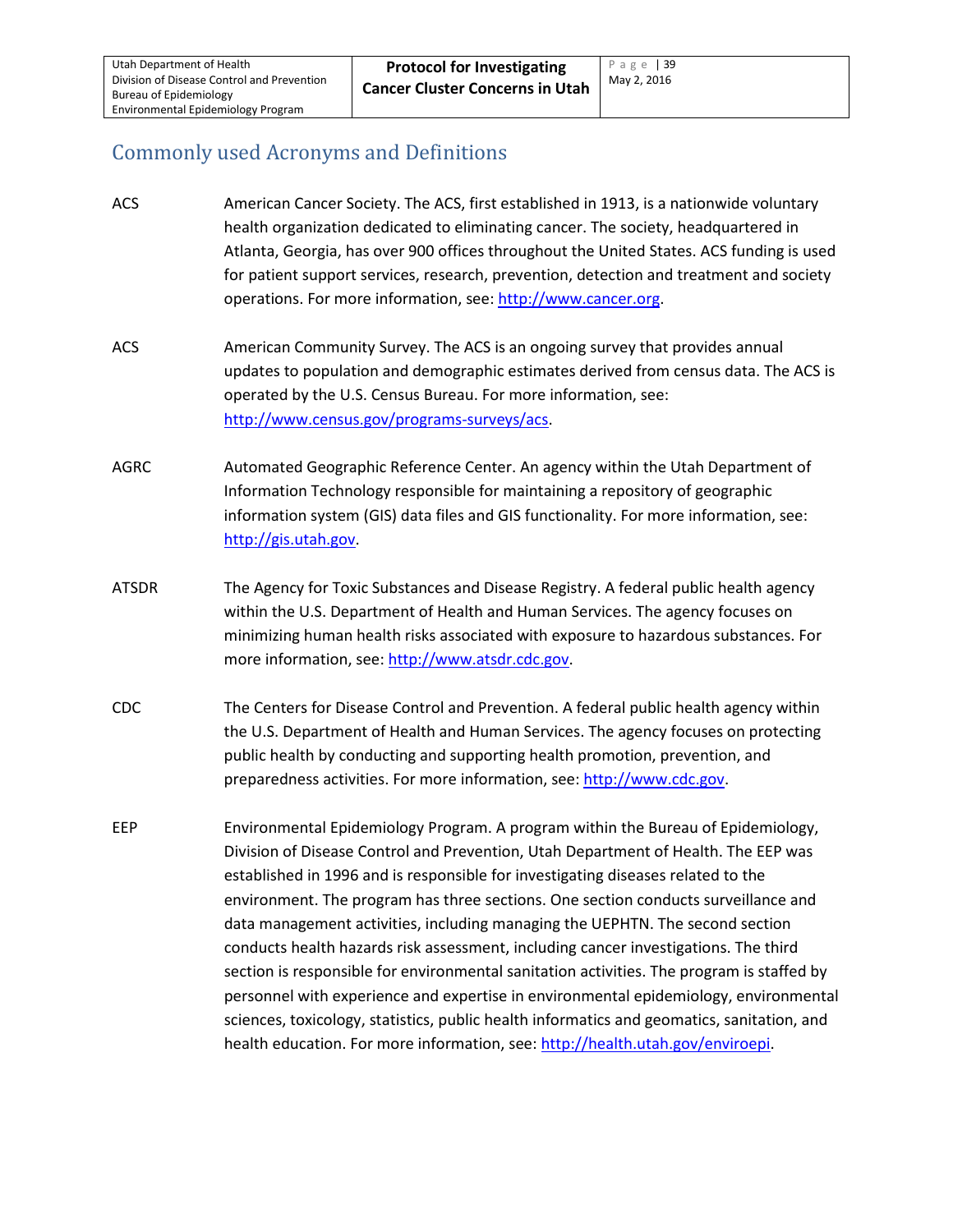- EPA U.S. Environmental Protection Agency. The U.S. EPA is one of the executive agencies within the federal government. The U.S. EPA is responsible for regulatory actions that protect human health and the environment from environmental health hazards. For more information, see: [http://www.epa.gov.](http://www.epa.gov/)
- GIS Geographic Information System. A GIS includes computer software and geographically referenced data. The EEP uses QGIS or ArcGIS as the computer software, and obtains data from ESRI or AGRC.
- IBIS-PH The Indicator-Based Information System for Public Health. IBIS-PH is the primary online repository of public health and other population-level data and information in Utah. For more information, see[: http://www.ibis.health.utah.gov.](http://www.ibis.health.utah.gov/)
- NCI National Cancer Institute. The NCI is one of the National Institutes of Health and part of the U.S. Department of Health and Human Services. The NCI was established under the National Cancer Act of 1937 and is primarily responsible for conducting surveillance and research about cancer incidence, diagnosis, prevention, treatment, and rehabilitation. The SEER program is operated by the NCI. For more information, see: [http://www.cancer.gov.](http://www.cancer.gov/)
- SEER Surveillance, Epidemiology and End Results Program. The SEER program is an agency within the NCI. The SEER program works with state cancer registries to develop and disseminate incidence and mortality statistics about cancer in the United States. The SEER program also establishes standards for the analysis of cancer data and interpretation of cancer statistics. For more information, see: [http://seer.cancer.gov.](http://seer.cancer.gov/)
- UBRFS Utah Behavioral Risk Factors Survey. The UBRFS is an ongoing telephonic survey conducted by the Office of Public Health Assessment, UDOH. This survey collects data about health-related behaviors in the non-institutionalized Utah adult population. For more information, see[: http://health.utah.gov/opha/OPHA\\_BRFSS.htm.](http://health.utah.gov/opha/OPHA_BRFSS.htm)
- UCR Utah Cancer Registry. The UCR is operated under authority from the UDOH by the University of Utah. The UCR was established in 1966 to be a statewide population-based cancer registry. Utah administrative rule requires the reporting of cancer diagnoses to the UCR. The UCR collaborates with the NCI, SEER and the North American Association of Central Cancer Registries to implement data standards for cancer data. The UCR provide cancer to the EEP through the UEPHTN. For more information, see: [http://ucr.utah.edu.](http://ucr.utah.edu/)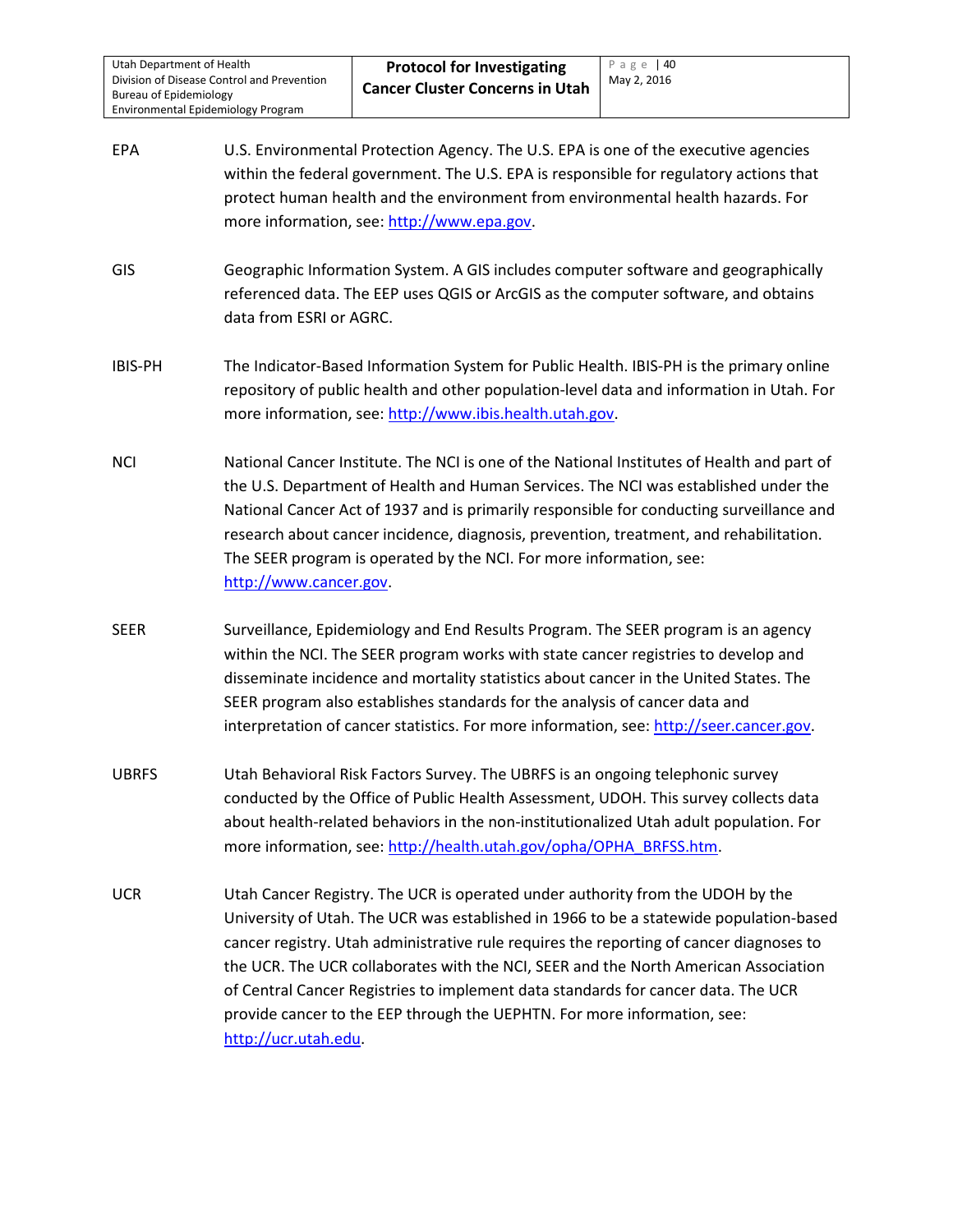Utah Department of Health Division of Disease Control and Prevention Bureau of Epidemiology Environmental Epidemiology Program

- UDEQ Utah Department of Environmental Quality. The UDEQ is one of the executive agencies within Utah state government. The UDEQ strives to safeguard public health and quality of life by protecting and enhancing the environment through the implementation, compliance monitoring and enforcement of environmental laws. For more information, see[: http://deq.utah.gov.](http://deq.utah.gov/)
- UDOH Utah Department of Health. The UDOH is one of the executive agencies within Utah state government. The UDOH strives to improve health in Utah through promoting healthy lifestyles, evidence-based interventions, creating healthy and safe communities and eliminating health disparities. The EEP is a program within the UDOH. For more information, see: [http://health.utah.gov.](http://health.utah.gov/)
- UEPHTN Utah Environmental Public Health Tracking Network. The UEPHTN is a data warehouse that contains health outcomes, environmental and supporting data. Data from the UCR and population data derived from the USCB are warehoused in the UEPHTN. For more information, see: [http://epht.health.utah.gov/epht-view.](http://epht.health.utah.gov/epht-view)
- USCB U.S. Census Bureau. Officially the "Bureau of the Census," the USCB is an agency authorized by Federal law, within the U.S. Department of Commerce, that is charged with preparing and conducting regular surveys and censuses of the U. S. population. In addition to the decennial population survey, the USCB conducts a number of other surveys and has recently implemented the ACS. For more information, see: [http://www.census.gov.](http://www.census.gov/)
- *Cancer Incidence*: The term incidence refers to new cases occurring in a period of time, usually annually. Cancer incidence is the number of new cases that occurred in a year. New cancer cases occur when a diagnosis is made. For example, the 2009 national age-adjusted incidence rate is 4.64 cancer cases per 1,000 people per year. For more information, see: [http://www.cancer.gov/statistics/glossary/incidence.](http://www.cancer.gov/statistics/glossary/incidence)
- *Cancer Incidence Rate*: This is a ratio of the cancer incidence (the number of new cancer diagnoses in a population) divided by the total time experienced by that population. When computing a multi-year rate, the total population added from each year of the rate period is used to get the rate. For more information, see: [http://www.cancer.gov/statistics/glossary/incidence.](http://www.cancer.gov/statistics/glossary/incidence)
- *Cancer Prevalence*: The term prevalence refers to the number of cases that exist either at a moment in time or during a period of time (e.g., annual, lifetime, etc.). When using this term, the time should be included. For example, the 2009 national lifetime cancer prevalence rate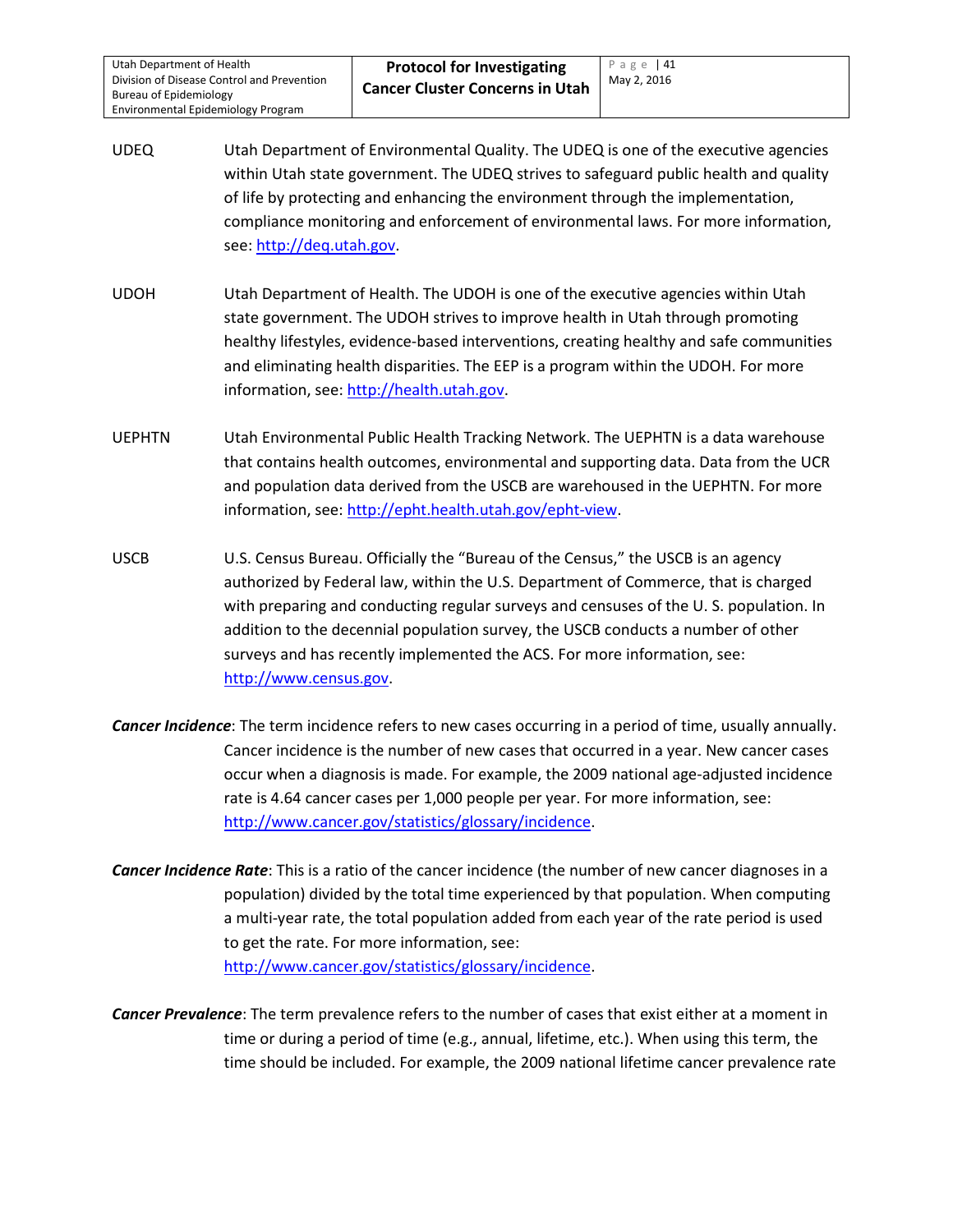is approximately 414.65 cases of cancer per 1,000 people. For more information, see: [http://www.cancer.gov/statistics/glossary/prevalence.](http://www.cancer.gov/statistics/glossary/prevalence)

# <span id="page-41-0"></span>Opportunities, Challenges, and Limitations

Listed below are some, but not all, of the considerations that may influence the response to a potential cancer cluster.

#### **Opportunities**

- A response can instill the public with confidence about government action to their concern and empowers the public for their own responses.
- The findings of a statistical review can help public health officials and policymakers identify and assess communities with public health challenges and can inform public health priorities.
- The findings may guide and empower communities to appropriately direct efforts and take actions regarding their concerns.
- Statistical review results (especially those conducted as a follow-up to an initial investigation) may be useful in monitoring and evaluating public health actions, programs, and policies.
- Statistical review results may provide evidence and impetus for further epidemiologic investigation.
- The environmental and community investigation helps inform possible actions that may reduce risks and improve health.
- The environmental and community investigation may help inform the community on potential political actions for policy development.
- The environmental and community investigation will help inform the feasibility study for conducting an epidemiologic investigation.
- Epidemiologic investigations are able to address and quantify some causal risks.

#### **Challenges and Limitations**

- The public often wants the initial study (the statistical review) to address specific or nonspecific environmental concerns (e.g., a specific industry, air quality in general, etc.). Statistical reviews are unable to support identification and characterization of risks such as environmental exposures. There is seldom sufficient information available to statistically control for the many non-environmental factors that contribute to cancer risk (e.g., population-level behavior risks, genetic risks, etc.).
- There is often considerable variability in the time between the triggering event and the emergence of cancer. Since these kinds of investigations rely on the clinically-manifested